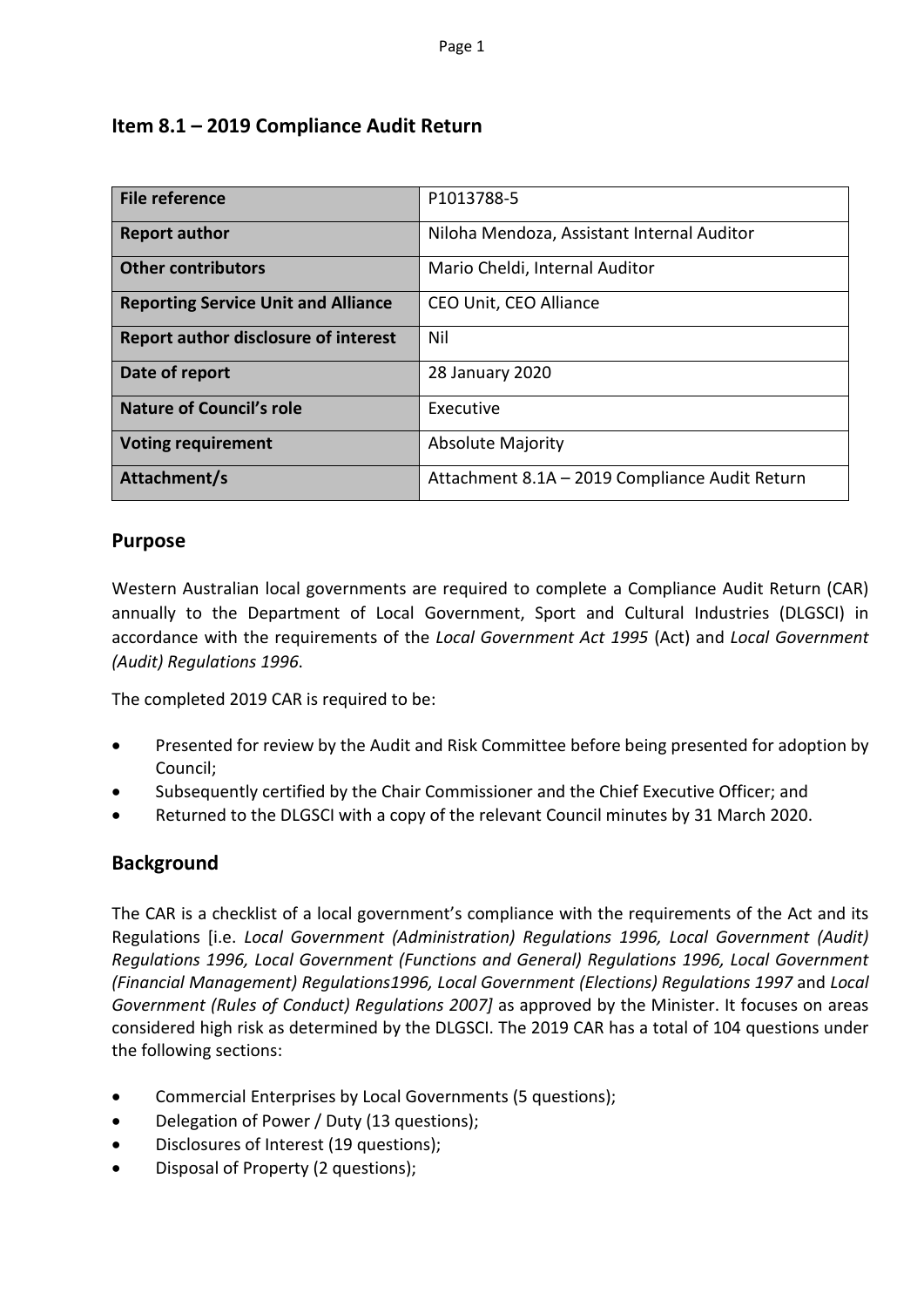- Elections (2 questions);
- Finance (14 questions);
- Integrated Planning and Reporting (7 questions);
- Local Government Employees (5 questions);
- Official Conduct (6 questions);
- Optional Questions (4 questions); and
- Tenders for providing Goods and Services (27 questions).

This Compliance Audit covers the period 1 January to 31 December 2019.

### **Details**

The Compliance Audit has been undertaken as an internal audit, sourcing evidence of compliance through the City's record keeping system and where required, through additional information held by respective service units. Each legislative requirement listed on the 2019 CAR has been examined either wholly or by sample, dependent on the volume of activity and known risk factors.

This approach has been successful in achieving a more rigorous assessment of the City's compliance whilst facilitating identification of opportunities for improvement. It is important to note that where a sample has been examined the audit results are based only on that sample.

The completed 2019 CAR is provided as Attachment 8.1A.

The following is a summary of sections reviewed as part of the 2019 CAR and includes a description of instances of non-compliances.

### **Commercial Enterprises by Local Governments**

There was one instance of non-compliance identified during the audit period for this section of the 2019 CAR. This instance refers to question 1 below.

**Question 1:**  s3.59(2)(a)(b)(c) F&G Reg 7,9 *Has the local government prepared a business plan for each major trading undertaking in 2019?*

The City had prepared and given Statewide public notice for a business plan for City of Perth Parking (CPP) in 2018. However, this plan was not endorsed by Council in Ordinary Council Meeting (OCM) held on 31 July 2018 item 13.4. As per OCM 30 July 2019 Item 13.18 the reappointed CEO is to "Deliver a business plan for the City of Perth Off Street Parking business (by 31 December 2020)".

### **Delegation of Power / Duty**

There were no non-compliances identified during the audit period for this section of the CAR.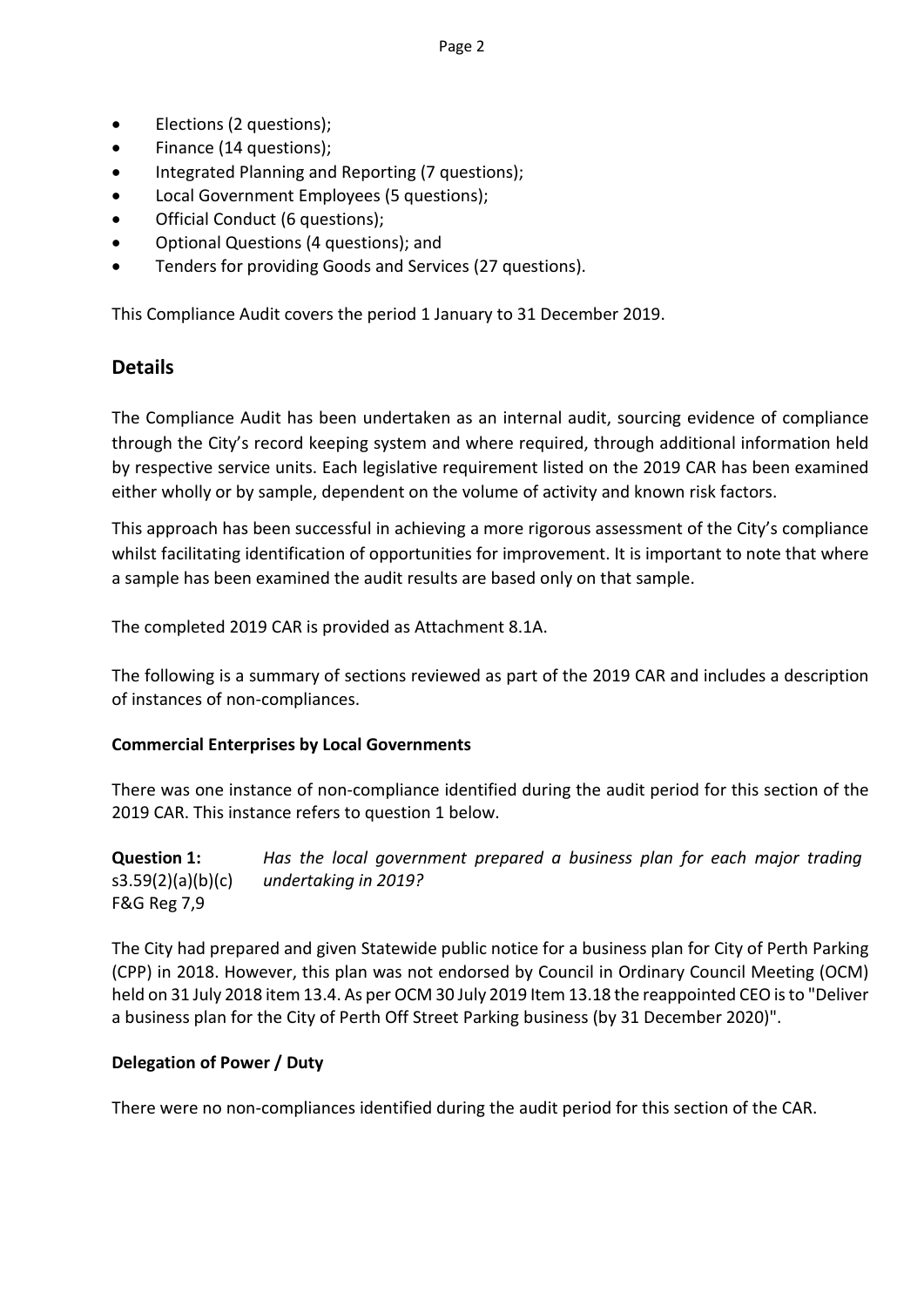Page 3

### **Disclosures of Interest**

There were two instances of non-compliance identified during the audit period for this section of the 2019 CAR. These instances refer to questions 7 and 13 below.

**Question 7:** s5.75(1) Admin Reg 22 Form 2 *Was a primary return lodged by all newly designated employees within three months of their start day?*

One instance of non-compliance whereby a newly designated employee (from 5 August 2019) did not lodge a primary return within the required three month period (late lodgement).

Since July 2019 the Governance Unit has relied upon a staff movements report to be produced from the HRIS human resources system (implemented on 1 July 2019) to identify employees required to complete a Primary/Annual Return. It was confirmed that the employee in question did not appear on the HRIS staff movements report provided to Governance Unit for July and August 2019 due to these reports not being correctly configured at this time.

This instance has been communicated to the Governance Coordinator and a Primary Return for the abovementioned employee was obtained on 12 December 2019.

**Question 13:**  s5.89A Admin Reg 28A *Did the CEO keep a register of gifts which contained a record of disclosures made under section 5.71A, in the form prescribed in Administration Regulation 28A?*

The current City's Register of Gifts was found not to be in the form prescribed in Administration Regulation 28A (amended legislation listed below came into operation on 19 October 2019) due to the following issues:

• Current register contains detailed street addresses of individuals providing gifts. Regulation 28A of the *Local Government (Administration) Regulations 1996* requires that "In the version of the register of gifts published under section 5.89A(5) information about individuals' addresses must be modified as required by section 5.89A(5A)".

Section 5.89A(5A) states "The version of the register published under subsection (5) must not, in the case of a disclosure about a gift made by an individual, include the address disclosed under section 5.87C(3)(b) and must instead include the town or suburb mentioned in the address".

• Current register does not contain a column for recording excluded gift details as per section 5.62(1B) i.e. the date of the approval and the reasons for the approval as required under section 5.89A(2B) of the Act and in the form of Form 4 as per regulation 28A of the *Local Government (Administration) Regulations 1996.* Excluded gifts are required to be approved in accordance with a policy for attendance at events as per section 5.90A of the Act.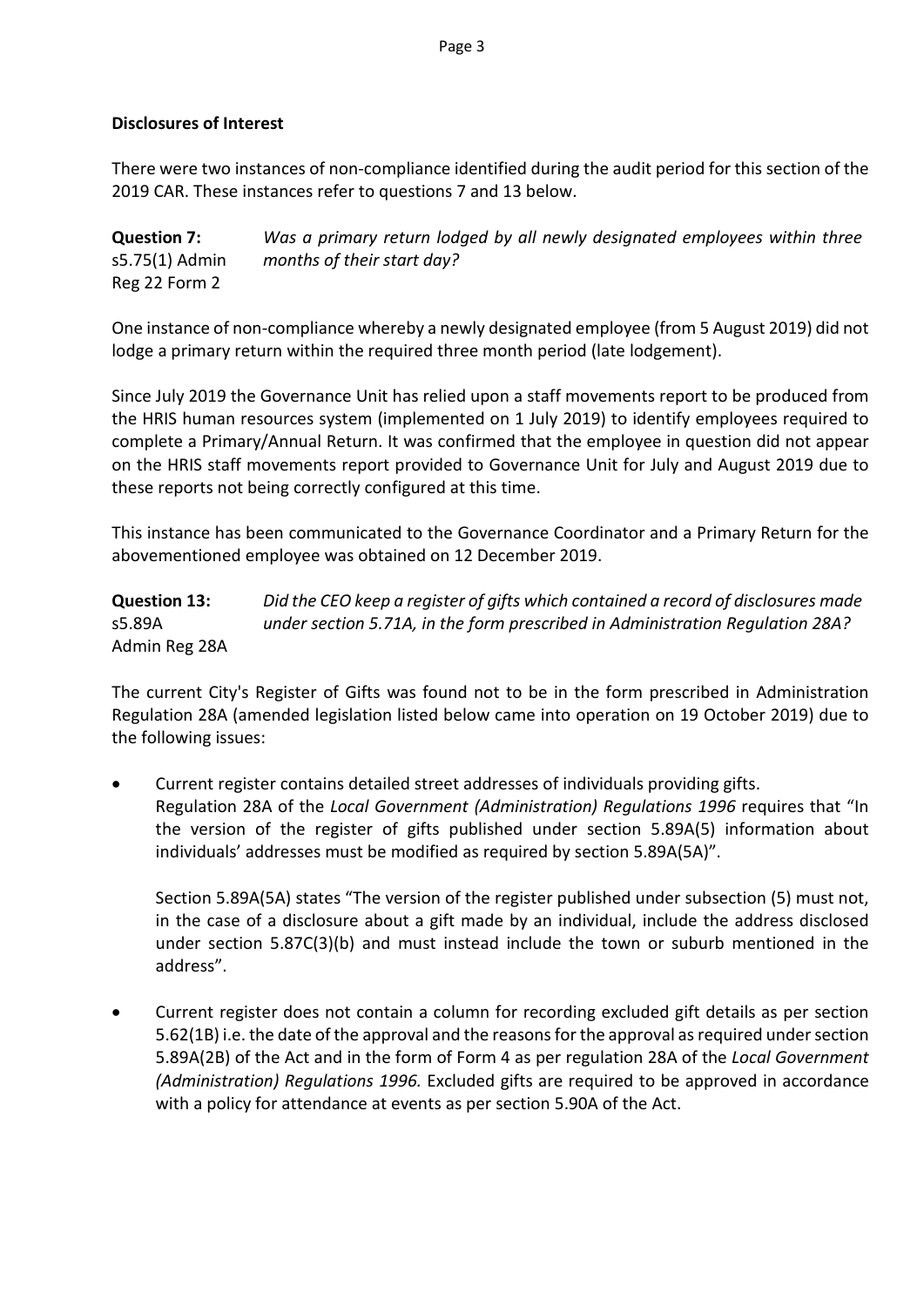According to section 5.90A(2) of the Act "A local government must prepare and adopt a policy that deals with matters relating to the attendance of council members and the CEO at events, including:

- (a) the provision of tickets to events [a concert, conference, function, sporting event, an occasion of a kind prescribed as per legislation]; and
- (b) payments in respect of attendance; and
- (c) approval of attendance by the local government and criteria for approval; and
- (d) any prescribed matter [ includes excluded gifts as per Administration Regulation 20B]".

The above mentioned policy has not been prepared and adopted by Council.

The above issues have been confirmed with relevant Governance Unit staff who have agreed to amend the City's Register of Gifts accordingly as well as develop the above mentioned policy by June 2020.

### **Disposal of Property**

There were no non-compliances identified during the audit period for this section of the CAR.

### **Elections**

There were no non-compliances identified during the audit period for this section of the CAR.

### **Finance**

There was one instance of non-compliance identified during the audit period for this section of the CAR. This instance refers to question 12 below.

**Question 12**  Audit Reg 7 *Did the agreement between the local government and its auditor include a plan for the audit?*

In accordance with regulation 7 of the *Local Government (Audit) Regulations 1996,* an agreement between a local government and its auditor is to include the following requirements:

- Objectives of the audit;
- Scope of the audit;
- Plan for the audit;
- Remuneration/expenses to be paid to the auditor; and
- The method to be used by the local government to communicate with, and supply information to, the auditor.

The above requirements except for the plan for the audit were provided within an "Arrangement for the Audit of the Annual Financial Report of the City of Perth" letter by the City's auditor, Office of the Auditor General (OAG). This letter applies to the audit for the year ended 30 June 2019 as well as subsequent financial years.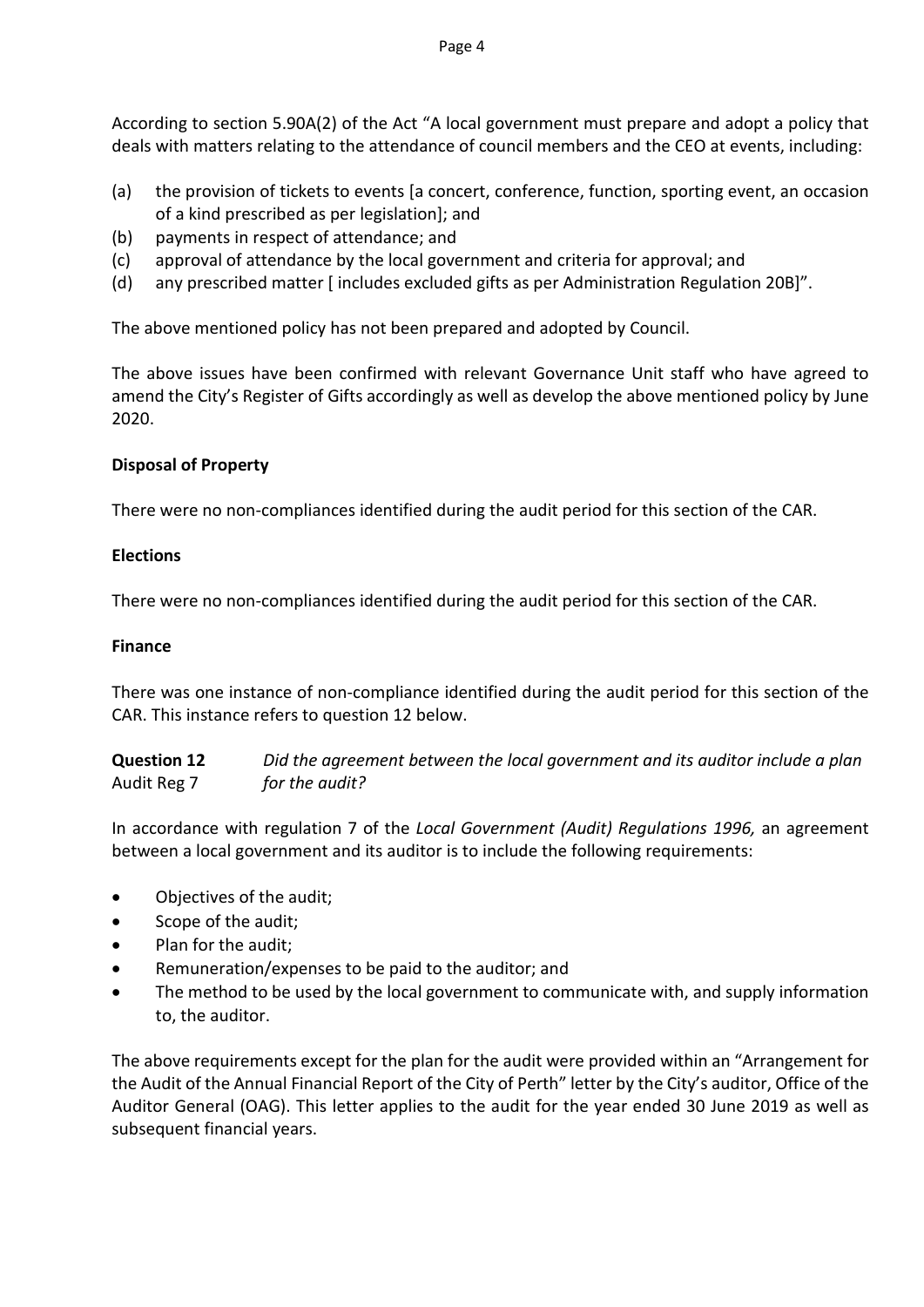A request for an amended Arrangement Letter to include a reference to the plan for the audit was sought from the OAG Director responsible for the City of Perth financial audit by the City's Senior Financial Accountant on 20 December 2019. To date, no response has been received from the OAG Director. This issue is being followed up by the Internal Audit Team.

Despite no mention of the plan for the audit within the above mentioned letter (agreement), Ernst & Young (appointed external audit contractor by the Auditor General) provided an Audit Plan report for the year ended 30 June 2019 to the Finance Unit (not to the Audit and Risk Committee as required by the Terms of Reference for this committee).

### **Integrated Planning and Reporting**

There was one instance of non-compliance identified during the audit period for this section of the CAR. This instance refers to question 2 below.

**Question 2**  s5.56 Admin Reg 19DA (4) *Has the local government reviewed the Corporate Business Plan in the 2018- 2019 Financial Year. If Yes, please provide date of Council meeting the review was adopted at?*

Current Corporate Business Plan 2017-2021 was adopted at the Ordinary Council Meeting held on 19 December 2017.

No review of the above mentioned plan in accordance with regulation 19DA (4) of the *Local Government (Administration) Regulations 1996* was undertaken in 2019*.* 

A Corporate Business Plan is currently under development by the Strategic Finance team in close collaboration with the Strategy and Risk team. This plan is scheduled for completion by June 2020.

### **Local Government Employees**

There were no non-compliances identified during the audit period for this section of the CAR.

### **Official Conduct**

There were no non-compliances identified during the audit period for this section of the CAR.

### **Optional Questions**

There were no non-compliances identified during the audit period for this section of the CAR.

### **Tenders for Providing Goods and Services**

There was one instance of non-compliance identified during the audit period for this section of the CAR. This instance relates to question 1 overleaf.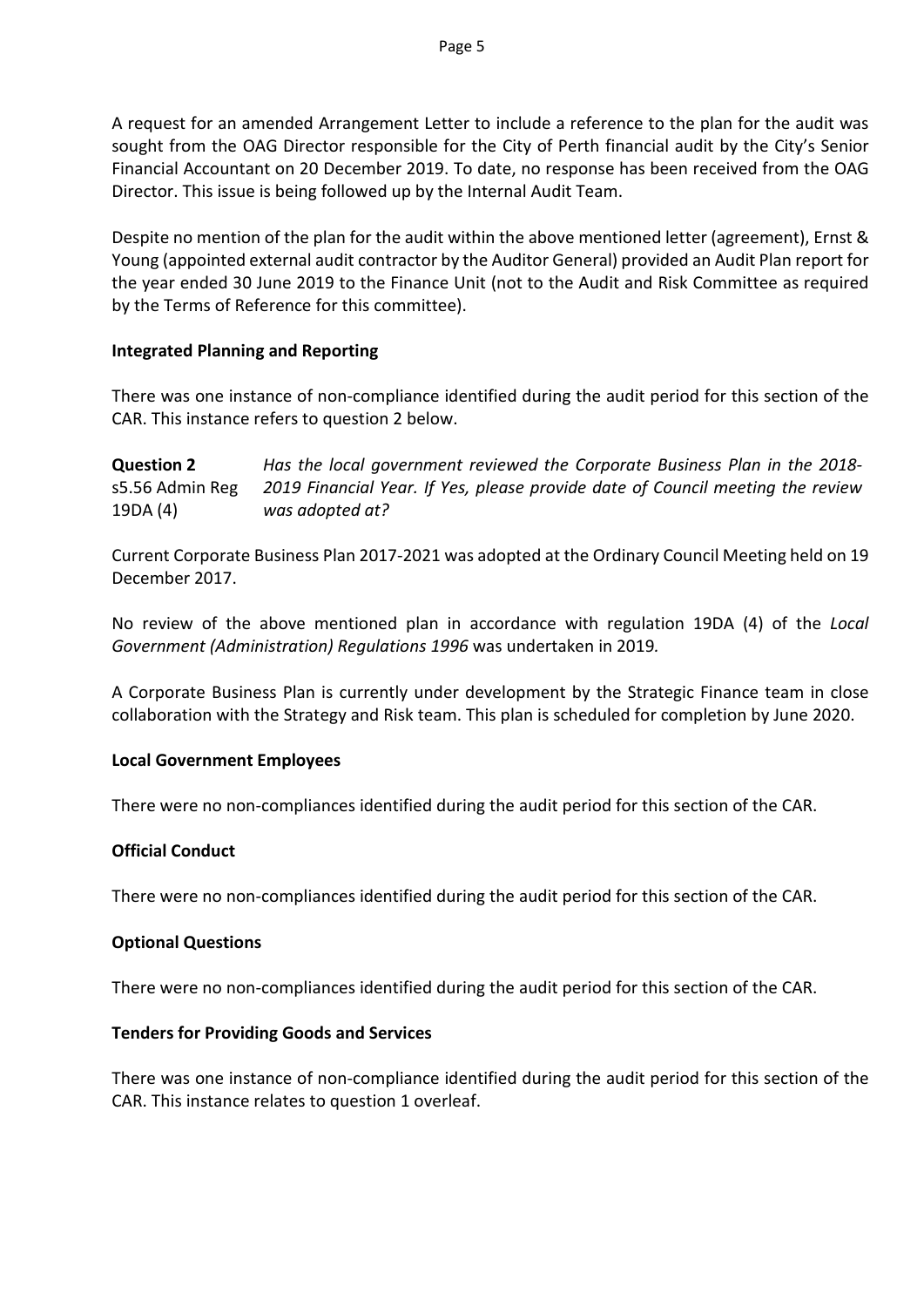**Question 1:** s3.57; F&G Reg 11 *Did the local government invite tenders on all occasions (before entering into contracts for the supply of goods or services) where the consideration under the contract was, or was expected to be, worth more than the consideration stated in Regulation 11(1) of the Local Government (Functions & General) Regulations (Subject to Functions and General Regulation 11(2))?*

Audit identified three occasions where the procurement values exceeded the tender threshold of \$150,000 during 2019 as identified within supplier expenditure reports provided for analysis by the Procurement Team.

Procurement/Contracts module within the Finance One system is currently being configured and tested by the Procurement Team with implementation planned for February/March 2020. This module will provide improved reporting and monitoring controls in relation to supplier expenditure.

### **Stakeholder engagement**

The following stakeholders were engaged in relation to this report:

- Chief Executive Officer;
- General Manager Corporate Services;
- Alliance Manager Parking Services;
- Alliance Manager Infrastructure and Assets;
- Alliance Manager Customer Experience;
- Manager Governance;
- Governance Coordinators;
- Governance Officers;
- Paralegal;
- City Records Team;
- Senior Business Analyst;
- Senior Financial Accountant;
- Financial and Systems Accountant;
- Directorate/Assistant Financial Accountant;
- Strategic Procurement Lead;
- Contracts Coordinator Business Development (CPP);
- Category Specialist;
- Payroll Supervisor;
- HR Team;
- Senior Assets & Leasing Officer;
- Asset Management Specialist;
- Asset and Insurance Accountant;
- Administration Officer Infrastructure & Assets;
- Leasing and Finance Officer:
- Coordinator Library Services;
- Customer Service Officer;
- Senior Sponsorship Officer;
- Obstruction Permits Officer;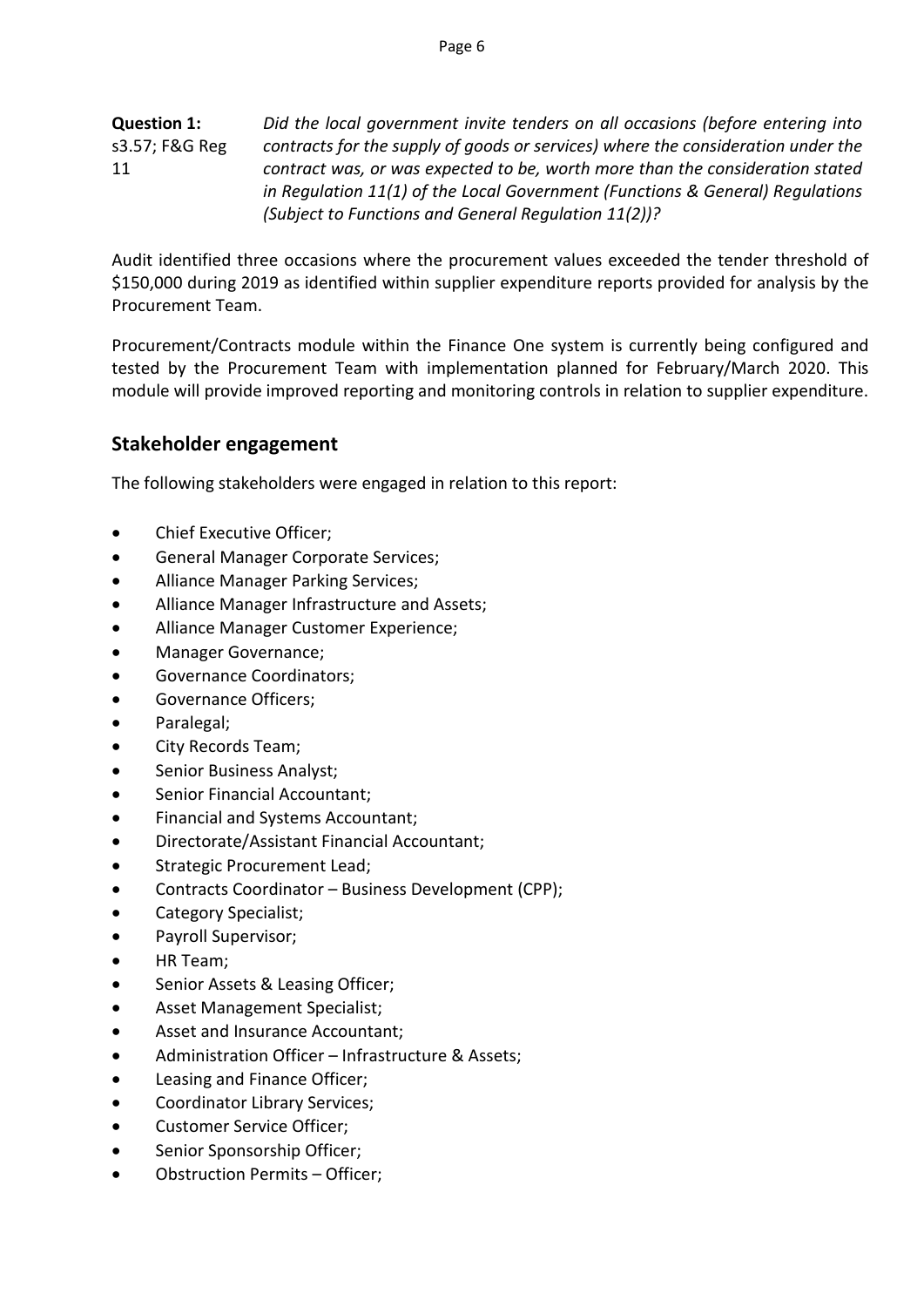- Governance Advisor, Sector Support and Advice at WALGA; and
- Department of Local Government, Sport and Cultural Industries (LG Hotline).

### **Strategic alignment**

### Strategic Community Plan

This item addresses the community's vision for the future and specifically the following Aspiration and Strategic Objective(s) contained in the Strategic Community Plan 2019 – 2029:

| <b>Aspiration:</b>          | Performance                                                    |
|-----------------------------|----------------------------------------------------------------|
| <b>Strategic Objective:</b> | 5.6 - Decision-making that is ethical, informed and inclusive. |

This report provides assurance that the City is working to deliver good governance in line with the abovementioned strategic objective.

### **Legal and statutory implications**

Completion of the CAR assesses whether the City is meeting its key legislative requirements as determined by the DLGSCI.

Non-completion of the CAR is a breach of the section 7.13(1)(i) of the *Local Government Act 1995* as well as regulation 14 and 15 of the *Local Government (Audit) Regulations 1996.*

### Connection with mandates in the *City of Perth Act 2016*

8(1)(a) - to provide for the good government of persons in the City of Perth, including residents, ratepayers and visitors

### **Risk implications**

| <b>Impact of decision</b> |        |  |
|---------------------------|--------|--|
| Organisation              | High   |  |
| Community                 | Medium |  |

| <b>Risk domain</b>           | Consequence | Likelihood | <b>Risk rating</b> |  |
|------------------------------|-------------|------------|--------------------|--|
| Service                      | Minor       | Likely     | Medium             |  |
| Delivery/Strategic           |             |            |                    |  |
| Objectives                   |             |            |                    |  |
| Legal and                    | Moderate    | Likely     | High               |  |
| Regulatory/Ethical           |             |            |                    |  |
| Reputation and               | Minor       | Possible   | Medium             |  |
| <b>External Stakeholders</b> |             |            |                    |  |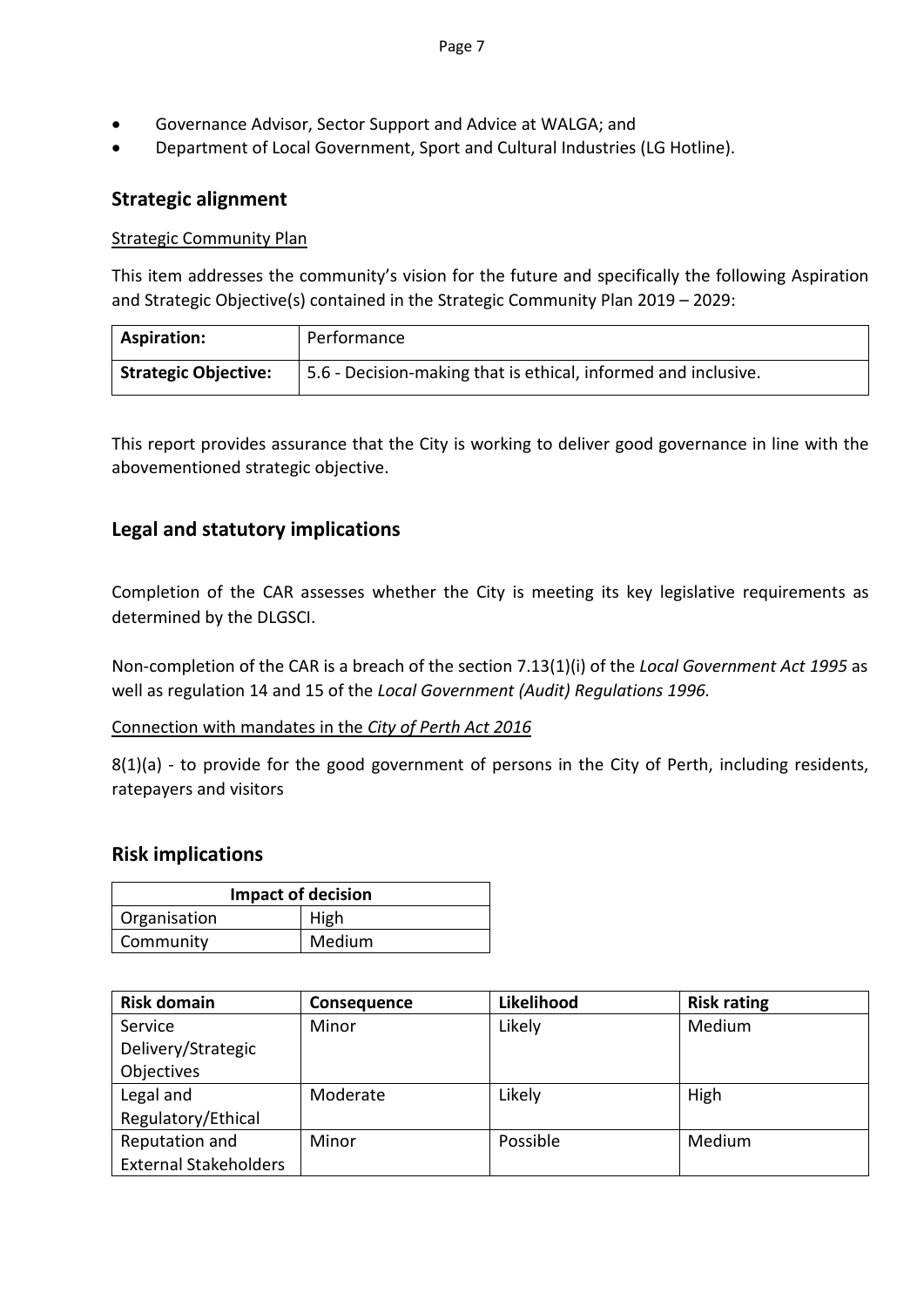The decision to approve the CAR has a high impact for the organisation. Failure to obtain this approval results in a breach of the Act and *Local Government (Audit) Regulations 1996*. In addition, existing risk ratings for the above mentioned risk domains may be adversely affected.

### **Approval implications**

As mentioned above, if Council does not adopt the completed 2019 CAR and submit to the DLGSCI by 31 March 2020 then the City will not comply with the requirements of the Act and its Audit Regulations.

### **Financial implications**

There are no financial implications related to this report.

### **Policy references**

19.1 - Risk Management

### **Comments**

The following table provides a comparative summary of the City's compliance per sections of the CAR for the 2017, 2018 and 2019 calendar years.

| <b>Section of the CAR</b>                          | <b>Non-compliances (Questions)</b><br><b>Reported</b> |      |      |  |  |
|----------------------------------------------------|-------------------------------------------------------|------|------|--|--|
|                                                    | 2017                                                  | 2018 | 2019 |  |  |
| <b>Commercial Enterprises by Local Governments</b> |                                                       |      |      |  |  |
| Delegation of Power / Duty                         |                                                       |      | 0    |  |  |
| Disclosure of Interest                             | 5                                                     | 3    |      |  |  |
| <b>Disposal of Property</b>                        |                                                       |      | 0    |  |  |
| <b>Elections</b>                                   |                                                       |      | n    |  |  |
| Finance                                            |                                                       |      |      |  |  |
| Integrated Planning and Reporting                  |                                                       |      |      |  |  |
| Local Government Employees                         |                                                       |      |      |  |  |
| <b>Official Conduct</b>                            |                                                       |      |      |  |  |
| <b>Optional Questions</b>                          |                                                       |      |      |  |  |
| <b>Tenders for Providing Goods and Services</b>    |                                                       |      |      |  |  |
| <b>Totals</b>                                      |                                                       | 9    | 6    |  |  |

Note: The shaded boxes above denote section of the CAR not included for that year.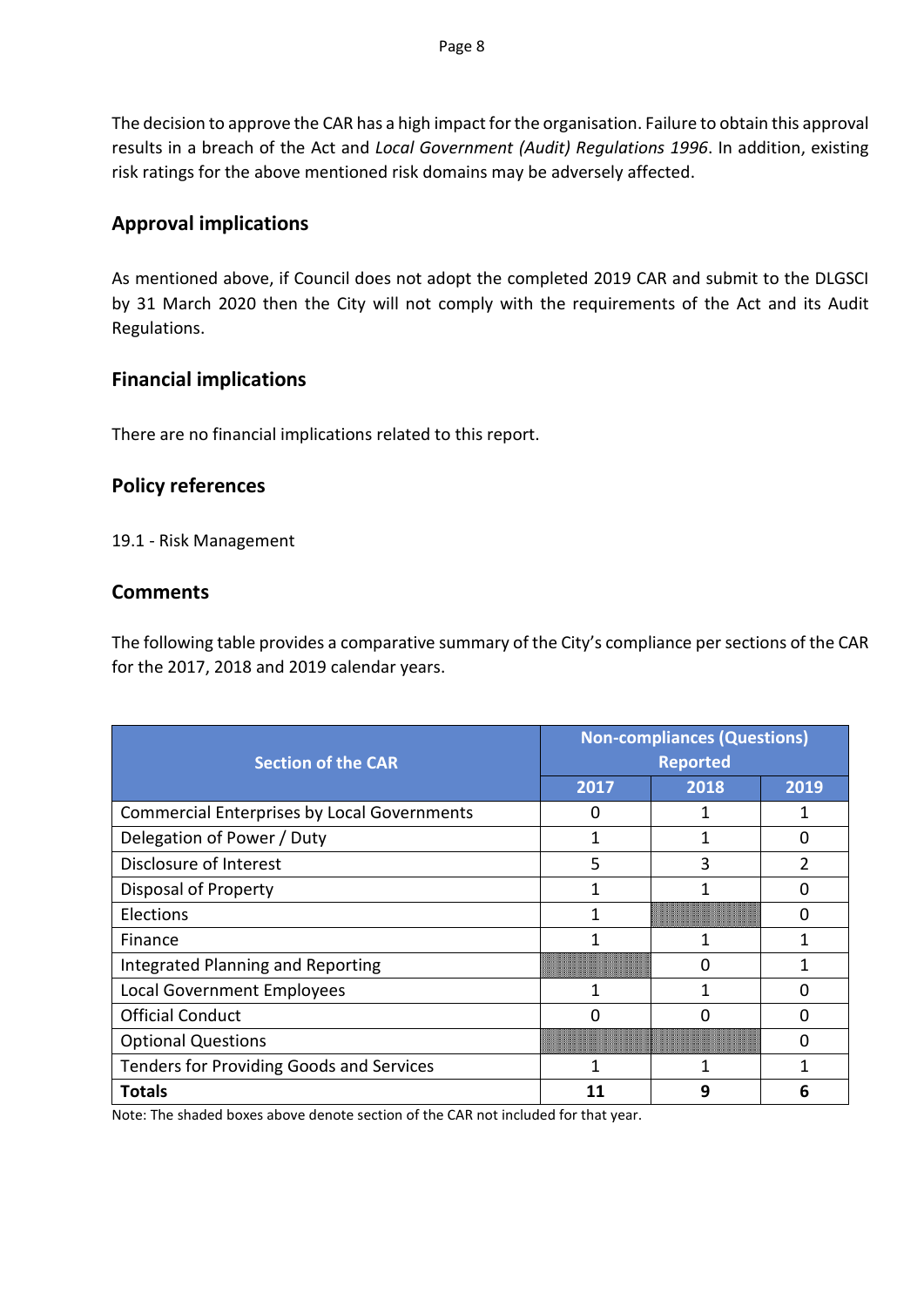A comparison between 2017, 2018 and 2019 results show a gradual decrease in a number of noncompliances reported via the CAR.

Each of the non-compliances reported in the 2019 CAR have been discussed and confirmed with relevant staff.

The cooperation and assistance received from various staff to enable the completion of the 2019 CAR is appreciated.

### **Recommendation**

That Council ADOPTS the completed 2019 Compliance Audit Return as detailed in Attachment 8.1A for certification by the Chair Commissioner and the Chief Executive Officer in accordance with Regulation 15(2) of the *Local Government (Audit) Regulations 1996*.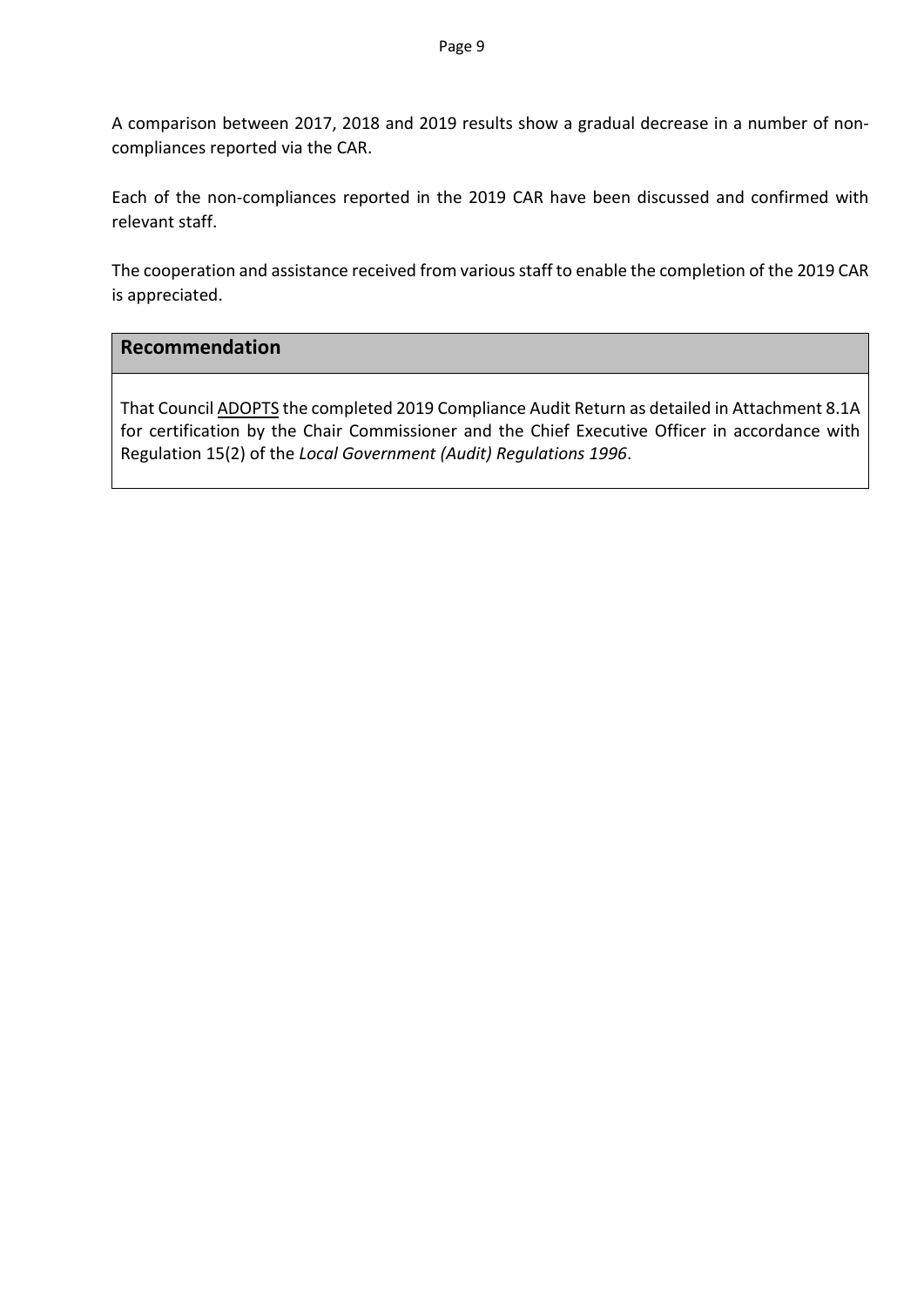### **Item 8.2 – Internal Audit Plan 2019/20 – Validation of Key Risk Mitigation Strategies Review January 2020**

| File reference                              | P1026043-2                                       |
|---------------------------------------------|--------------------------------------------------|
|                                             |                                                  |
| <b>Report author</b>                        | Mario Cheldi, Internal Auditor                   |
|                                             |                                                  |
| <b>Other contributors</b>                   | Nil                                              |
|                                             |                                                  |
| <b>Reporting Service Unit and Alliance</b>  | CEO Unit, CEO Alliance                           |
|                                             |                                                  |
| <b>Report author disclosure of interest</b> | Nil                                              |
|                                             |                                                  |
| Date of report                              | 28 January 2020                                  |
|                                             |                                                  |
| <b>Nature of Council's role</b>             | Executive                                        |
|                                             |                                                  |
| <b>Voting requirement</b>                   | Simple Majority                                  |
|                                             |                                                  |
| Attachment/s                                | Attachment 8.2A – Analysis of key risks reviewed |
|                                             |                                                  |

### **Purpose**

Approval of the Validation of Key Risk Mitigation Strategies Review January 2020 completed in accordance with the Internal Audit Plan 2019/20.

### **Background**

The idea for this review was first proposed by the former External Member of the Audit and Risk Committee in April 2016 during the seeking of potential audit areas for inclusion within the 2016/17 Internal Audit Plan.

Recognition of the value of this review has resulted in its inclusion within the Internal Audit Plans for 2016/17, 2017/18, 2018/19 and 2019/20 as approved by the Audit and Risk Committee and Council.

This January 2020 review is the fourth instalment of this review which was previously titled, Validation of Critical/Major Risk Mitigation Strategies Review.

Completion of this review is supported by two Organisational Risk Management Maturity Assessments undertaken in recent years by Local Government Insurance Services (LGIS) Risk Management and Riskwest in 2016 and 2018 respectively. Each of these assessments has recommended the implementation of assurance plans to ensure the effectiveness of risk management processes, controls and treatments.

Undertaking this review meets the requirement for implementation of the above mentioned assurance plans.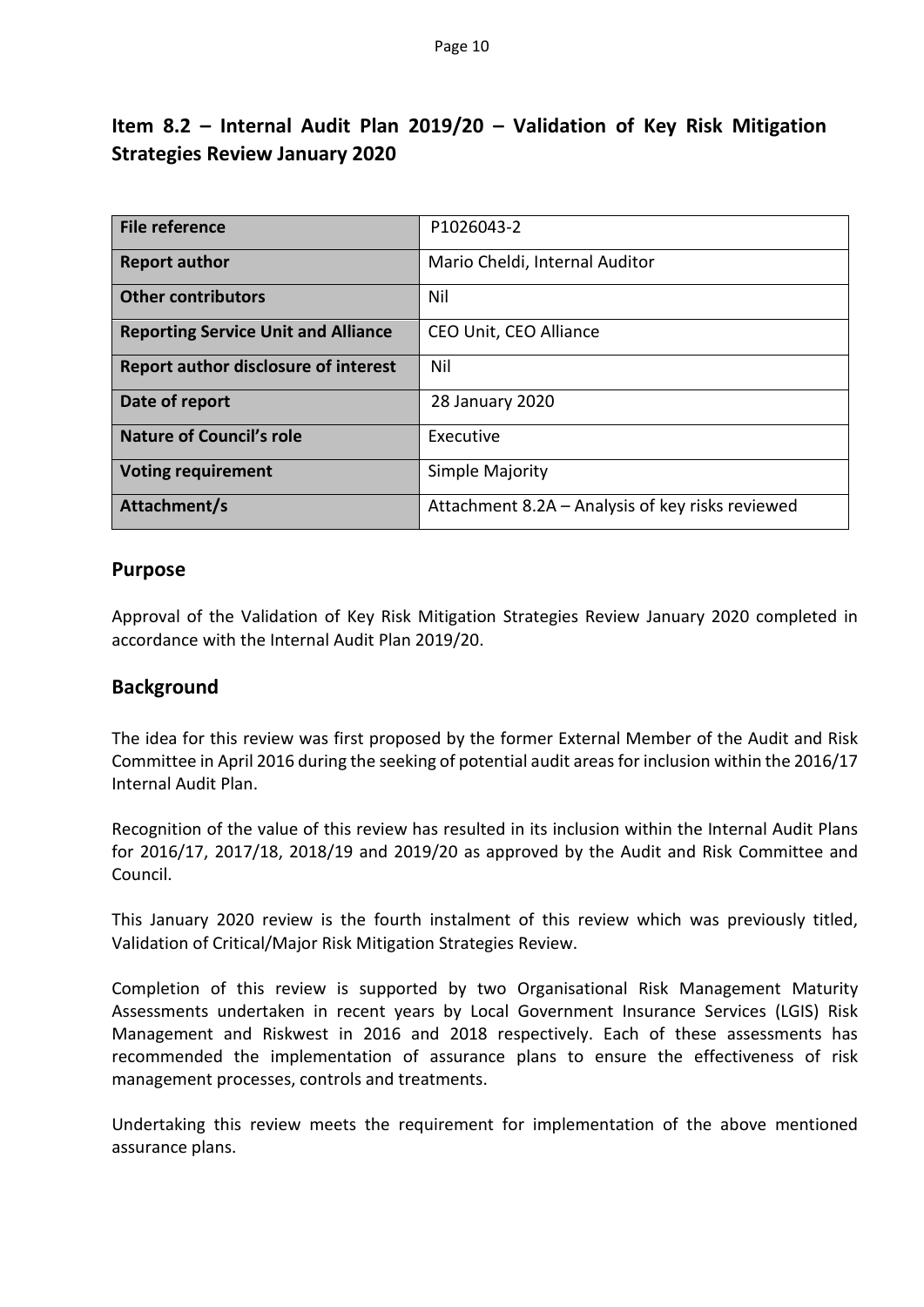### **Details**

### **Objective**

The objective of this review is to obtain evidence to provide assurance that mitigation strategies (treatment actions) for key risks of the City are in progress and being adequately resourced (budget and staff).

### Scope

As per the City's Risk Management Framework the highest rating to be assigned to a risk is extreme. The Risk Management Quarterly Update Report presented at the last Audit and Risk Committee meeting held on 19 November 2019 shows five extreme rated risks as follows:

- Risk ID 101 Procurement\*;
- Risk ID SR 1 Strategic Direction;
- Risk ID SR 2 Financial Sustainability;
- Risk ID SR 5 Homelessness; and
- Risk ID SR 6 Integrated Financial Systems.

Each of the above risks were examined in this review. Risk ID 101 is an operational risk while the remainder of the above risks are strategic risks.

\*In December 2019 Risk ID 101 Procurement was reassessed by the Corporate Strategy and Risk Advisor (assumed the risk management coordination role within the City in November 2019 from the previously employed Risk Management Coordinator). This reassessment has resulted in the risk rating for Risk ID 101 being downgraded from extreme to high and controls effectiveness upgraded from inadequate to adequate.

The focus of this review was on mitigation strategies (treatment actions) in place to address the above key risks of the City.

### Approach

The following steps were undertaken in completing this review:

- Details of key risks as described above were obtained from the latest available Risk Management Quarterly Update Report (November 2019) as produced by the Risk Management Team;
- Confirmation of these key risks and the validity of their inclusion within this review was obtained from the Corporate Strategy and Risk Advisor;
- Progress on recorded mitigation strategies (treatment actions) for each of the above key risks was researched and reviewed. This involved discussions with officers responsible for implementing treatment actions for each of the key risks as well as review of relevant documentation;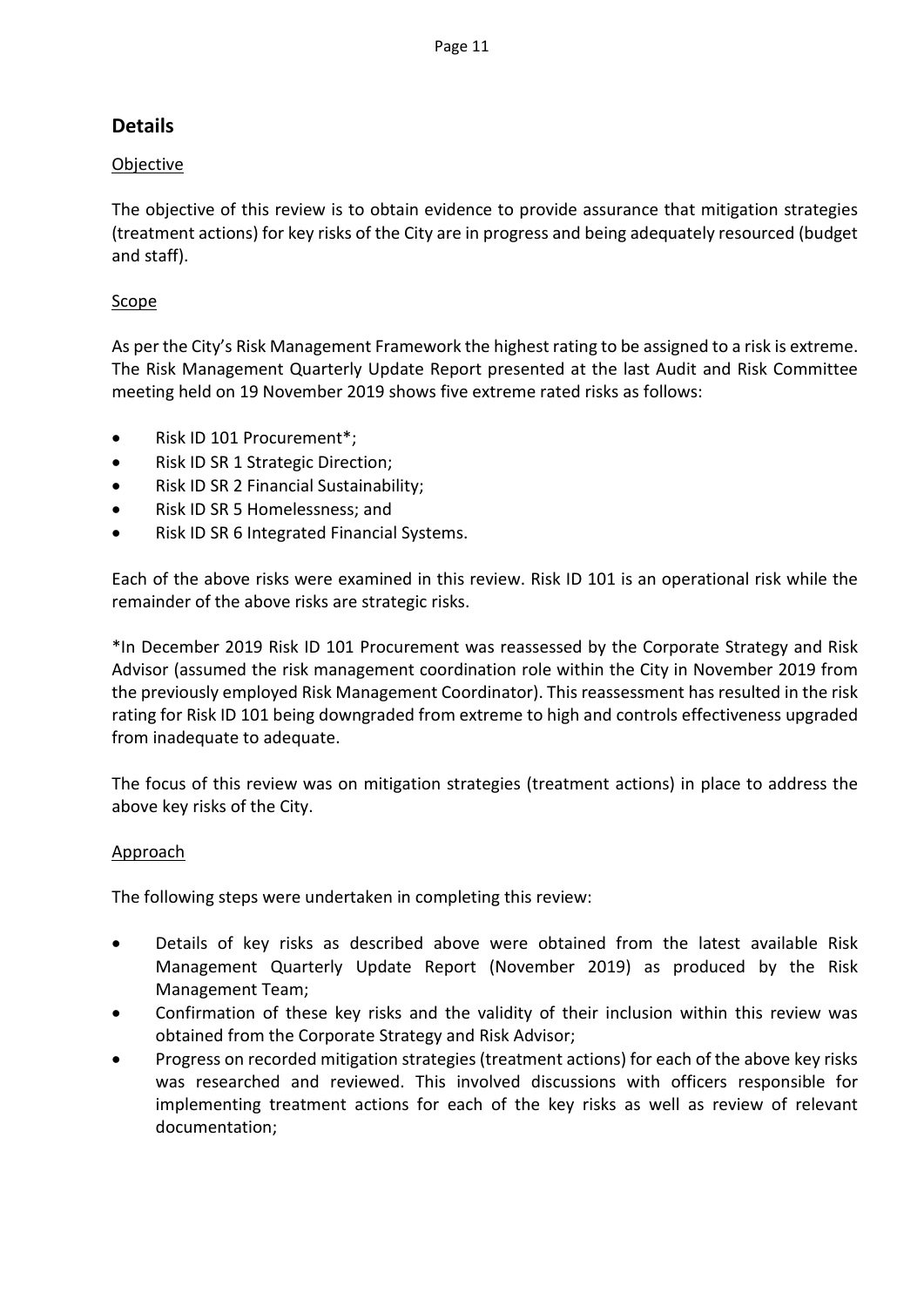- Monitoring on the progress of implementation of treatment actions was carried out. This monitoring was undertaken up until late January 2020 to enable this report to be included within the agenda for the 19 February 2020 Audit and Risk Committee meeting;
- Findings in relation to the key risks reviewed were documented within Attachment 8.2A;
- These findings were discussed and agreed with the Corporate Strategy and Risk Advisor;
- This report was then drafted summarising the review undertaken; and
- The final report will be included in the agenda for the Audit and Risk Committee Meeting to be held on 19 February 2020.

### **Conclusion**

Evidence was obtained to provide assurance that mitigation strategies (treatment actions) for key risks of the City are in progress and being adequately resourced (budget and staff).

### Analysis

Attachment 8.2A (Analysis of key risks reviewed) shows risk assessment information within tables for each of the City's key risks. This information was accessed from the Risk Management Quarterly Update (November 2019) as produced by the Risk Management Team.

The progress of implementation of treatment actions for each of the key risks examined in this review is summarised within Attachment 8.2A under the heading of "Validation of Treatment Actions".

Treatment actions for the key risks examined are largely major initiatives underway by the organisation. This includes the Procurement Transformation Plan (Risk ID 101 Procurement), Corporate Recovery Implementation Plan (Risk ID SR 1 Strategic Direction and Risk ID SR 2 Financial Sustainability), Finance Transformation Plan (Risk ID SR 2 Financial Sustainability and Risk ID SR 6 Integrated Financial Systems) and Homelessness Response (Risk ID SR 5 Homelessness). As described within Attachment 8.2A under the heading of "Validation of Treatment Actions" these treatment actions are not fully implemented at the time of this review. As a result, no reduction in the risk ratings or improvement in the effectiveness of existing controls (as per the abovementioned risk assessment information) is considered warranted at the time of this review for each of the key risks examined.

### **Stakeholder engagement**

Engagement with the following internal stakeholders was undertaken in relation to this report.

- Corporate Strategy and Risk Advisor;
- Strategic Procurement Lead;
- Project Director Corporate Recovery;
- Project Director Strategic Finance; and
- Alliance Manager Community Services.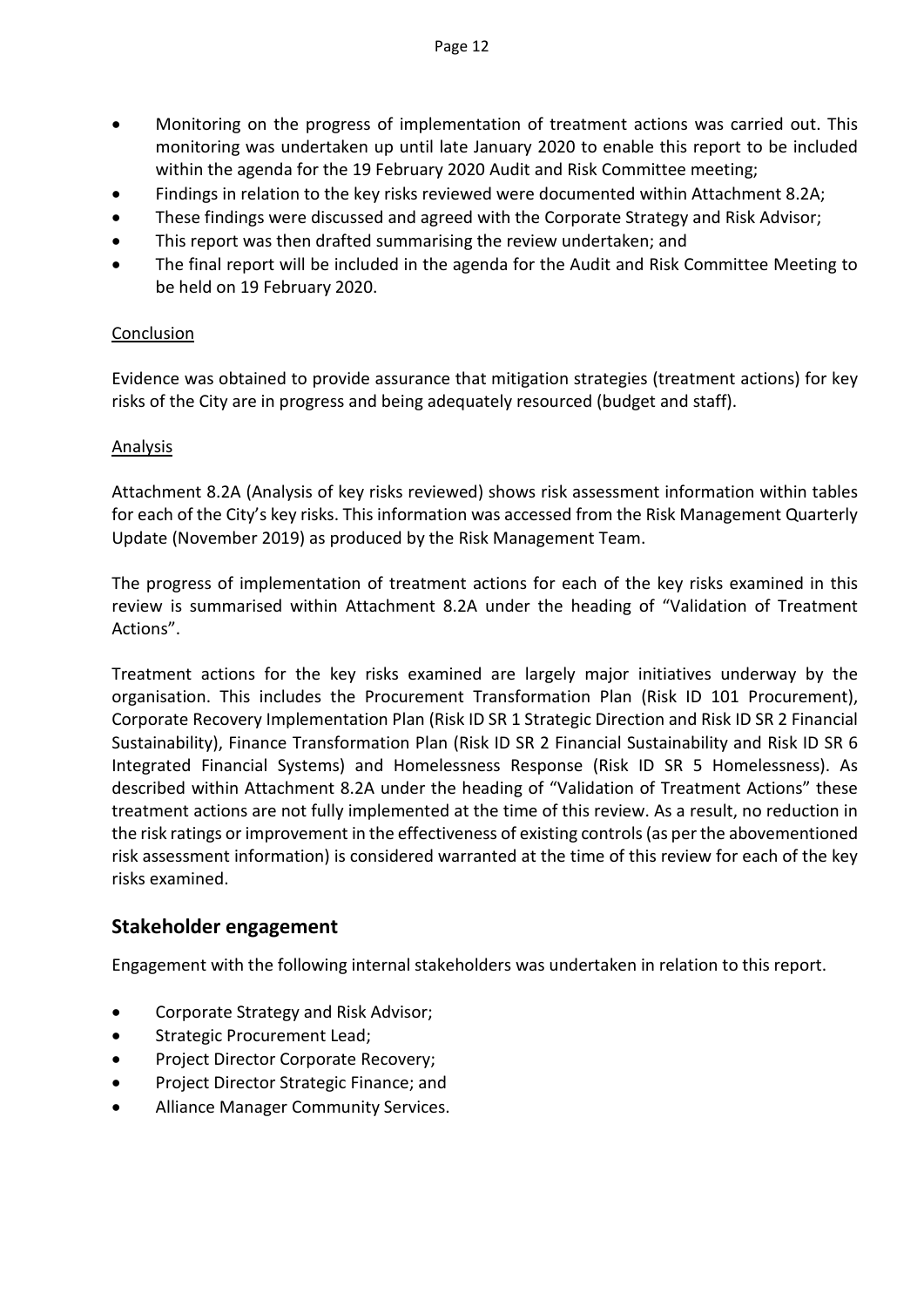### **Strategic alignment**

### Strategic Community Plan

This item addresses the community's vision for the future and specifically the following Aspiration and Strategic Objective(s) contained in the Strategic Community Plan 2019 – 2029:

| <b>Aspiration:</b>          | Performance                                                  |
|-----------------------------|--------------------------------------------------------------|
| <b>Strategic Objective:</b> | 5.6 Decision-making that is ethical, informed and inclusive. |

This report provides assurance that the City's key risks including its strategic risks are being addressed by appropriate mitigation strategies (risk treatment actions).

### **Legal and statutory implications**

There are no legal or statutory implications associated with this report.

### Connection with mandates in the *City of Perth Act 2016*

8(1)(a) - to provide for the good government of persons in the City of Perth, including residents, ratepayers and visitors

### **Risk implications**

| <b>Impact of decision</b> |      |  |
|---------------------------|------|--|
| Organisation              | High |  |
| Community                 | Low  |  |

There are no direct risk implications related to this report.

The key risks examined as part of this review have been assessed by the Risk Management Team in accordance with the City's Risk Assessment Matrix (refer tables within Attachment 8.2A – Analysis of key risks reviewed).

### **Approval implications**

If Council does not adopt the recommendation of this report there will be no formal acceptance of the Validation of Key Risk Mitigation Strategies Review January 2020 completed in accordance with the 2019/20 Internal Audit Plan.

### **Financial implications**

There are no financial implications related to this report.

### **Policy references**

19.1 – Risk Management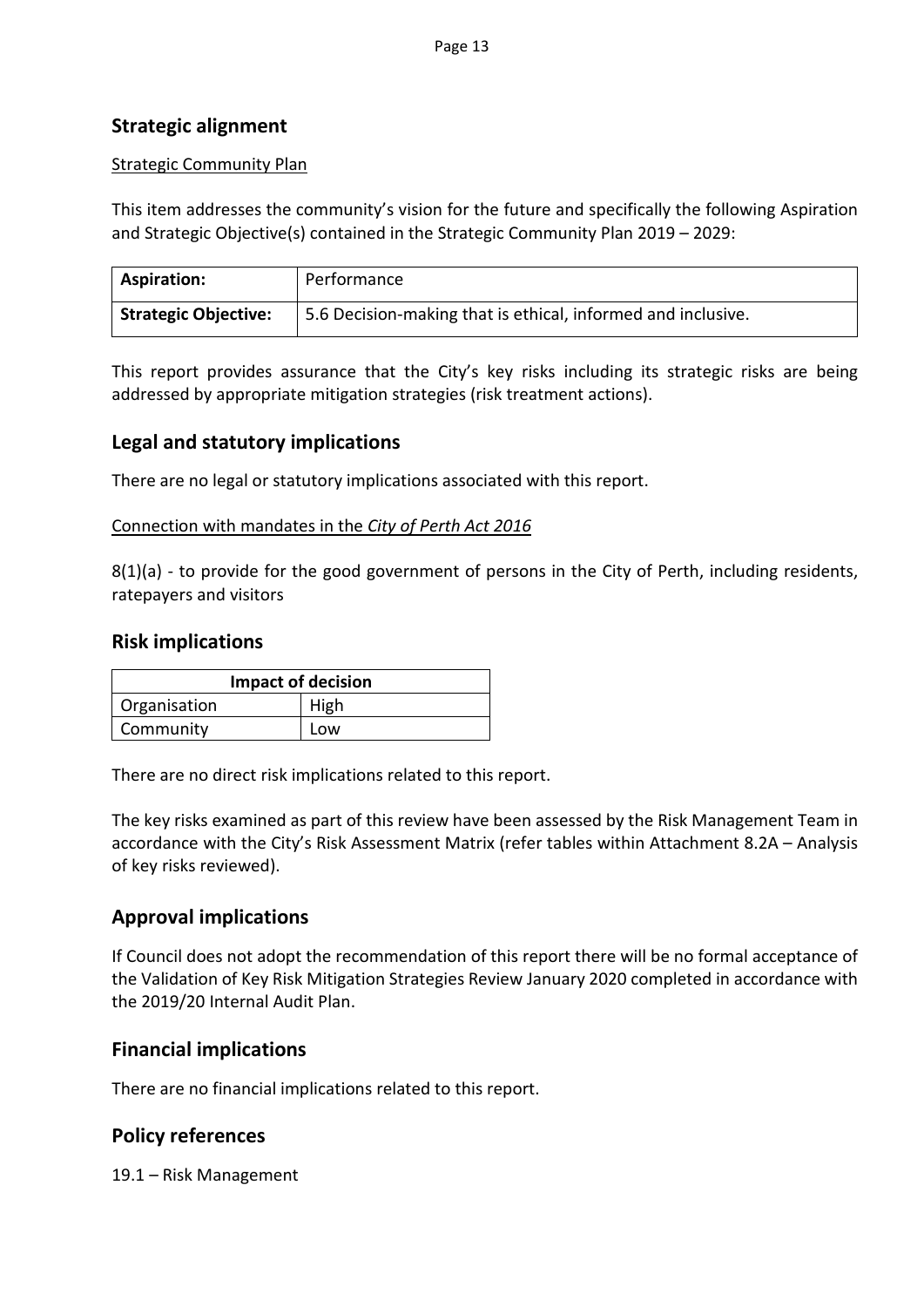### **Comments**

It should be noted that the City's existing approach to risk management is currently under review. This review is being led by the Project Director Corporate Recovery and includes the process for the identification and assessment of risks, recording of risks and follow up actions as well as the means of reporting on risks.

The cooperation and assistance received from various staff to enable the completion of this review is appreciated.

### **Recommendation**

That Council APPROVES the Validation of Key Risk Mitigation Strategies Review January 2020 completed as part of the 2019/20 Internal Audit Plan.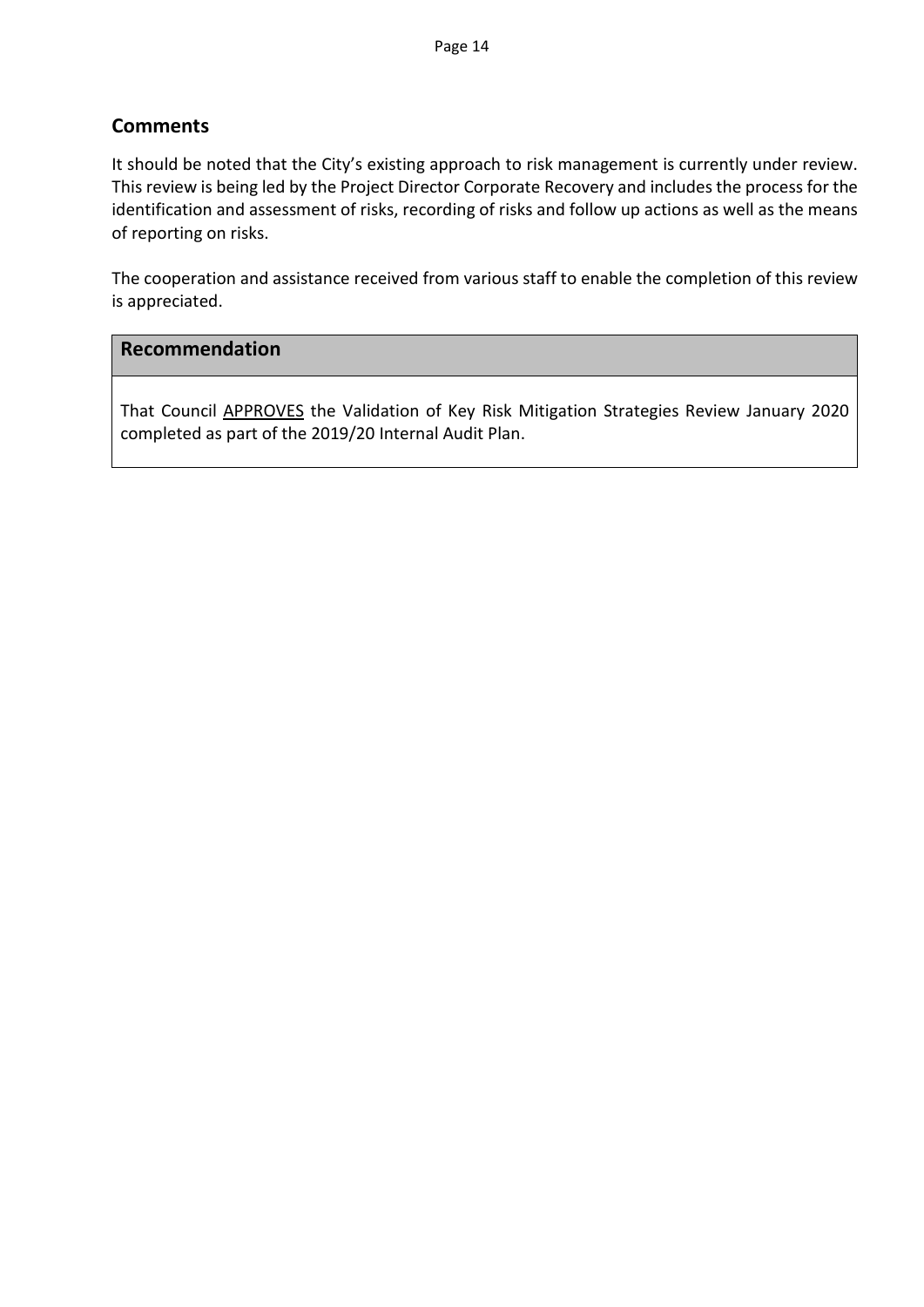### **Item 8.3 – Outstanding Audit Items – January 2020**

| File reference                              | P1026043-2                                                                                                                                                                          |
|---------------------------------------------|-------------------------------------------------------------------------------------------------------------------------------------------------------------------------------------|
| <b>Report author</b>                        | Mario Cheldi, Internal Auditor                                                                                                                                                      |
| <b>Other contributors</b>                   | Niloha Mendoza, Assistant Internal Auditor                                                                                                                                          |
| <b>Reporting Service Unit and Alliance</b>  | CEO Unit, CEO Alliance                                                                                                                                                              |
| <b>Report author disclosure of interest</b> | Nil                                                                                                                                                                                 |
| Date of report                              | 31 January 2020                                                                                                                                                                     |
| <b>Nature of Council's role</b>             | <b>Information and Executive</b>                                                                                                                                                    |
| <b>Voting requirement</b>                   | Simple Majority                                                                                                                                                                     |
| Attachment/s                                | Attachment $8.3A - Status$ of the implementation of<br>internal audit and other report recommendations as at<br>31 January 2020<br>Attachment 8.3B – Risk and Audit Response Matrix |

### **Purpose**

Provide a summary of the status of outstanding audit items as at 31 January 2020 to the Audit and Risk Committee.

### **Background**

This report is a standard item on the agenda for the Audit and Risk Committee meeting. It provides a status of audit findings/recommendations for prior audits carried out by the Internal Audit Team or by external parties.

### Risk and Audit Response Matrix

A Risk and Audit Response Matrix was approved by the Audit and Risk Committee at their meeting held on 20 May 2019. The Matrix (refer Attachment 8.3B) includes guidelines in relation to addressing risk and audit items. Based on the risk rating assigned to these items, the Matrix provides a timeframe for management to implement an action plan to address the items arising from the risk and audit reviews carried out.

The report on the Risk and Audit Response Matrix as presented at the 20 May 2019 Audit and Risk Committee meeting states "Following approval, the Risk Management and Internal Audit Teams will apply the requirements of the Matrix to all risks and internal audits reported to the Committee from August 2019".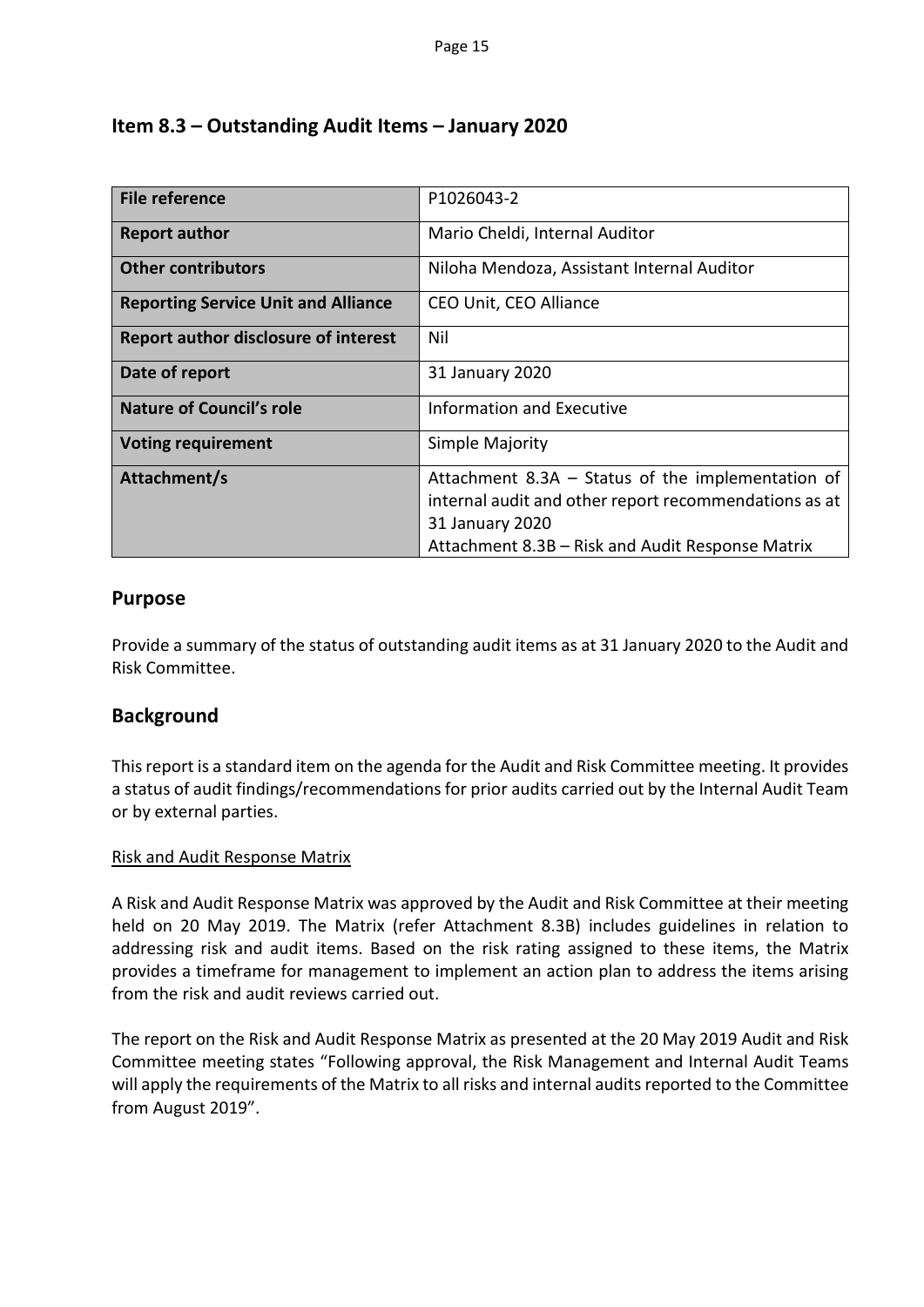### **Details**

The status of outstanding audit items (as at 31 January 2020) from prior audits carried out is shown within Attachment 8.3A.

A summary of the status of outstanding audit items as at the above date is provided in the table below.

|           | Behind schedule |     |
|-----------|-----------------|-----|
|           | On track        | 16  |
| Completed |                 | 1 Д |
| Total     |                 |     |

### Extended timeframes for outstanding audit items

Outstanding audit items for the Compliance Audit Return Controls Review July 2018 (one item) as well as Fraud and Corruption Controls Review July 2019 (two items) are behind schedule and staff responsible for implementation of these audit recommendations are seeking acceptance from the Audit and Risk Committee of an extended completion date, refer to Attachment 8.3A for details on these items.

### New exceptions to audit response

Two outstanding audit items from the Moore Stephens Financial Management Review September 2019 will not be met by the original completion date of 28 February 2020. These two items are being addressed via the Financial Systems and Process Transformation Plan with specific timeframes of 30 June 2021 (item 4.3) and 30 June 2020 (item 4.15) as documented within this plan. As a result, these two items are considered exceptions under the Risk and Audit Response Matrix which require acceptance from the Audit and Risk Committee. Details of these items can be found in Attachment 8.3A.

### **Stakeholder engagement**

Engagement with internal stakeholders as listed within Attachment 8.3A was undertaken in relation to this report.

### **Strategic alignment**

### Strategic Community Plan

This item addresses the community's vision for the future and specifically the following Aspiration and Strategic Objective(s) contained in the Strategic Community Plan 2019 – 2029:

| <b>Aspiration:</b>          | Performance                                                             |  |  |
|-----------------------------|-------------------------------------------------------------------------|--|--|
| <b>Strategic Objective:</b> | 5.5 A financial business model underpinned by a culture of cost         |  |  |
|                             | management, best value and strategic financial analysis that is subject |  |  |
|                             | to ongoing oversight, transparency and accountability.                  |  |  |
|                             | 5.6 Decision-making that is ethical, informed and inclusive.            |  |  |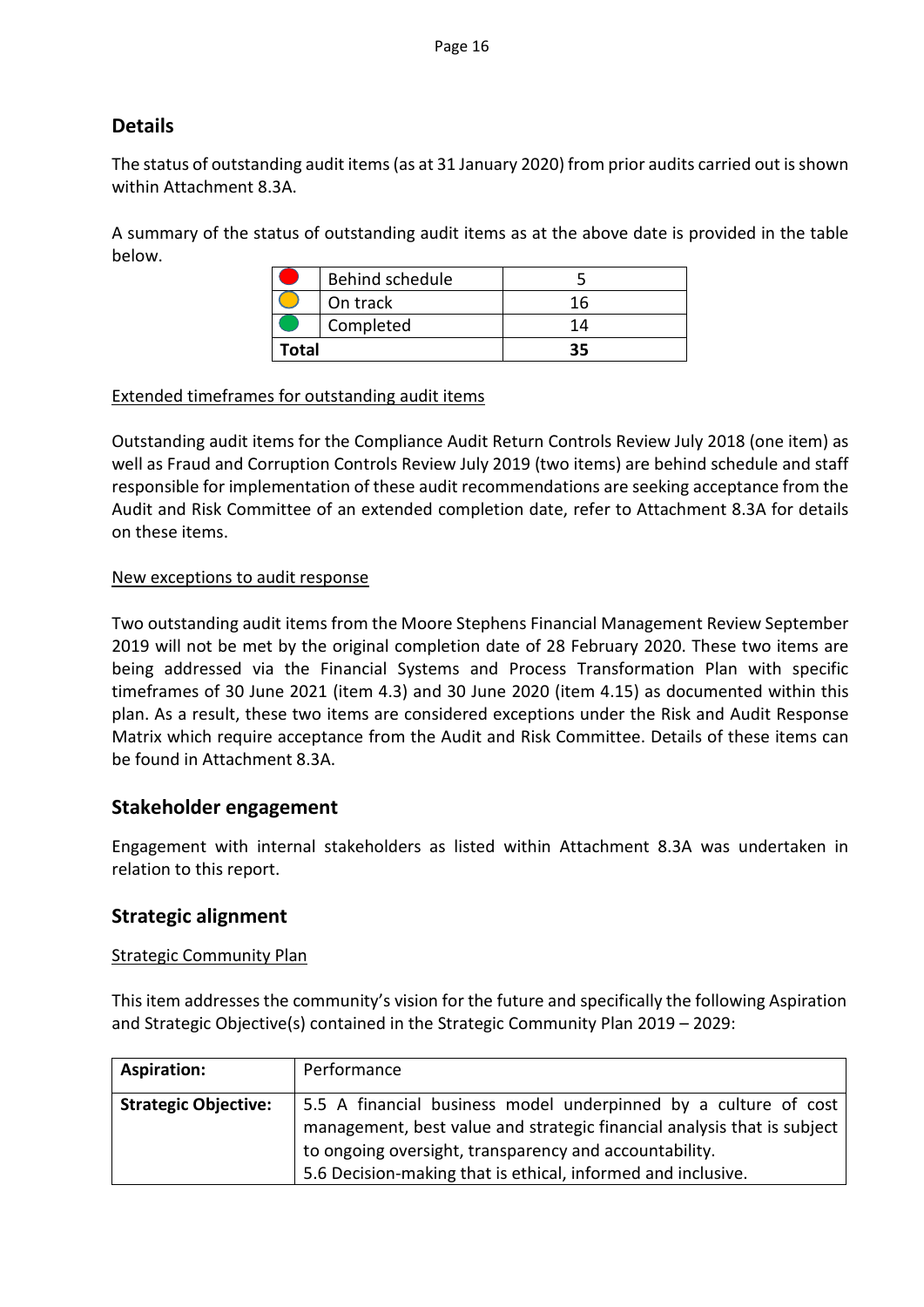|  | 5.7 Asset management, community services and major projects all        |  |  |  |
|--|------------------------------------------------------------------------|--|--|--|
|  | guided by strategies that are inclusive, transparent, contemporary and |  |  |  |
|  | intrinsically linked to the community's strategic vision.              |  |  |  |

This report facilitates the monitoring of implementation of outstanding audit items which may contribute towards the abovementioned strategic objectives.

### **Legal and statutory implications**

The Audit and Risk Committee is to oversee the implementation of any action that Council has accepted should be taken following receipt of an audit report (regulation 16 of the *Local Government (Audit) Regulations 1996*).

### Connection with mandates in the *City of Perth Act 2016*

8(1)(a) - to provide for the good government of persons in the City of Perth, including residents, ratepayers and visitors

### **Risk implications**

| <b>Impact of decision</b> |      |  |  |
|---------------------------|------|--|--|
| Organisation              | High |  |  |
| Community                 | Low  |  |  |

The outstanding audit items within Attachment 8.3A have been risk rated by the Internal Audit Team in accordance with the City's Risk Assessment Matrix.

### **Approval implications**

This report is submitted to the Audit and Risk Committee for information as well as seeking the acceptance of extended timeframes and exceptions for outstanding audit items as described above. If the Committee does not adopt the officer recommendation, there will be a lack of formal accountability within the organisation for addressing the actions of outstanding audit items.

### **Financial implications**

There are no financial implications related to this report.

### **Policy references**

19.1 – Risk Management.

### **Comments**

Provision of this report facilitates the monitoring of action to implement the outstanding audit items from prior audits carried out.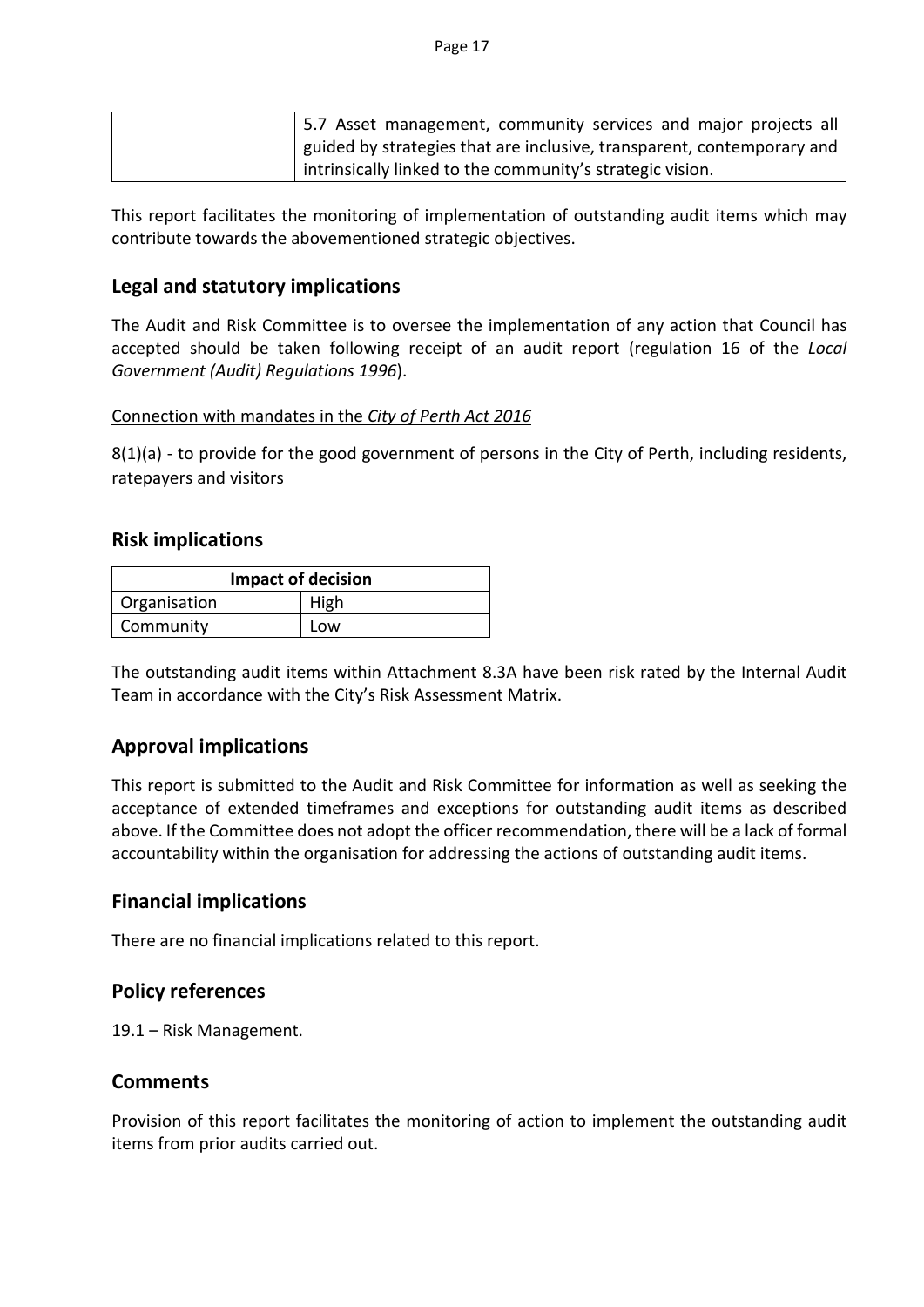The format of Attachment 8.3A (Status of the implementation of internal audit and other report recommendations as at 31 January 2020) has been based on an Australian National Audit Office template used for the follow up of outstanding audit recommendations.

### **Recommendation**

That the Audit and Risk Committee RECEIVES the report Outstanding Audit Items – January 2020 and accepts the extended timeframes and new exception dates for completion of action to address the outstanding audit recommendations.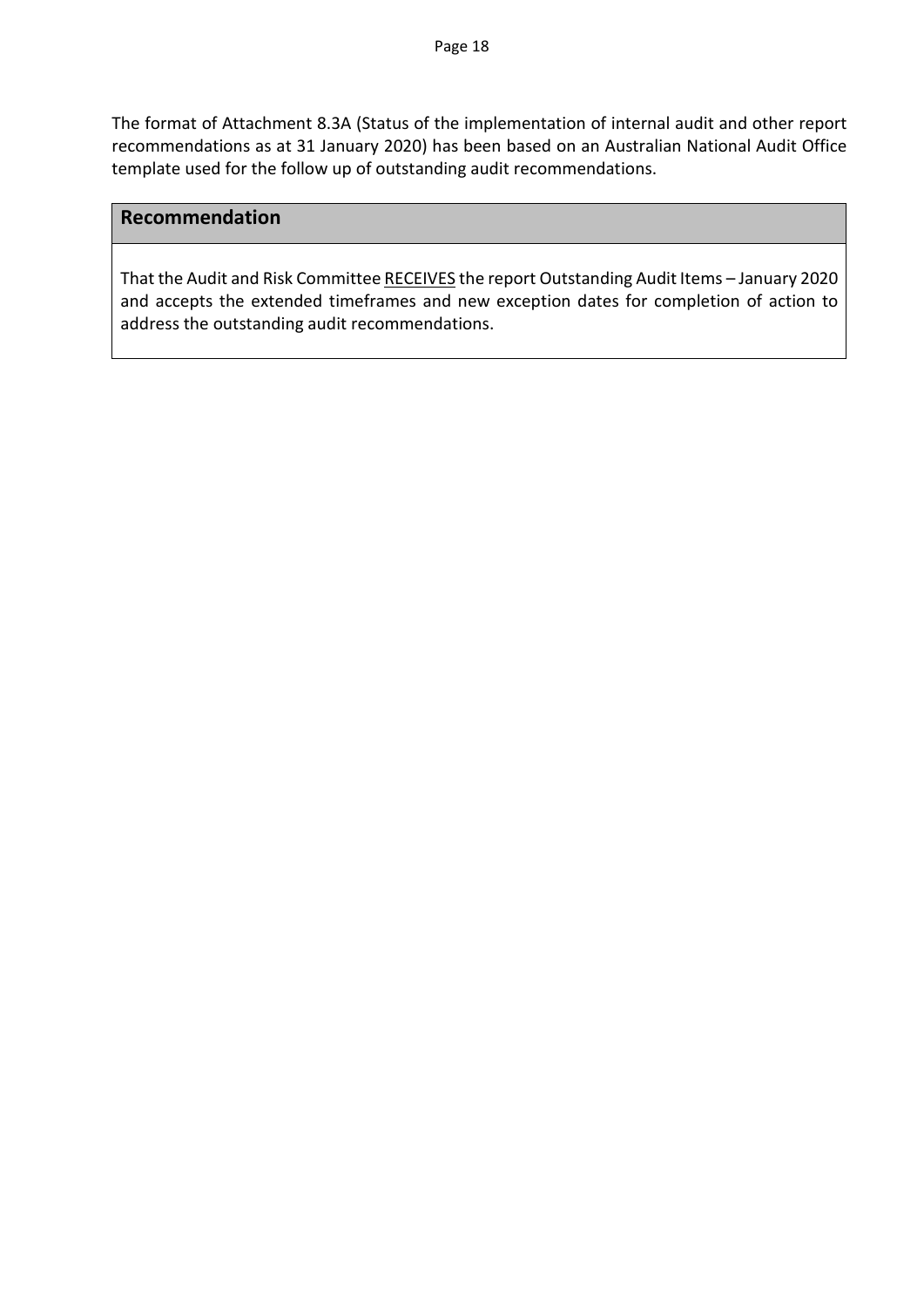

### **Perth - Compliance Audit Return 2019**

### **Certified Copy of Return**

Please submit a signed copy to the Director General of the Department of Local Government, Sport and Cultural Industries together with a copy of section of relevant minutes.

|                |                                   | <b>Commercial Enterprises by Local Governments</b>                                                                                                                                                        |                 |                                                                                                                                                                                                                                                                                                                                                                                                                                                     |                   |
|----------------|-----------------------------------|-----------------------------------------------------------------------------------------------------------------------------------------------------------------------------------------------------------|-----------------|-----------------------------------------------------------------------------------------------------------------------------------------------------------------------------------------------------------------------------------------------------------------------------------------------------------------------------------------------------------------------------------------------------------------------------------------------------|-------------------|
| No             | <b>Reference</b>                  | Question                                                                                                                                                                                                  | <b>Response</b> | <b>Comments</b>                                                                                                                                                                                                                                                                                                                                                                                                                                     | <b>Respondent</b> |
| 1              | s3.59(2)(a)(b)(c)<br>F&G Reg 7,9  | Has the local government prepared a<br>business plan for each major trading<br>undertaking in 2019?                                                                                                       | <b>No</b>       | The City had prepared<br>and given Statewide<br>public notice for a<br>business plan for City of<br>Perth Parking (CPP) in<br>2018. However, this plan<br>was not endorsed by<br>Council in Ordinary<br>Council Meeting (OCM)<br>31/07/2018 item 13.4.<br>As per OCM 30/07/2019<br>Item 13.18 the<br>reappointed CEO is to<br>"Deliver a business plan<br>for the City of Perth Off<br><b>Street Parking business</b><br>(by 31 December<br>2020)". | Niloha Mendoza    |
| $\overline{2}$ | s3.59(2)(a)(b)(c)<br>F&G Reg 7,10 | Has the local government prepared a<br>business plan for each major land<br>transaction that was not exempt in<br>2019?                                                                                   | N/A             | No major land<br>transaction that was not<br>exempt in 2019.                                                                                                                                                                                                                                                                                                                                                                                        | Niloha Mendoza    |
| 3              | s3.59(2)(a)(b)(c)<br>F&G Reg 7,10 | Has the local government prepared a<br>business plan before entering into each<br>land transaction that was preparatory<br>to entry into a major land transaction<br>in 2019?                             | N/A             | No preparatory land<br>transaction to entry into<br>a major land transaction<br>in 2019.                                                                                                                                                                                                                                                                                                                                                            | Niloha Mendoza    |
| $\overline{4}$ | s3.59(4)                          | Has the local government complied<br>with public notice and publishing<br>requirements of each proposal to<br>commence a major trading<br>undertaking or enter into a major land<br>transaction for 2019? | N/A             | Refer question 1 above.<br>No business plan for CPP<br>in place in 2019.                                                                                                                                                                                                                                                                                                                                                                            | Niloha Mendoza    |
| 5              | s3.59(5)                          | Did the Council, during 2019, resolve<br>to proceed with each major land<br>transaction or trading undertaking by<br>absolute majority?                                                                   | N/A             | Refer questions 1 and 4<br>above. No business plan<br>for CPP in place or<br>advertised in 2019.                                                                                                                                                                                                                                                                                                                                                    | Niloha Mendoza    |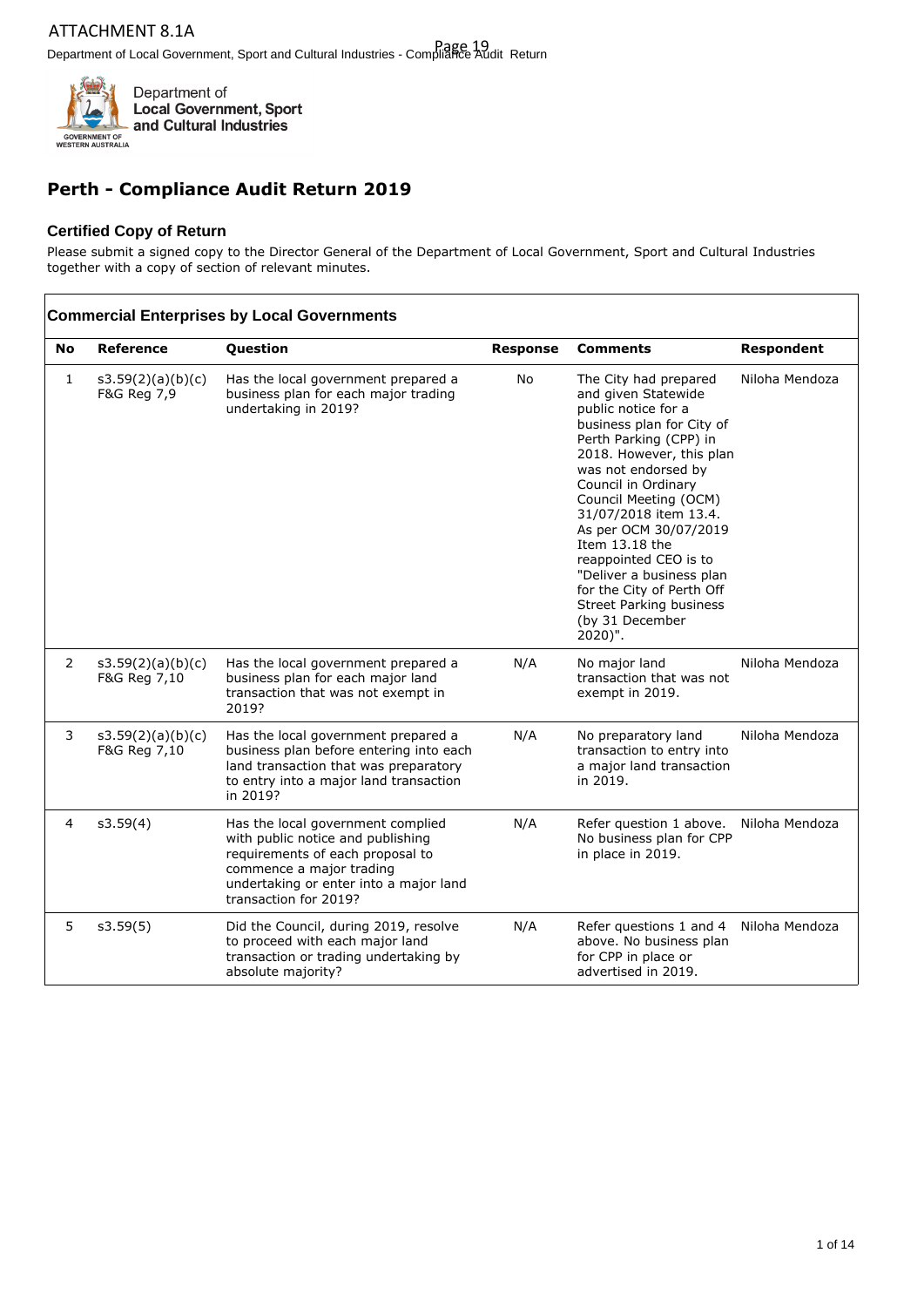

|              | <b>Delegation of Power / Duty</b> |                                                                                                                                                       |                 |                                                                                                                                                                                       |                   |
|--------------|-----------------------------------|-------------------------------------------------------------------------------------------------------------------------------------------------------|-----------------|---------------------------------------------------------------------------------------------------------------------------------------------------------------------------------------|-------------------|
| No           | <b>Reference</b>                  | Question                                                                                                                                              | <b>Response</b> | <b>Comments</b>                                                                                                                                                                       | <b>Respondent</b> |
| $\mathbf{1}$ | s5.16, 5.17, 5.18                 | Were all delegations to committees<br>resolved by absolute majority?                                                                                  | Yes             | Referenced in annual<br>review:<br><b>Ordinary Council Meeting</b><br>(OCM) 25/06/2019<br>Item 13.15.                                                                                 | Niloha Mendoza    |
| 2            | s5.16, 5.17, 5.18                 | Were all delegations to committees in<br>writing?                                                                                                     | Yes             | Referenced in 2019/20<br>Delegated Authority<br>Register.                                                                                                                             | Niloha Mendoza    |
| 3            | s5.16, 5.17, 5.18                 | Were all delegations to committees<br>within the limits specified in section<br>5.17?                                                                 | Yes             | Referenced in 2019/20<br>Delegated Authority<br>Register.                                                                                                                             | Niloha Mendoza    |
| 4            | s5.16, 5.17, 5.18                 | Were all delegations to committees<br>recorded in a register of delegations?                                                                          | Yes             | 2019/20 Delegated<br>Authority Register.                                                                                                                                              | Niloha Mendoza    |
| 5            | s5.18                             | Has Council reviewed delegations to its<br>committees in the 2018/2019 financial<br>year?                                                             | Yes             | Referenced in annual<br>review:<br>OCM 25/06/2019<br>Item 13.15.                                                                                                                      | Niloha Mendoza    |
| 6            | s5.42(1), 5.43<br>Admin Reg 18G   | Did the powers and duties of the<br>Council delegated to the CEO exclude<br>those as listed in section 5.43 of the<br>Act?                            | Yes             | Referenced in 2019/20<br>Delegated Authority<br>Register and Policy 10.9<br>City of Perth Common<br>Seal and Document<br>Signing Authority.                                           | Niloha Mendoza    |
| 7            | Reg 18G                           | s5.42(1)(2) Admin Were all delegations to the CEO<br>resolved by an absolute majority?                                                                | Yes             | OCM 25/06/2019<br>Item 13.15.                                                                                                                                                         | Niloha Mendoza    |
| 8            | Reg 18G                           | s5.42(1)(2) Admin Were all delegations to the CEO in<br>writing?                                                                                      | Yes             | As per 2019/20<br>Delegated Authority<br>Register.                                                                                                                                    | Niloha Mendoza    |
| 9            | s5.44(2)                          | Were all delegations by the CEO to any<br>employee in writing?                                                                                        | Yes             | As per 2019/20<br>Delegated Authority<br>Register.                                                                                                                                    | Niloha Mendoza    |
| 10           | s5.45(1)(b)                       | Were all decisions by the Council to<br>amend or revoke a delegation made by<br>absolute majority?                                                    | Yes             | As per annual review:<br>OCM 25/06/2019<br>Item 13.15.                                                                                                                                | Niloha Mendoza    |
| 11           | s5.46(1)                          | Has the CEO kept a register of all<br>delegations made under the Act to him<br>and to other employees?                                                | Yes             | Referenced in 2019/20<br>Delegated Authority<br>Register.                                                                                                                             | Niloha Mendoza    |
| 12           | s5.46(2)                          | Were all delegations made under<br>Division 4 of Part 5 of the Act reviewed<br>by the delegator at least once during<br>the 2018/2019 financial year? | Yes             | Referenced in CEO<br>Annual Delegated<br>Authority Review,<br><b>Executive Leadership</b><br>Group minutes<br>(17/07/2019) as well as<br>Delegation of Authority<br>Register 2019/20. | Niloha Mendoza    |
| 13           | s5.46(3) Admin<br>Reg 19          | Did all persons exercising a delegated<br>power or duty under the Act keep, on<br>all occasions, a written record as<br>required?                     | Yes             | Based on audit sample.<br>However, unable to<br>confirm that a written<br>record was kept on all<br>occasions.                                                                        | Niloha Mendoza    |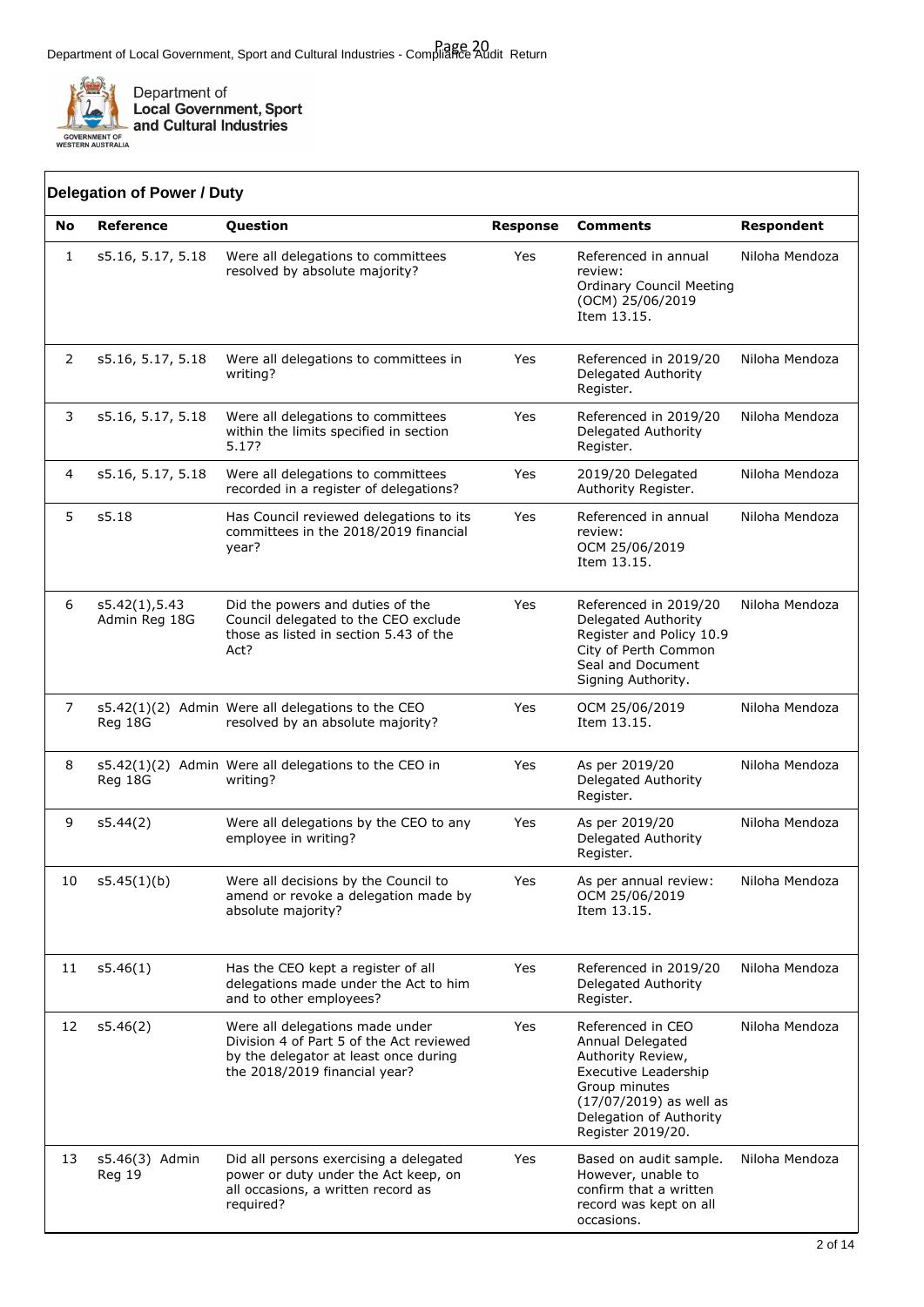

 $\sqrt{ }$ 

Department of<br>Local Government, Sport<br>and Cultural Industries

|    | <b>Disclosure of Interest</b>   |                                                                                                                                                                                                                                                                                               |                 |                                                                                                                                                                                                                                                                                  |                   |
|----|---------------------------------|-----------------------------------------------------------------------------------------------------------------------------------------------------------------------------------------------------------------------------------------------------------------------------------------------|-----------------|----------------------------------------------------------------------------------------------------------------------------------------------------------------------------------------------------------------------------------------------------------------------------------|-------------------|
| No | Reference                       | Question                                                                                                                                                                                                                                                                                      | <b>Response</b> | <b>Comments</b>                                                                                                                                                                                                                                                                  | <b>Respondent</b> |
| 1  | s5.67                           | If a member disclosed an interest, did<br>he/she ensure that they did not remain<br>present to participate in any discussion<br>or decision-making procedure relating<br>to the matter in which the interest was<br>disclosed (not including participation<br>approvals granted under s5.68)? | Yes             | Referenced in the 2019<br>Financial and Non-<br>financial Interest<br>Disclosures Register as<br>well as various Council<br>and Committee meetings<br>minutes (only when the<br>interest was disclosed by<br>a member).                                                          | Niloha Mendoza    |
| 2  | s5.68(2)                        | Were all decisions made under section<br>5.68(1), and the extent of participation<br>allowed, recorded in the minutes of<br>Council and Committee meetings?                                                                                                                                   | N/A             | No decisions made under Niloha Mendoza<br>section $5.68(1)$ .                                                                                                                                                                                                                    |                   |
| 3  | s5.73                           | Were disclosures under section 5.65 or<br>5.70 recorded in the minutes of the<br>meeting at which the disclosure was<br>made?                                                                                                                                                                 | Yes             | Referenced in the 2019<br>Financial and Non-<br>financial Interest<br>Disclosures Register and<br>various Council and<br>Committee meetings<br>minutes.                                                                                                                          | Niloha Mendoza    |
| 4  | s5.73                           | Where the CEO had an interest relating<br>to a gift under section $5.71A(1)$ , was<br>written notice given to the Council?                                                                                                                                                                    | N/A             | Relevant gifts received<br>by the CEO during 2019<br>did not exceed the<br>amount prescribed<br>$(*1,000).$                                                                                                                                                                      | Niloha Mendoza    |
| 5  | s5.73                           | Where the CEO had an interest relating<br>to a gift in a matter in respect of a<br>report another employee is providing<br>advice on under section 5.71A (3), was<br>the nature of interest disclosed when<br>the advice or report was provided?                                              | N/A             | Section 5.71A (3) of the Niloha Mendoza<br>Act became effective<br>from 19 October 2019.<br>From this date, no CEO<br>interest was disclosed<br>relating to a gift in a<br>matter in respect of a<br>report another employee<br>provided advice on<br>under section $5.71A(3)$ . |                   |
| 6  | s5.75(1) Admin<br>Reg 22 Form 2 | Was a primary return lodged by all<br>newly elected members within three<br>months of their start day?                                                                                                                                                                                        | Yes             | A primary return lodged<br>within three months by a<br>new Commissioner<br>appointed in 2019.                                                                                                                                                                                    | Niloha Mendoza    |
| 7  | s5.75(1) Admin<br>Reg 22 Form 2 | Was a primary return lodged by all<br>newly designated employees within<br>three months of their start day?                                                                                                                                                                                   | No              | 1 instance of non-<br>compliance as per<br>Primary and Annual<br>Return Register.                                                                                                                                                                                                | Niloha Mendoza    |
| 8  | s5.76(1) Admin<br>Reg 23 Form 3 | Was an annual return lodged by all<br>continuing elected members by 31<br>August 2019?                                                                                                                                                                                                        | Yes             | As per Primary and<br>Annual Return Register<br>(Commissioners).                                                                                                                                                                                                                 | Niloha Mendoza    |
| 9  | s5.76(1) Admin<br>Reg 23 Form 3 | Was an annual return lodged by all<br>designated employees by 31 August<br>2019?                                                                                                                                                                                                              | Yes             | As per Primary and<br>Annual Return Register.                                                                                                                                                                                                                                    | Niloha Mendoza    |
| 10 | s5.77                           | On receipt of a primary or annual<br>return, did the CEO, (or the Mayor/<br>President in the case of the CEO's<br>return) on all occasions, give written<br>acknowledgment of having received<br>the return?                                                                                  | Yes             | As per Primary and<br>Annual Return Register<br>as well as<br>acknowledgments<br>contained within the<br>City's Records Keeping<br>System.                                                                                                                                       | Niloha Mendoza    |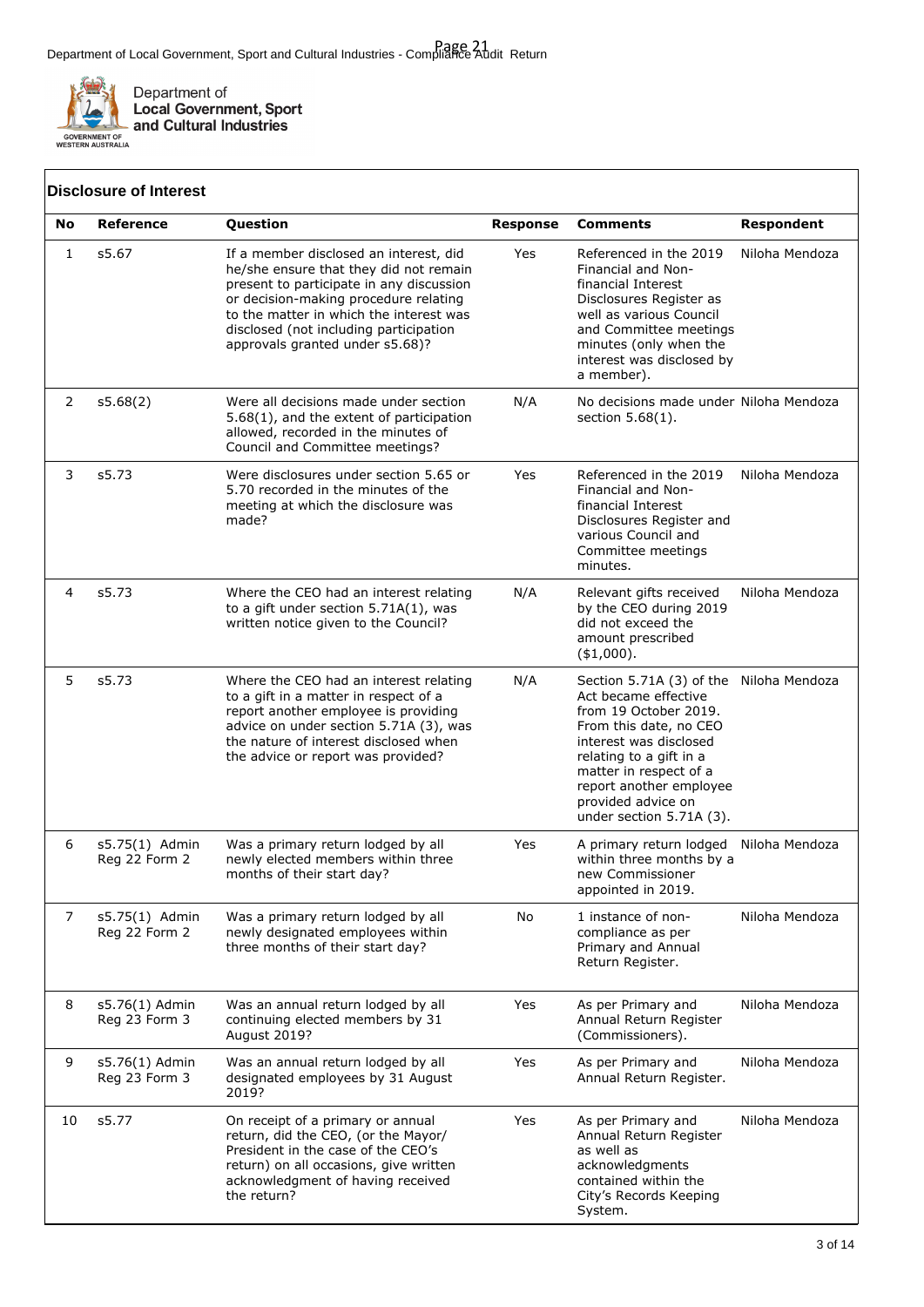

Department of<br>Local Government, Sport<br>and Cultural Industries

| No | Reference                                            | Question                                                                                                                                                                                                                                                                                           | <b>Response</b> | <b>Comments</b>                                                                                                                                                                                                                                                                                              | <b>Respondent</b> |
|----|------------------------------------------------------|----------------------------------------------------------------------------------------------------------------------------------------------------------------------------------------------------------------------------------------------------------------------------------------------------|-----------------|--------------------------------------------------------------------------------------------------------------------------------------------------------------------------------------------------------------------------------------------------------------------------------------------------------------|-------------------|
| 11 | Reg 28                                               | s5.88(1)(2) Admin Did the CEO keep a register of financial<br>interests which contained the returns<br>lodged under section 5.75 and 5.76?                                                                                                                                                         | Yes             | As per Primary and<br>Annual Return Register<br>as well as returns<br>contained within the<br>City's Records Keeping<br>System.                                                                                                                                                                              | Niloha Mendoza    |
| 12 | Reg 28                                               | s5.88(1)(2) Admin Did the CEO keep a register of financial<br>interests which contained a record of<br>disclosures made under sections 5.65,<br>5.70 and 5.71, in the form prescribed<br>in Administration Regulation 28?                                                                          | Yes             | As per 2019 Financial<br>and Non-financial<br><b>Interest Disclosures</b><br>Register.                                                                                                                                                                                                                       | Niloha Mendoza    |
| 13 | s5.89A Admin Reg<br>28A                              | Did the CEO keep a register of gifts<br>which contained a record of disclosures<br>made under section 5.71A, in the form<br>prescribed in Administration Regulation<br>28A?                                                                                                                        | No              | The current City's<br>Register of Gifts was<br>found not to be in the<br>form prescribed in<br>Administration<br>Regulation 28A (this<br>regulation came into<br>effect on 18 October<br>2019).                                                                                                              | Niloha Mendoza    |
| 14 | s5.88(3)                                             | Has the CEO removed all returns from<br>the register when a person ceased to<br>be a person required to lodge a return<br>under section 5.75 or 5.76?                                                                                                                                              | Yes             | As per Primary and<br>Annual Return Register.                                                                                                                                                                                                                                                                | Niloha Mendoza    |
| 15 | s5.88(4)                                             | Have all returns lodged under section<br>5.75 or 5.76 and removed from the<br>register, been kept for a period of at<br>least five years, after the person who<br>lodged the return ceased to be a<br>council member or designated<br>employee?                                                    | Yes             | As per Primary and<br>Annual Return Register.                                                                                                                                                                                                                                                                | Niloha Mendoza    |
| 16 | s5.103 Admin Reg<br>34C & Rules of<br>Conduct Reg 11 | Where an elected member or an<br>employee disclosed an interest in a<br>matter discussed at a Council or<br>committee meeting where there was a<br>reasonable belief that the impartiality<br>of the person having the interest would<br>be adversely affected, was it recorded<br>in the minutes? | N/A             | Impartiality interests<br>disclosed and minuted.<br>No interests adversely<br>affecting impartiality<br>were observed (only<br>when the interest was<br>disclosed at a Council or<br>committee meeting).                                                                                                     | Niloha Mendoza    |
| 17 | s5.70(2)                                             | Where an employee had an interest in<br>any matter in respect of which the<br>employee provided advice or a report<br>directly to the Council or a Committee,<br>did that person disclose the nature of<br>that interest when giving the advice or<br>report?                                      | Yes             | Based on audit sample.<br>Referenced in the 2019<br>Financial and Non-<br>financial Interest<br>Disclosures Register and<br>various Council and<br>Committee meetings<br>minutes (only when the<br>interest was disclosed by<br>an employee providing<br>advice or report to the<br>Council or a Committee). | Niloha Mendoza    |
| 18 | s5.70(3)                                             | Where an employee disclosed an<br>interest under s5.70(2), did that<br>person also disclose the extent of that<br>interest when required to do so by the<br>Council or a Committee?                                                                                                                | Yes             | As per 2019 Financial<br>and Non-financial<br><b>Interest Disclosures</b><br>Register.                                                                                                                                                                                                                       | Niloha Mendoza    |
| 19 | s5.103(3) Admin<br>Reg 34B                           | Has the CEO kept a register of all<br>notifiable gifts received by Council<br>members and employees?                                                                                                                                                                                               | Yes             | Based on audit sample.<br>Referenced in the City's<br>Gift Register (only once<br>the gift has been<br>notified).                                                                                                                                                                                            | Niloha Mendoza    |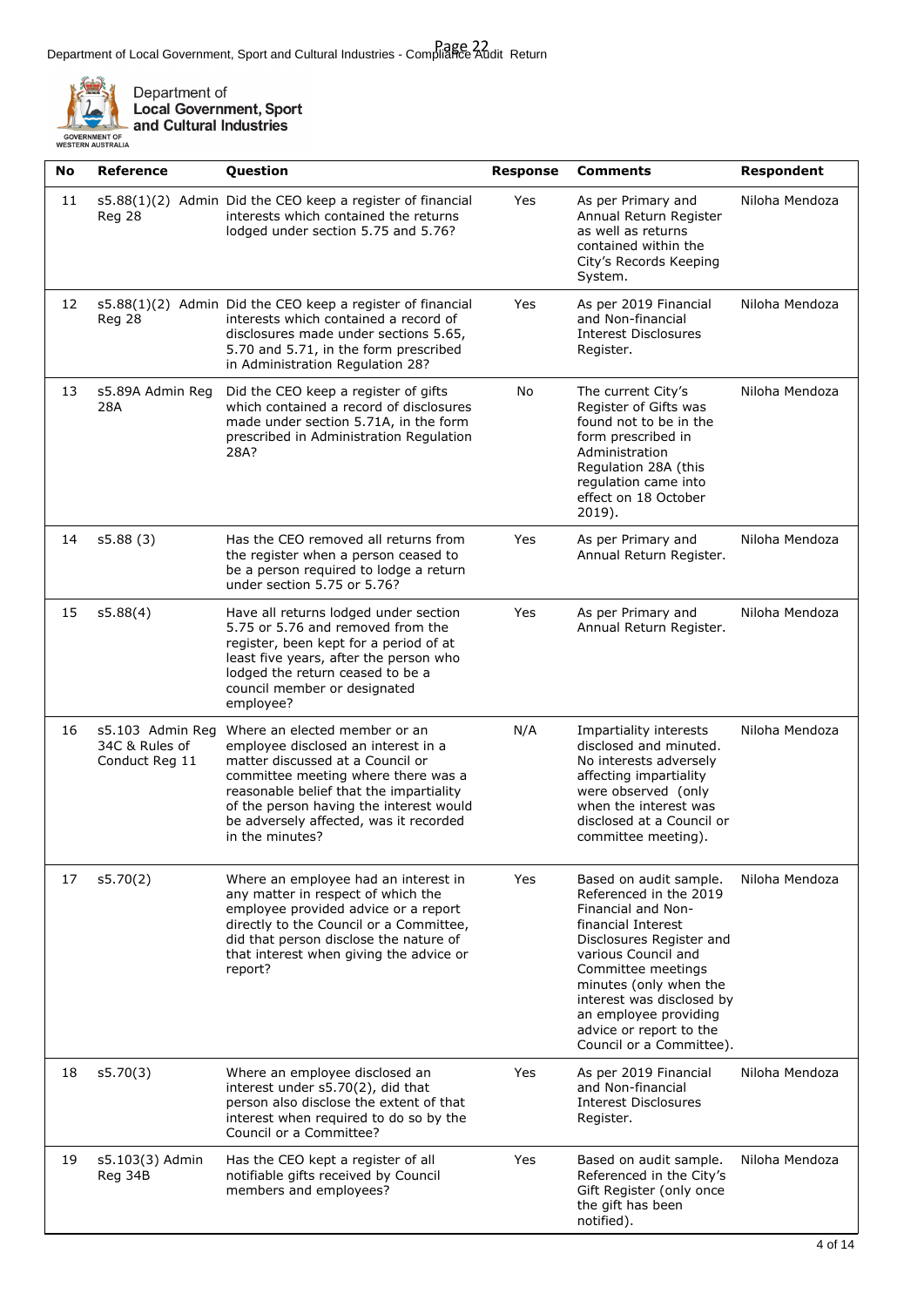

|           | <b>Disposal of Property</b> |                                                                                                                                                                                                                    |          |                                                                                                         |                |  |
|-----------|-----------------------------|--------------------------------------------------------------------------------------------------------------------------------------------------------------------------------------------------------------------|----------|---------------------------------------------------------------------------------------------------------|----------------|--|
| <b>No</b> | Reference                   | <b>Question</b>                                                                                                                                                                                                    | Response | <b>Comments</b>                                                                                         | Respondent     |  |
|           | s3.58(3)                    | Was local public notice given prior to<br>disposal for any property not disposed<br>of by public auction or tender (except<br>where excluded by Section 3.58(5))?                                                  | Yes      | 5 instances whereby<br>public notice was given<br>prior to leasing City's<br>property.                  | Niloha Mendoza |  |
|           | s3.58(4)                    | Where the local government disposed<br>of property under section 3.58(3), did<br>it provide details, as prescribed by<br>section 3.58(4), in the required local<br>public notice for each disposal of<br>property? | Yes      | Details as prescribed in<br>section 3.58(4) provided<br>in public notices for the<br>5 instances above. | Niloha Mendoza |  |

### **Elections**

| No            | Reference                 | <b>Question</b>                                                                                                                                                                                                                                                                                                                              | Response | <b>Comments</b>                                                                                     | Respondent     |
|---------------|---------------------------|----------------------------------------------------------------------------------------------------------------------------------------------------------------------------------------------------------------------------------------------------------------------------------------------------------------------------------------------|----------|-----------------------------------------------------------------------------------------------------|----------------|
|               | Elect Reg $30G(1)$<br>(2) | Did the CEO establish and maintain an<br>electoral gift register and ensure that<br>all 'disclosure of gifts' forms completed<br>by candidates and received by the CEO<br>were placed on the electoral gift<br>register at the time of receipt by the<br>CEO and in a manner that clearly<br>identifies and distinguishes the<br>candidates? | Yes      | No local government<br>elections for the City of<br>Perth were carried out in<br>October 2019.      | Niloha Mendoza |
| $\mathcal{P}$ | (4)                       | Elect Reg 30G(3) & Did the CEO remove any 'disclosure of<br>gifts' forms relating to an unsuccessful<br>candidate or a successful candidate<br>that completed the term of office from<br>the electoral gift register, and retain<br>those forms separately for a period of<br>at least 2 years?                                              | Yes      | Referenced in the City's<br>(electoral) Gift Register<br>(only when the gift has<br>been notified). | Niloha Mendoza |

### **Finance**

| No | <b>Reference</b> | <b>Question</b>                                                                                                                                            | Response   | <b>Comments</b>                                                                                                                                                                                                                                                                                                                                                                                                                                                                             | Respondent     |
|----|------------------|------------------------------------------------------------------------------------------------------------------------------------------------------------|------------|---------------------------------------------------------------------------------------------------------------------------------------------------------------------------------------------------------------------------------------------------------------------------------------------------------------------------------------------------------------------------------------------------------------------------------------------------------------------------------------------|----------------|
| 1  | s7.1A            | Has the local government established<br>an audit committee and appointed<br>members by absolute majority in<br>accordance with section 7.1A of the<br>Act? | <b>Yes</b> | The Audit Committee<br>was established at the<br>Special Council Meeting<br>(SpCM) on 11/05/2010.<br>The Council renamed it<br>as the Audit and Risk<br>Committee on<br>4/06/2013. Last<br>established at the SpCM<br>15/03/2018 where the<br>Council appointed new<br>members<br>(Commissioners) to the<br>Audit & Risk Committee.<br>Council appointed a new<br>Commissioner and re-<br>appointed an<br>Independent Member at<br>OCM 27/08/2019 items<br>13.13 and 13.14<br>respectively. | Niloha Mendoza |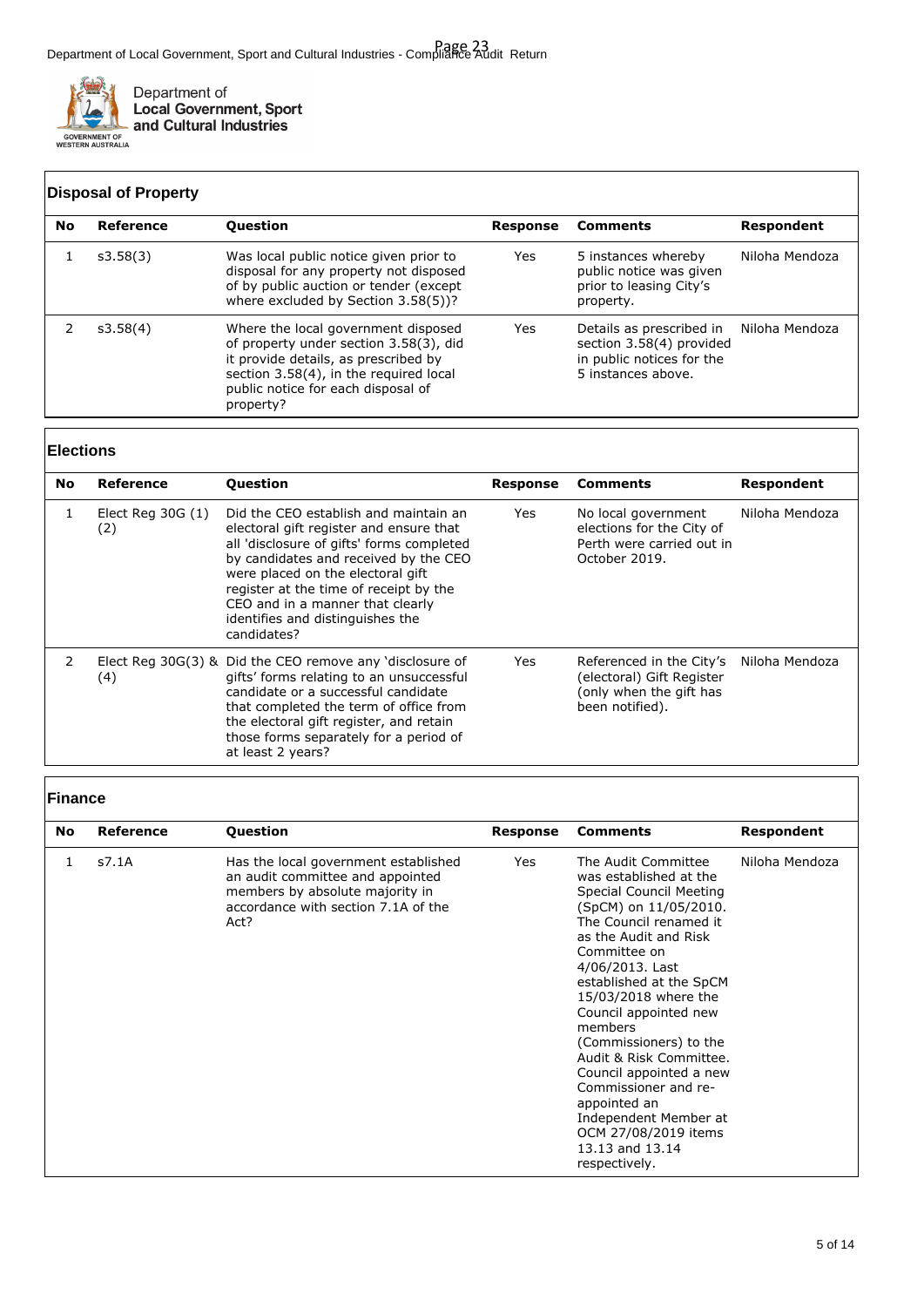

| L.                                           | ≝⊾ and Cultural Ir |  |
|----------------------------------------------|--------------------|--|
| <b>)VERNMENT OF</b><br><b>TERN AUSTRALIA</b> |                    |  |

| No             | <b>Reference</b> | Question                                                                                                                                                                                                                                                                                                                                                               | <b>Response</b> | <b>Comments</b>                                                                                                                                                                                                             | <b>Respondent</b> |
|----------------|------------------|------------------------------------------------------------------------------------------------------------------------------------------------------------------------------------------------------------------------------------------------------------------------------------------------------------------------------------------------------------------------|-----------------|-----------------------------------------------------------------------------------------------------------------------------------------------------------------------------------------------------------------------------|-------------------|
| $\overline{2}$ | s7.1B            | Where a local government determined<br>to delegate to its audit committee any<br>powers or duties under Part 7 of the<br>Act, did it do so by absolute majority?                                                                                                                                                                                                       | N/A             | No change to the Audit<br>and Risk Committee<br>delegation 1.1.1 in<br>2019.<br>OCM 25/06/2019<br>Item 13.15.                                                                                                               | Niloha Mendoza    |
| 3              | s7.3(1)          | Was the person(s) appointed by the<br>local government under s7.3(1) to be<br>its auditor, a registered company<br>auditor?                                                                                                                                                                                                                                            | N/A             | Auditor General is the<br>City's Auditor.                                                                                                                                                                                   | Niloha Mendoza    |
| 4              | s7.3(1), 7.6(3)  | Was the person or persons appointed<br>by the local government to be its<br>auditor, appointed by an absolute<br>majority decision of Council?                                                                                                                                                                                                                         | N/A             | Auditor General is the<br>City's Auditor.                                                                                                                                                                                   | Niloha Mendoza    |
| 5              | Audit Reg 10     | Was the Auditor's report(s) for the<br>financial year(s) ended 30 June<br>received by the local government<br>within 30 days of completion of the<br>audit?                                                                                                                                                                                                            | Yes             | The City of Perth<br>received the Auditor's<br>report through its Audit<br>& Risk Committee on<br>19/11/19 and by the<br>Council on 17/12/19.<br>The 2018/19 financial<br>year audit was<br>completed mid<br>November 2019. | Niloha Mendoza    |
| 6              | s7.9(1)          | Was the Auditor's report for the<br>financial year ended 30 June 2019<br>received by the local government by<br>31 December 2019?                                                                                                                                                                                                                                      | Yes             | The Auditor's report<br>was received by the<br>Audit & Risk Committee<br>on 19/11/19 item 8.3<br>and by the Council on<br>17/12/19 item 13.14.                                                                              | Niloha Mendoza    |
| 7              | S7.12A(3)        | Where the local government<br>determined that matters raised in the<br>auditor's report prepared under s7.9<br>(1) of the Act required action to be<br>taken, did the local government,<br>ensure that appropriate action was<br>undertaken in respect of those<br>matters?                                                                                            | Yes             | As per management<br>comments to findings<br>within the Auditor<br>General Management<br>Letter.                                                                                                                            | Niloha Mendoza    |
| 8              | S7.12A (4)       | Where the auditor identified matters as<br>significant in the auditor's report<br>(prepared under s7.9(1) of the Act),<br>did the local government prepare a<br>report stating what action had been<br>taken or it intended to take with<br>respect to each of the matters and<br>give a copy to the Minister within 3<br>months after receipt of the audit<br>report? | N/A             | No report was required<br>to be sent to the<br>Minister. Issues raised in<br>the auditor's report were<br>not significant.                                                                                                  | Niloha Mendoza    |
| 9              | S7.12A (5)       | Within 14 days after the local<br>government gave a report to the<br>Minister under s7.12A(4)(b), did the<br>CEO publish a copy of the report on<br>the local government's official website?                                                                                                                                                                           | Yes             | The City's Annual Report Niloha Mendoza<br>2018/19 was sent to the<br>Minister on 18/12/2019.<br>A copy of the report was<br>published on the City's<br>official website within 14<br>days after 18/12/2019.                |                   |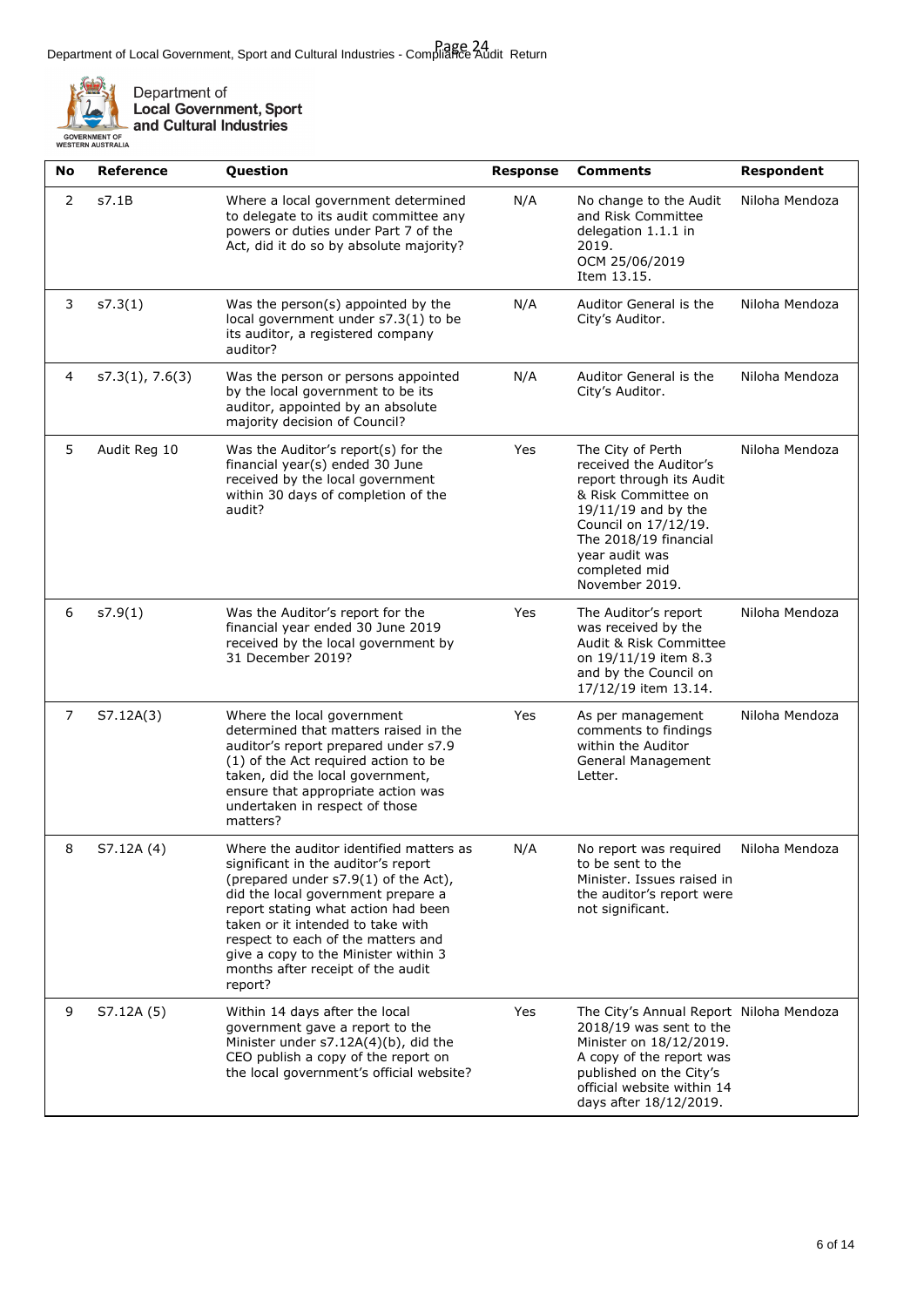

Department of<br>Local Government, Sport<br>and Cultural Industries

| <b>No</b> | Reference   | Question                                                                                                                                                                                      | <b>Response</b> | <b>Comments</b>                                                                                                                                                                                                                                                     | <b>Respondent</b> |
|-----------|-------------|-----------------------------------------------------------------------------------------------------------------------------------------------------------------------------------------------|-----------------|---------------------------------------------------------------------------------------------------------------------------------------------------------------------------------------------------------------------------------------------------------------------|-------------------|
| 10        | Audit Reg 7 | Did the agreement between the local<br>government and its auditor include the<br>objectives of the audit?                                                                                     | Yes             | The objectives of the<br>audit were included<br>within the Arrangements<br>(agreement) Letter<br>issued by the Office of<br>the Auditor General in<br>April 2018. These<br>arrangements were<br>acknowledged/signed by<br>the City's Chair<br>Commissioner and CEO. | Niloha Mendoza    |
| 11        | Audit Reg 7 | Did the agreement between the local<br>government and its auditor include the<br>scope of the audit?                                                                                          | Yes             | As per the<br>abovementioned<br>Arrangements<br>(agreement) Letter.                                                                                                                                                                                                 | Niloha Mendoza    |
| 12        | Audit Reg 7 | Did the agreement between the local<br>government and its auditor include a<br>plan for the audit?                                                                                            | <b>No</b>       | The abovementioned<br>Arrangements<br>(agreement) Letter from<br>the OAG did not include<br>a reference to the plan<br>for the audit.                                                                                                                               | Niloha Mendoza    |
| 13        | Audit Reg 7 | Did the agreement between the local<br>government and its auditor include<br>details of the remuneration and<br>expenses to be paid to the auditor?                                           | Yes             | Details of the<br>remuneration and<br>expenses to be paid to<br>the auditor was included<br>within the Indicative<br>Audit Fee 2018 letter<br>provided by the Auditor<br>General as referenced<br>within the Arrangements<br>(agreement) Letter from<br>the OAG.    | Niloha Mendoza    |
| 14        | Audit Reg 7 | Did the agreement between the local<br>government and its auditor include the<br>method to be used by the local<br>government to communicate with, and<br>supply information to, the auditor? | Yes             | As per the<br>abovementioned<br>Arrangements<br>(agreement) Letter for<br>the 2018 Audit.                                                                                                                                                                           | Niloha Mendoza    |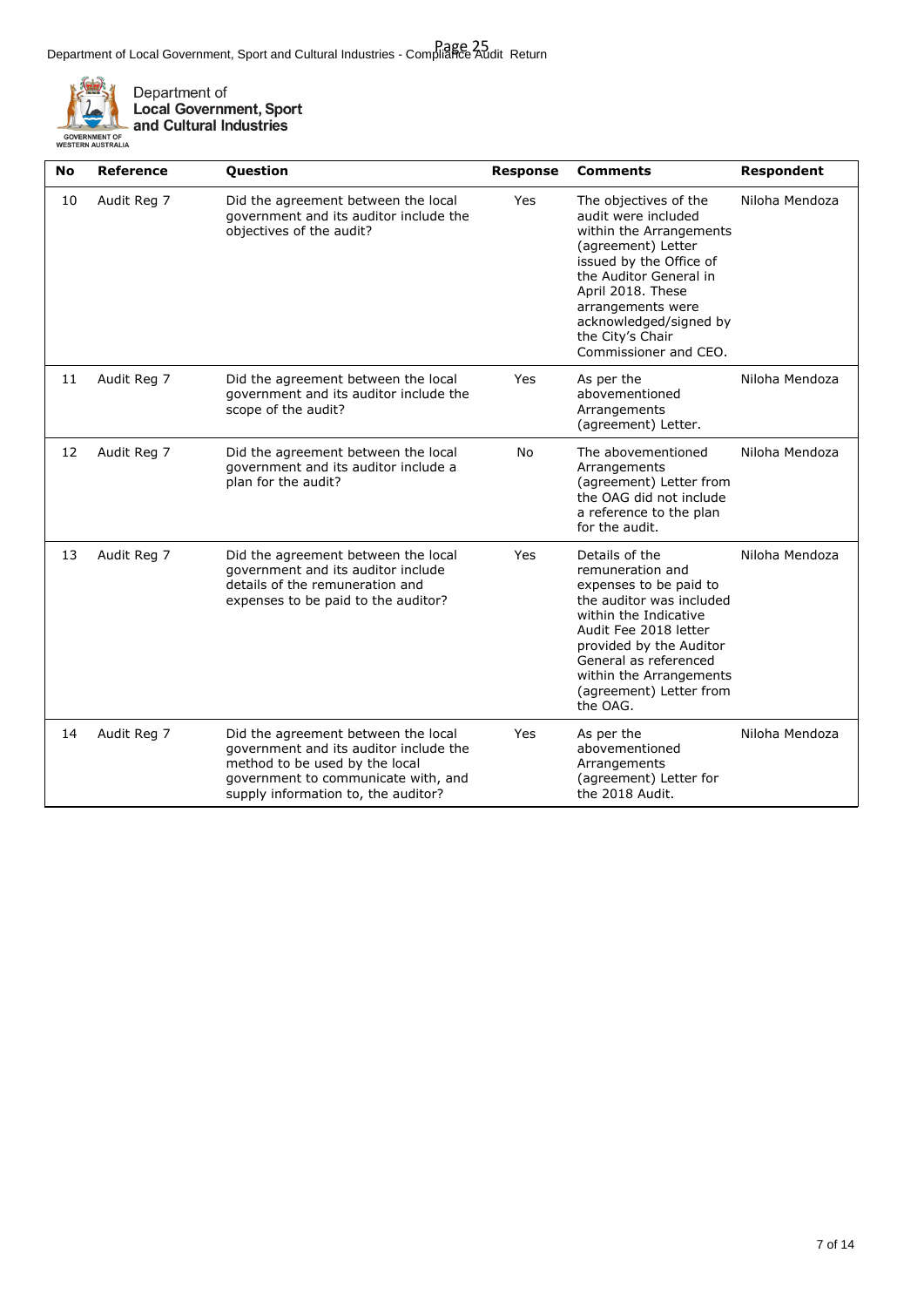

 $\mathbf{r}$ 

|                | <b>Integrated Planning and Reporting</b> |                                                                                                                                                                                                   |                 |                                                                                                |                |
|----------------|------------------------------------------|---------------------------------------------------------------------------------------------------------------------------------------------------------------------------------------------------|-----------------|------------------------------------------------------------------------------------------------|----------------|
| <b>No</b>      | <b>Reference</b>                         | Question                                                                                                                                                                                          | <b>Response</b> | <b>Comments</b>                                                                                | Respondent     |
| 1              | s5.56 Admin Reg<br>19DA (6)              | Has the local government adopted a<br>Corporate Business Plan. If Yes, please<br>provide adoption date of the most<br>recent Plan in Comments?                                                    | Yes             | Corporate Business Plan<br>2017-2021 adopted at<br>OCM 19/12/2017 Item<br>13.29.               | Niloha Mendoza |
| $\overline{2}$ | s5.56 Admin Reg<br>19DA (4)              | Has the local government reviewed the<br>Corporate Business Plan in the 2018-<br>2019 Financial Year. If Yes, please<br>provide date of Council meeting the<br>review was adopted at?             | No              |                                                                                                | Niloha Mendoza |
| 3              | s5.56 Admin Reg<br>19C                   | Has the local government adopted a<br>Strategic Community Plan. If Yes,<br>please provide adoption date of the<br>most recent Plan in Comments?                                                   | Yes             | <b>Strategic Community</b><br>Plan 2019-2029 adopted<br>at OCM 26/11/2019<br>Item 13.11.       | Niloha Mendoza |
| $\overline{4}$ | s5.56 Admin Reg<br>19C (4)               | Has the local government reviewed the<br>current Strategic Community Plan. If<br>Yes, please provide date of most<br>recent review by Council in Comments.                                        | N/A             | Refer question 3 above.                                                                        | Niloha Mendoza |
|                |                                          | Note: If the current Strategic<br>Community Plan was adopted after<br>1/1/2016, please respond N/A and<br>provide adoption date in Comments?                                                      |                 |                                                                                                |                |
| 5              | S5.56 Admin Reg<br>19DA (3)              | Has the local government developed<br>an Asset Management Plan(s) that<br>covers all asset classes. If Yes, please<br>provide the date of the most recent<br>Plan adopted by Council in Comments? | <b>Yes</b>      | Asset Management Plan<br>2017-2027 adopted at<br>OCM 6/6/2017 Item<br>13.20.                   | Niloha Mendoza |
| 6              | S5.56 Admin Reg<br>19DA (3)              | Has the local government developed a<br>Long Term Financial Plan. If Yes,<br>please provide the adoption date of the<br>most recent Plan in Comments?                                             | Yes             | Long Term Financial Plan Niloha Mendoza<br>2017-2027 adopted at<br>OCM 6/6/2017 Item<br>13.20. |                |
| 7              | S5.56 Admin Reg<br>19DA (3)              | Has the local government developed a<br>Workforce Plan. If Yes, please provide<br>adoption date of the most recent Plan<br>in comments?                                                           | Yes             | Workforce Plan 2016-<br>2020 adopted at OCM<br>28/6/2016 Item 13.                              | Niloha Mendoza |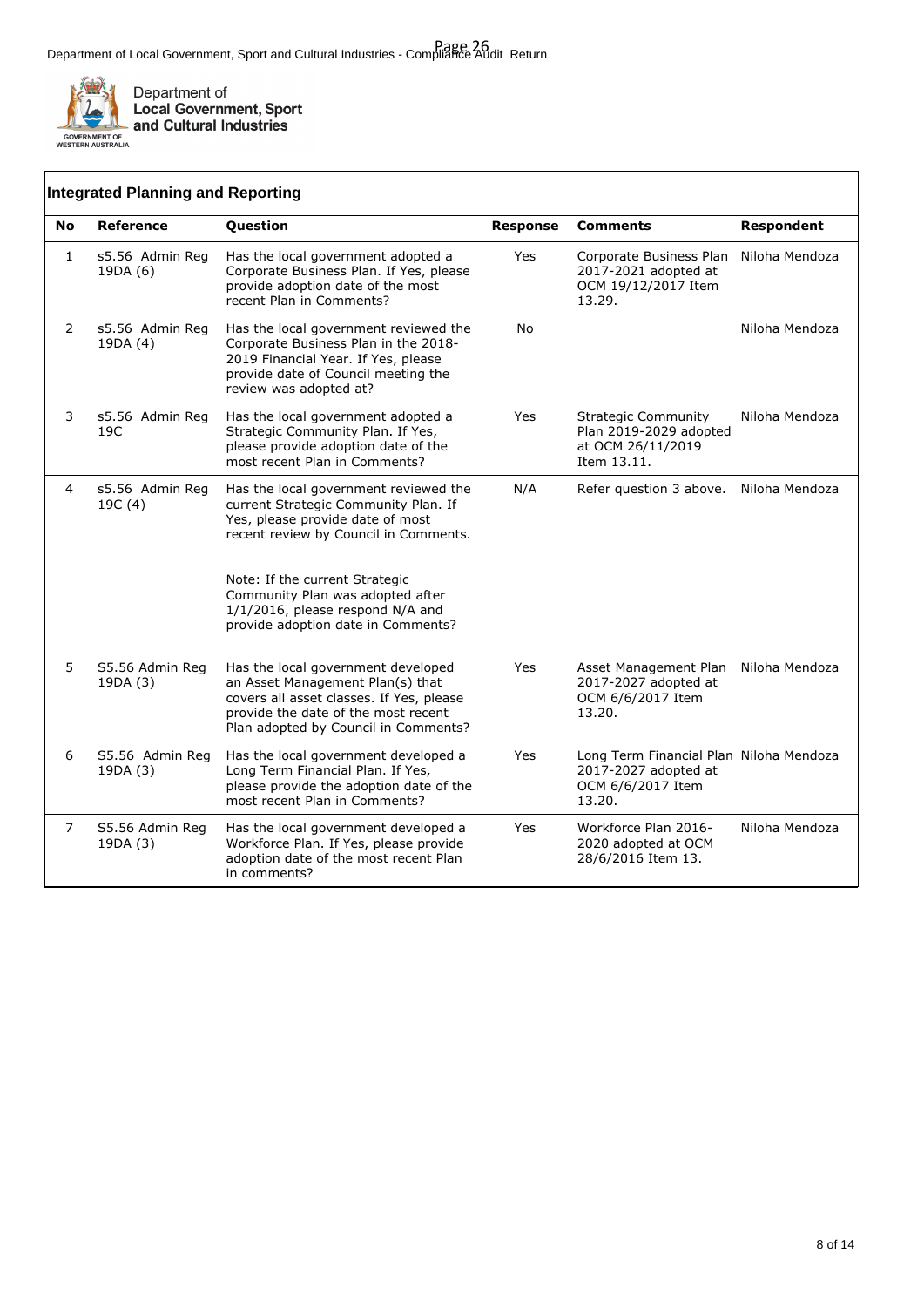

|                                                                                                                                                                                                                                  | <b>Local Government Employees</b>                                                                                                                                                              |                                                                                                                                                          |                                                                                                                                                                                                                                                                             |                                                                                                                                                                                                                                                                                                                                                                                                                          |                |
|----------------------------------------------------------------------------------------------------------------------------------------------------------------------------------------------------------------------------------|------------------------------------------------------------------------------------------------------------------------------------------------------------------------------------------------|----------------------------------------------------------------------------------------------------------------------------------------------------------|-----------------------------------------------------------------------------------------------------------------------------------------------------------------------------------------------------------------------------------------------------------------------------|--------------------------------------------------------------------------------------------------------------------------------------------------------------------------------------------------------------------------------------------------------------------------------------------------------------------------------------------------------------------------------------------------------------------------|----------------|
| No                                                                                                                                                                                                                               | <b>Reference</b>                                                                                                                                                                               | <b>Question</b>                                                                                                                                          | <b>Response</b>                                                                                                                                                                                                                                                             | <b>Comments</b>                                                                                                                                                                                                                                                                                                                                                                                                          | Respondent     |
| 1<br>Admin Reg 18C                                                                                                                                                                                                               |                                                                                                                                                                                                | Did the local government approve the<br>process to be used for the selection<br>and appointment of the CEO before the<br>position of CEO was advertised? | N/A                                                                                                                                                                                                                                                                         | CEO reappointed in OCM Niloha Mendoza<br>30/07/2019 item 13.18<br>for a term of 12 months<br>commencing on 2<br>August 2019. A CEO<br>recruitment process was<br>approved in OCM<br>17/12/2019 item 13.13<br>for a new CEO to<br>commence in August<br>2020.                                                                                                                                                             |                |
| 2<br>Were all vacancies for the position of<br>$s5.36(4) s5.37(3)$ ,<br>Admin Reg 18A<br>CEO and other designated senior<br>employees advertised and did the<br>advertising comply with s.5.36(4),<br>5.37(3) and Admin Reg 18A? |                                                                                                                                                                                                | N/A                                                                                                                                                      | CEO was reappointed in<br>OCM 30/07/2019 item<br>13.18 for a term not<br>exceeding one year,<br>therefore, no need for<br>advertising as per Admin<br>Reg 18A(1)(b).<br>No other designated<br>senior employee<br>positions were<br>advertised (refer<br>question 5 below). | Niloha Mendoza                                                                                                                                                                                                                                                                                                                                                                                                           |                |
| 3                                                                                                                                                                                                                                | Admin Reg 18F<br>Was the remuneration and other<br>benefits paid to a CEO on appointment<br>the same remuneration and benefits<br>advertised for the position of CEO<br>under section 5.36(4)? |                                                                                                                                                          | N/A                                                                                                                                                                                                                                                                         | CEO was reappointed in<br>OCM 30/07/2019 item<br>13.18 for a term of 12<br>months.                                                                                                                                                                                                                                                                                                                                       | Niloha Mendoza |
| 4                                                                                                                                                                                                                                | Admin Regs 18E<br>Did the local government ensure<br>checks were carried out to confirm that<br>the information in an application for<br>employment was true (applicable to<br>CEO only)?      |                                                                                                                                                          | N/A                                                                                                                                                                                                                                                                         | CEO was reappointed in<br>OCM 30/07/2019 item<br>13.18 for a term of 12<br>months.                                                                                                                                                                                                                                                                                                                                       | Niloha Mendoza |
| 5                                                                                                                                                                                                                                | s5.37(2)                                                                                                                                                                                       | Did the CEO inform Council of each<br>proposal to employ or dismiss a<br>designated senior employee?                                                     | N/A                                                                                                                                                                                                                                                                         | Council approved a<br>motion to remove the<br>designation of senior<br>employee to all positions<br>so designated in OCM<br>26/02/2019 item 15.<br>Consequently, Council<br>Policy 12.6 "CP12 Staff -<br>Local Government<br>Employees - Senior<br>Employees" was<br>amended and retitled to<br>reflect the above motion.<br>As a result, no<br>designated senior<br>employees were<br>employed or dismissed<br>in 2019. | Niloha Mendoza |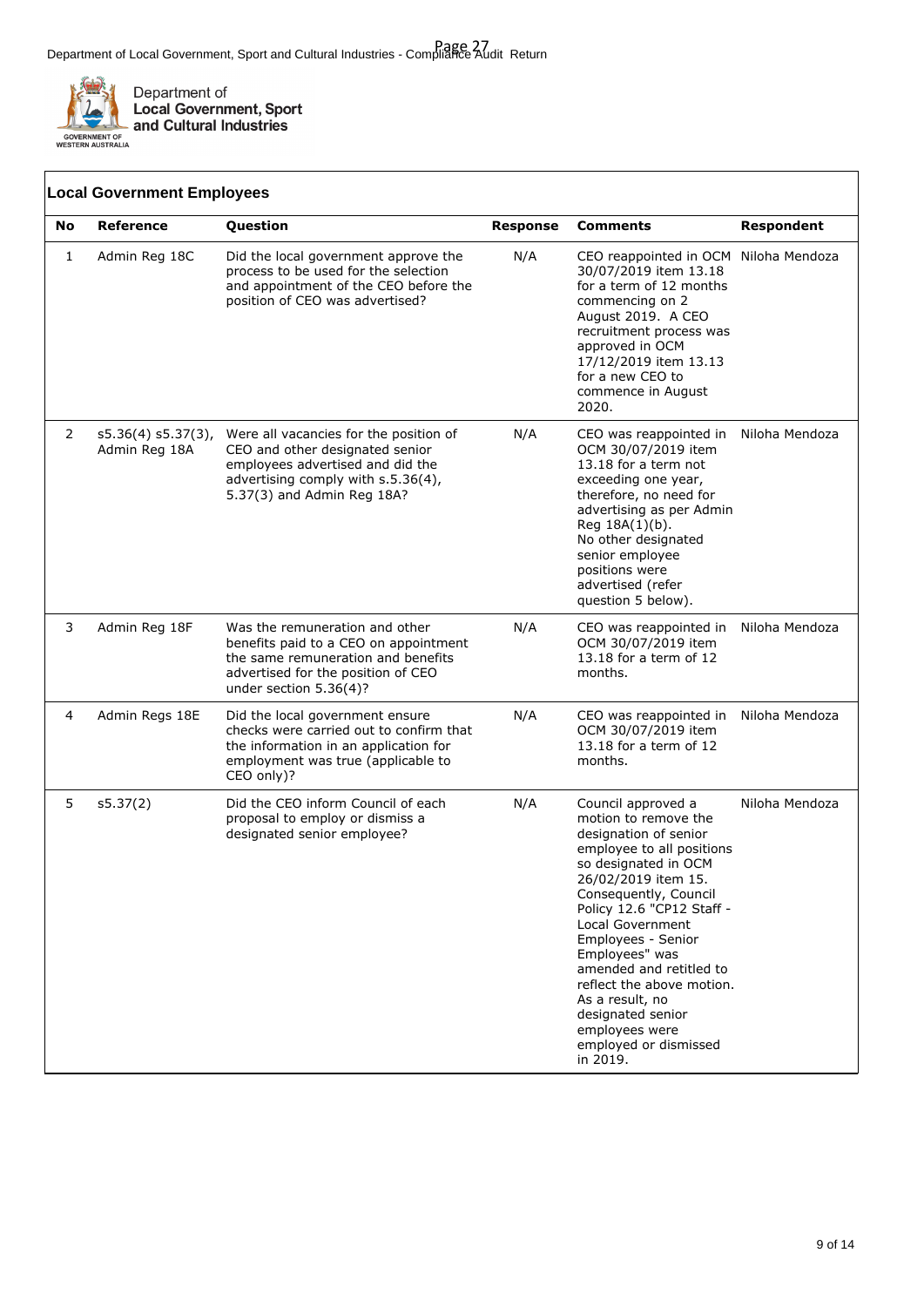

Department of<br>Local Government, Sport<br>and Cultural Industries

| <b>Official Conduct</b> |                  |                                                                                                                                                                                             |                 |                                                                                                                                                                            |                   |  |
|-------------------------|------------------|---------------------------------------------------------------------------------------------------------------------------------------------------------------------------------------------|-----------------|----------------------------------------------------------------------------------------------------------------------------------------------------------------------------|-------------------|--|
| <b>No</b>               | <b>Reference</b> | Question                                                                                                                                                                                    | <b>Response</b> | <b>Comments</b>                                                                                                                                                            | <b>Respondent</b> |  |
| 1                       | s5.120           | Where the CEO is not the complaints<br>officer, has the local government<br>designated a senior employee, as<br>defined under s5.37, to be its<br>complaints officer?                       | N/A             | The CEO is the<br>Complaints Officer.                                                                                                                                      | Niloha Mendoza    |  |
| 2                       | s5.121(1)        | Has the complaints officer for the local<br>government maintained a register of<br>complaints which records all<br>complaints that result in action under<br>$s5.110(6)(b)$ or $(c)?$       | Yes             | As per the City of Perth<br>Register of Complaints of<br>Minor Breaches, There<br>were no complaints that<br>resulted in action under<br>$s5.110(6)(b)$ or (c) in<br>2019. | Niloha Mendoza    |  |
| 3                       | s5.121(2)(a)     | Does the complaints register<br>maintained by the complaints officer<br>include provision for recording of the<br>name of the council member about<br>whom the complaint is made?           | Yes             | As per the City of Perth<br>Register of Complaints of<br>Minor Breaches.                                                                                                   | Niloha Mendoza    |  |
| 4                       | s5.121(2)(b)     | Does the complaints register<br>maintained by the complaints officer<br>include provision for recording the<br>name of the person who makes the<br>complaint?                               | Yes             | As per the City of Perth<br>Register of Complaints of<br>Minor Breaches.                                                                                                   | Niloha Mendoza    |  |
| 5                       | s5.121(2)(c)     | Does the complaints register<br>maintained by the complaints officer<br>include provision for recording a<br>description of the minor breach that<br>the standards panel finds has occured? | Yes             | As per the City of Perth<br>Register of Complaints of<br>Minor Breaches.                                                                                                   | Niloha Mendoza    |  |
| 6                       | s5.121(2)(d)     | Does the complaints register<br>maintained by the complaints officer<br>include the provision to record details<br>of the action taken under $s5.110(6)(b)$<br>or $(c)?$                    | Yes             | As per the City of Perth<br>Register of Complaints of<br>Minor Breaches.                                                                                                   | Niloha Mendoza    |  |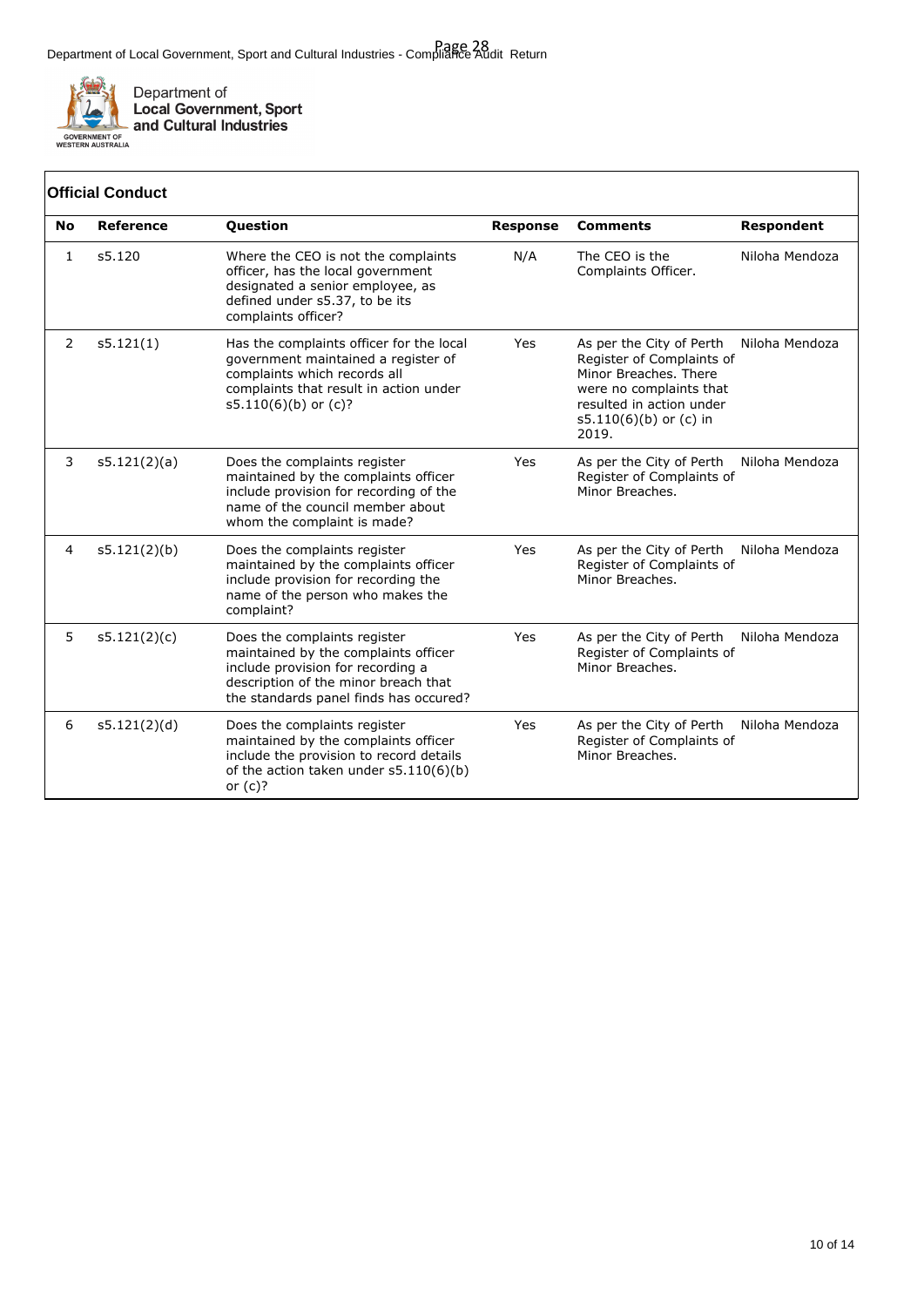

Department of<br>Local Government, Sport<br>and Cultural Industries

### **Optional Questions**

| No           | <b>Reference</b>                   | Question                                                                                                                                                                                                                                                                                                                                                                                   | <b>Response</b> | <b>Comments</b>                                                                                                                                                                                                                                                                        | <b>Respondent</b> |
|--------------|------------------------------------|--------------------------------------------------------------------------------------------------------------------------------------------------------------------------------------------------------------------------------------------------------------------------------------------------------------------------------------------------------------------------------------------|-----------------|----------------------------------------------------------------------------------------------------------------------------------------------------------------------------------------------------------------------------------------------------------------------------------------|-------------------|
| $\mathbf{1}$ | Financial<br>(2)(c)                | Did the CEO review the<br>Management Reg 5 appropriateness and effectiveness of<br>the local government's financial<br>management systems and procedures<br>in accordance with Local Government<br>(Financial Management) Regulation 5<br>(2)(c) within the 3 years prior to 31<br>December 2019? If yes, please<br>provide date of Council resolution in<br>comments?                     | Yes             | Audit and Risk<br>Committee meeting<br>19/11/2019<br>Item 8.6<br>OCM 26/11/2019<br>Item 13.18                                                                                                                                                                                          | Niloha Mendoza    |
| 2            | Audit Reg 17                       | Did the CEO review the<br>appropriateness and effectiveness of<br>the local government's systems and<br>procedures in relation to risk<br>management, internal control and<br>legislative compliance in accordance<br>with Local Government (Audit)<br>Regulation 17 within the 3 years prior<br>to 31 December 2019? If yes, please<br>provide date of Council resolution in<br>comments? | Yes             | Audit and Risk<br>Committee meeting<br>5/11/2018 item 8.2<br>OCM 27/11/2018<br>Item 13.20                                                                                                                                                                                              | Niloha Mendoza    |
| 3            | Financial<br>Management Reg<br>5A. | Did the local government provide AASB<br>124 related party information in its<br>annual report(s) tabled at an electors<br>meeting(s) during calendar year 2019?                                                                                                                                                                                                                           | Yes             | AASB 124 related party<br>information was included<br>in the City's 2017/18<br>annual report tabled at<br>the Annual General<br>Meeting of Electors<br>(AGM) on 15/01/2019.<br>The 2018/19 annual<br>report is to be presented<br>to the electors at the<br>next AGM on<br>04/02/2020. | Niloha Mendoza    |
| 4            | S6.4(3)                            | Did the local government submit to its<br>auditor by 30 September 2019 the<br>balanced accounts and annual financial<br>report for the year ending 30 June<br>2019?                                                                                                                                                                                                                        | Yes             | Referenced in OCM<br>17/12/2019<br>Item 13.14                                                                                                                                                                                                                                          | Niloha Mendoza    |

|                        | <b>Tenders for Providing Goods and Services</b> |                                                                                                                                                                                                                                                                                                                                                                                                                                 |          |                                                                                                                                                                                                                                              |                |  |
|------------------------|-------------------------------------------------|---------------------------------------------------------------------------------------------------------------------------------------------------------------------------------------------------------------------------------------------------------------------------------------------------------------------------------------------------------------------------------------------------------------------------------|----------|----------------------------------------------------------------------------------------------------------------------------------------------------------------------------------------------------------------------------------------------|----------------|--|
| Reference<br><b>No</b> |                                                 | <b>Question</b>                                                                                                                                                                                                                                                                                                                                                                                                                 | Response | <b>Comments</b>                                                                                                                                                                                                                              | Respondent     |  |
|                        |                                                 | s3.57 F&G Reg 11 Did the local government invite<br>tenders on all occasions (before<br>entering into contracts for the supply<br>of goods or services) where the<br>consideration under the contract was,<br>or was expected to be, worth more<br>than the consideration stated in<br>Regulation 11(1) of the Local<br>Government (Functions & General)<br>Regulations (Subject to Functions and<br>General Regulation 11(2))? | No       | Audit identified 3<br>occasions where the<br>procurement values<br>exceeded the tender<br>threshold of \$150,000<br>during 2019 as identified<br>within supplier<br>expenditure reports<br>provided for analysis by<br>the Procurement Team. | Niloha Mendoza |  |
| 2                      | <b>F&amp;G Reg 12</b>                           | Did the local government comply with<br>F&G Reg 12 when deciding to enter<br>into multiple contracts rather than<br>inviting tenders for a single contract?                                                                                                                                                                                                                                                                     | Yes.     | Based on advice from<br>Strategic Procurement<br>Lead.                                                                                                                                                                                       | Niloha Mendoza |  |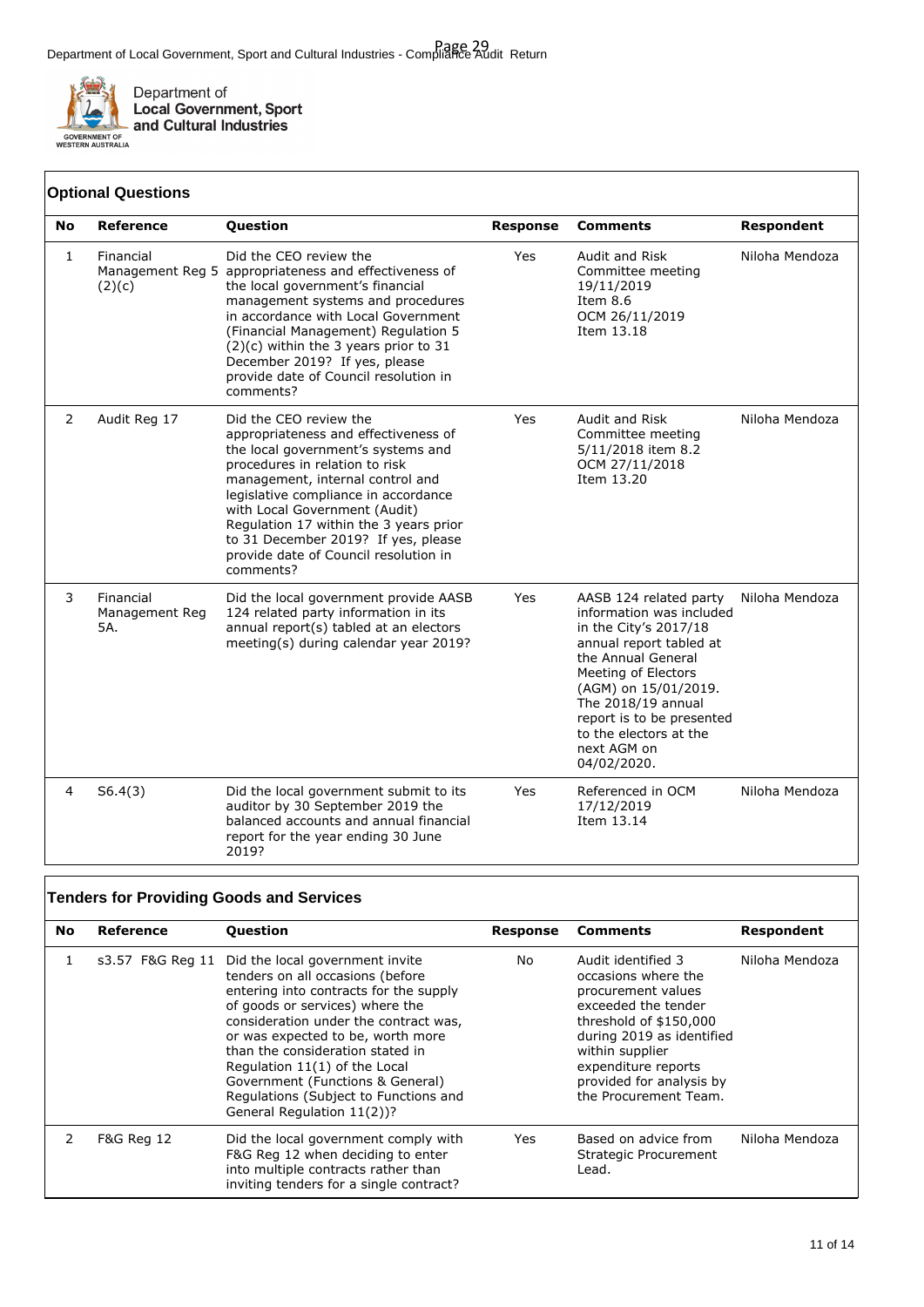

Department of<br>Local Government, Sport<br>- and Cultural Industries

|                                          | and Cultural |  |
|------------------------------------------|--------------|--|
| <b>ERNMENT OF</b><br><b>RN AUSTRALIA</b> |              |  |

| No | <b>Reference</b><br>Question |                                                                                                                                                                                                                                                                                                           | <b>Response</b>                                                                                           | <b>Comments</b>                                                                                                             | <b>Respondent</b> |
|----|------------------------------|-----------------------------------------------------------------------------------------------------------------------------------------------------------------------------------------------------------------------------------------------------------------------------------------------------------|-----------------------------------------------------------------------------------------------------------|-----------------------------------------------------------------------------------------------------------------------------|-------------------|
| 3  | F&G Reg 14(1) &<br>(3)       | Did the local government invite<br>Yes<br>As per Tender Register,<br>tenders via Statewide public notice?<br>the City has advertised<br>tenders in The West<br>Australian newspaper.<br>Tenders have also been<br>displayed on the Council<br>House and City of Perth<br>Library public notice<br>boards. |                                                                                                           | Niloha Mendoza                                                                                                              |                   |
| 4  | F&G Reg 14 & 15              | Did the local government's advertising<br>and tender documentation comply with<br>F&G Regs 14, 15 & 16?                                                                                                                                                                                                   | Yes                                                                                                       | As per Tender Register.                                                                                                     | Niloha Mendoza    |
| 5  | F&G Reg 14(5)                | If the local government sought to vary<br>the information supplied to tenderers,<br>was every reasonable step taken to<br>give each person who sought copies of<br>the tender documents or each<br>acceptable tenderer, notice of the<br>variation?                                                       | Yes                                                                                                       | Based on sample audit<br>testing (addendum<br>issued to tenderers).                                                         | Niloha Mendoza    |
| 6  | F&G Reg 16                   | Did the local government's procedure<br>Yes<br>As per Tender Register.<br>for receiving and opening tenders<br>comply with the requirements of F&G<br>Reg 16?                                                                                                                                             |                                                                                                           | Niloha Mendoza                                                                                                              |                   |
| 7  | F&G Reg 18(1)                | Did the local government reject the<br>tenders that were not submitted at the<br>place, and within the time specified in<br>the invitation to tender?                                                                                                                                                     | N/A                                                                                                       | No late tenders received Niloha Mendoza<br>as per Tender Register.                                                          |                   |
| 8  | F&G Reg 18 (4)               | Yes<br>In relation to the tenders that were not<br>Evidence sighted in<br>sample tender files.<br>rejected, did the local government<br>assess which tender to accept and<br>which tender was most advantageous<br>to the local government to accept, by<br>means of written evaluation criteria?         |                                                                                                           | Niloha Mendoza                                                                                                              |                   |
| 9  | F&G Reg 17                   | Did the information recorded in the<br>local government's tender register<br>comply with the requirements of F&G<br>Reg 17 and did the CEO make the<br>tenders register available for public<br>inspection?                                                                                               | Yes<br>As per Tender Register<br>and Tenders/Expressions<br>of Interest page on City<br>of Perth website. |                                                                                                                             | Niloha Mendoza    |
| 10 | F&G Reg 19                   | Did the CEO give each tenderer written<br>Yes<br>Evidence sighted in<br>notice advising particulars of the<br>sample tender files.<br>successful tender or advising that no<br>tender was accepted?                                                                                                       |                                                                                                           | Niloha Mendoza                                                                                                              |                   |
| 11 | F&G Reg 21 & 22              | Did the local governments advertising<br>and expression of interest<br>documentation comply with the<br>requirements of F&G Regs 21 and 22?                                                                                                                                                               | Yes                                                                                                       | As per Expressions of<br>Interest advertisements<br>within Tender Register.                                                 | Niloha Mendoza    |
| 12 | F&G Reg 23(1)                | N/A<br>Did the local government reject the<br>All Expressions of<br>expressions of interest that were not<br>submitted at the place and within the<br>place and within the<br>time specified in the notice?<br>time specified in the<br>notice as per Tender<br>Register.                                 |                                                                                                           | Interest submitted at the                                                                                                   | Niloha Mendoza    |
| 13 | F&G Reg 23(4)                | After the local government considered<br>expressions of interest, did the CEO list<br>each person considered capable of<br>satisfactorily supplying goods or<br>services?                                                                                                                                 | Yes                                                                                                       | Evidence sighted in<br>Record of Delegated<br>Authority Decision for<br>Expressions of Interests<br>within Tender Register. | Niloha Mendoza    |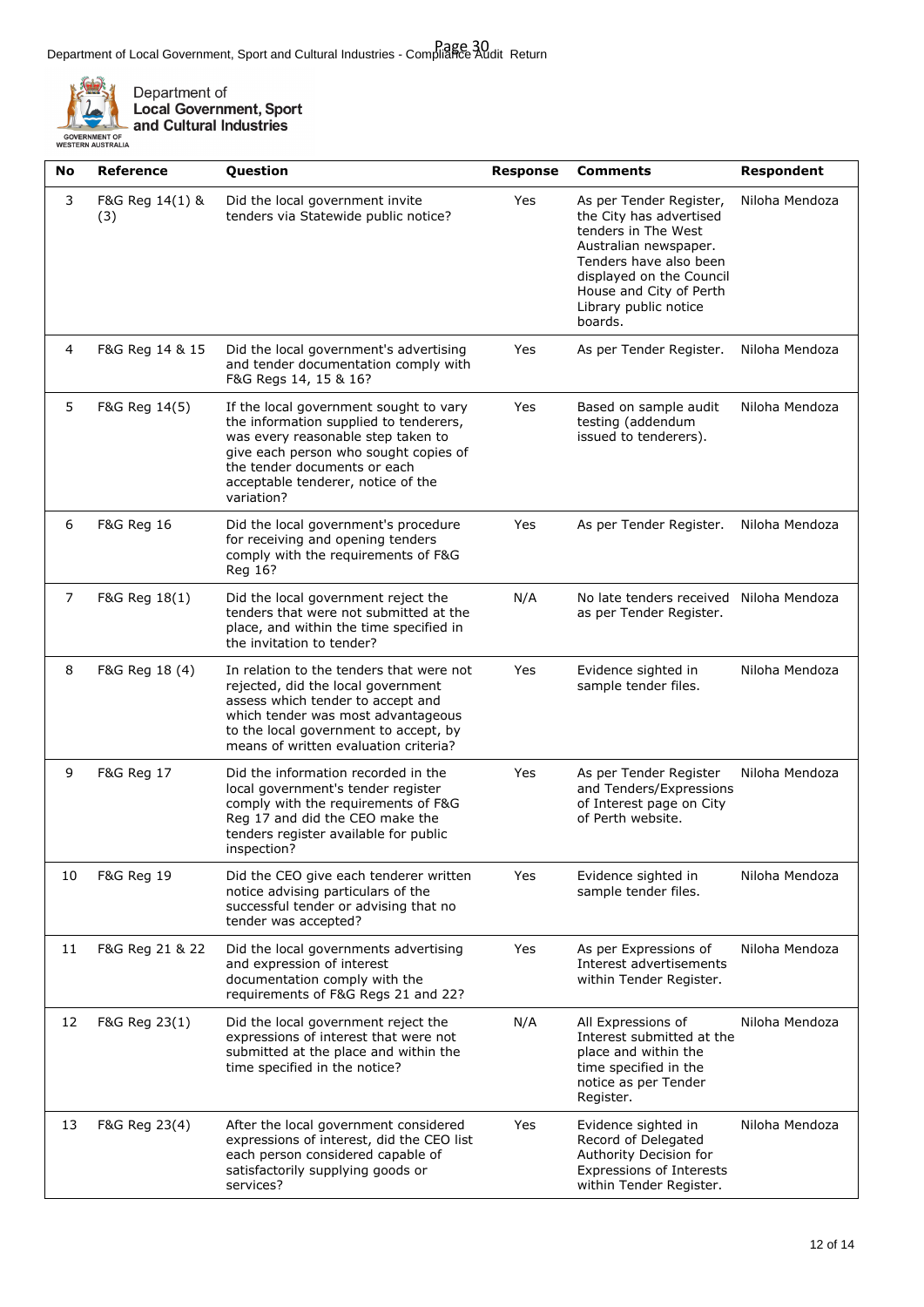

Department of<br>Local Government, Sport<br>and Cultural Industries

| No | <b>Reference</b>                                                                                                                                                                                                                                                                                               | Question                                                                                                                                                                                                                                                              | <b>Response</b> | <b>Comments</b>                                                                                                            | <b>Respondent</b> |
|----|----------------------------------------------------------------------------------------------------------------------------------------------------------------------------------------------------------------------------------------------------------------------------------------------------------------|-----------------------------------------------------------------------------------------------------------------------------------------------------------------------------------------------------------------------------------------------------------------------|-----------------|----------------------------------------------------------------------------------------------------------------------------|-------------------|
| 14 | <b>F&amp;G Reg 24</b>                                                                                                                                                                                                                                                                                          | Did the CEO give each person who<br>submitted an expression of interest, a<br>notice in writing in accordance with<br>Functions & General Regulation 24?                                                                                                              |                 | Letter to successful and<br>unsuccessful applicants<br>were sighted for<br>Expressions of Interest.                        | Niloha Mendoza    |
| 15 | F&G Reg 24AC (1)<br>&(2)                                                                                                                                                                                                                                                                                       | Has the local government established a<br>policy on procurement of goods and<br>services from pre-qualified suppliers in<br>accordance with the regulations?                                                                                                          | Yes             | Included within<br>corporate policy 9.7<br>Purchasing.                                                                     | Niloha Mendoza    |
| 16 | F&G Reg 24AD(2)                                                                                                                                                                                                                                                                                                | Did the local government invite<br>applicants for a panel of pre-qualified<br>suppliers via Statewide public notice?                                                                                                                                                  | Yes             | As per Tender Register.                                                                                                    | Niloha Mendoza    |
| 17 | F&G Reg 24AD(4)<br>& 24AE                                                                                                                                                                                                                                                                                      | Did the local government's advertising<br>and panel documentation comply with<br>F&G Regs 24AD(4) & 24AE?                                                                                                                                                             | Yes             | As per Tender Register.                                                                                                    | Niloha Mendoza    |
| 18 | F&G Reg 24AF<br>Did the local government's procedure<br>for receiving and opening applications<br>to join a panel of pre-qualified<br>suppliers comply with the requirements<br>of F&G Reg 16 as if the reference in<br>that regulation to a tender were a<br>reference to a panel application?                |                                                                                                                                                                                                                                                                       | Yes             | As per Tender Register.                                                                                                    | Niloha Mendoza    |
| 19 | F&G Reg 24AD(6)<br>If the local government sought to vary<br>the information supplied to the panel,<br>was every reasonable step taken to<br>give each person who sought detailed<br>information about the proposed panel<br>or each person who submitted an<br>application, given notice of the<br>variation? |                                                                                                                                                                                                                                                                       | Yes             | As per addendum issued Niloha Mendoza<br>to applicants for tender<br>panels.                                               |                   |
| 20 | F&G Reg 24AH(1)                                                                                                                                                                                                                                                                                                | Did the local government reject the<br>applications to join a panel of pre-<br>qualified suppliers that were not<br>submitted at the place, and within the<br>time specified in the invitation for<br>applications?                                                   | N/A             | All submissions received Niloha Mendoza<br>at the place and time<br>specified in the invitation<br>as per Tender Register. |                   |
| 21 | F&G Reg 24AH(3)                                                                                                                                                                                                                                                                                                | In relation to the applications that<br>were not rejected, did the local<br>government assess which application<br>(s) to accept and which application(s)<br>were most advantageous to the local<br>government to accept, by means of<br>written evaluation criteria? | Yes             | As per relevant Council<br>Reports or Records of<br>Delegated Authority<br>Decision Reports.                               | Niloha Mendoza    |
| 22 | F&G Reg 24AG<br>Did the information recorded in the<br>local government's tender register<br>about panels of pre-qualified suppliers,<br>comply with the requirements of F&G<br>Reg 24AG?                                                                                                                      |                                                                                                                                                                                                                                                                       | Yes             | As per Tender Register.                                                                                                    | Niloha Mendoza    |
| 23 | F&G Reg 24AI<br>Did the CEO send each person who<br>submitted an application, written<br>notice advising if the person's<br>application was accepted and they are<br>to be part of a panel of pre-qualified<br>suppliers, or, that the application was<br>not accepted?                                        |                                                                                                                                                                                                                                                                       | Yes             | As per letters to<br>applicants within<br><b>Content Manager</b><br>(records keeping<br>system).                           | Niloha Mendoza    |
| 24 | F&G Reg 24E                                                                                                                                                                                                                                                                                                    | Where the local government gave a<br>regional price preference, did the local<br>government comply with the<br>requirements of F&G Reg 24E including<br>the preparation of a regional price<br>preference policy?                                                     | N/A             |                                                                                                                            | Niloha Mendoza    |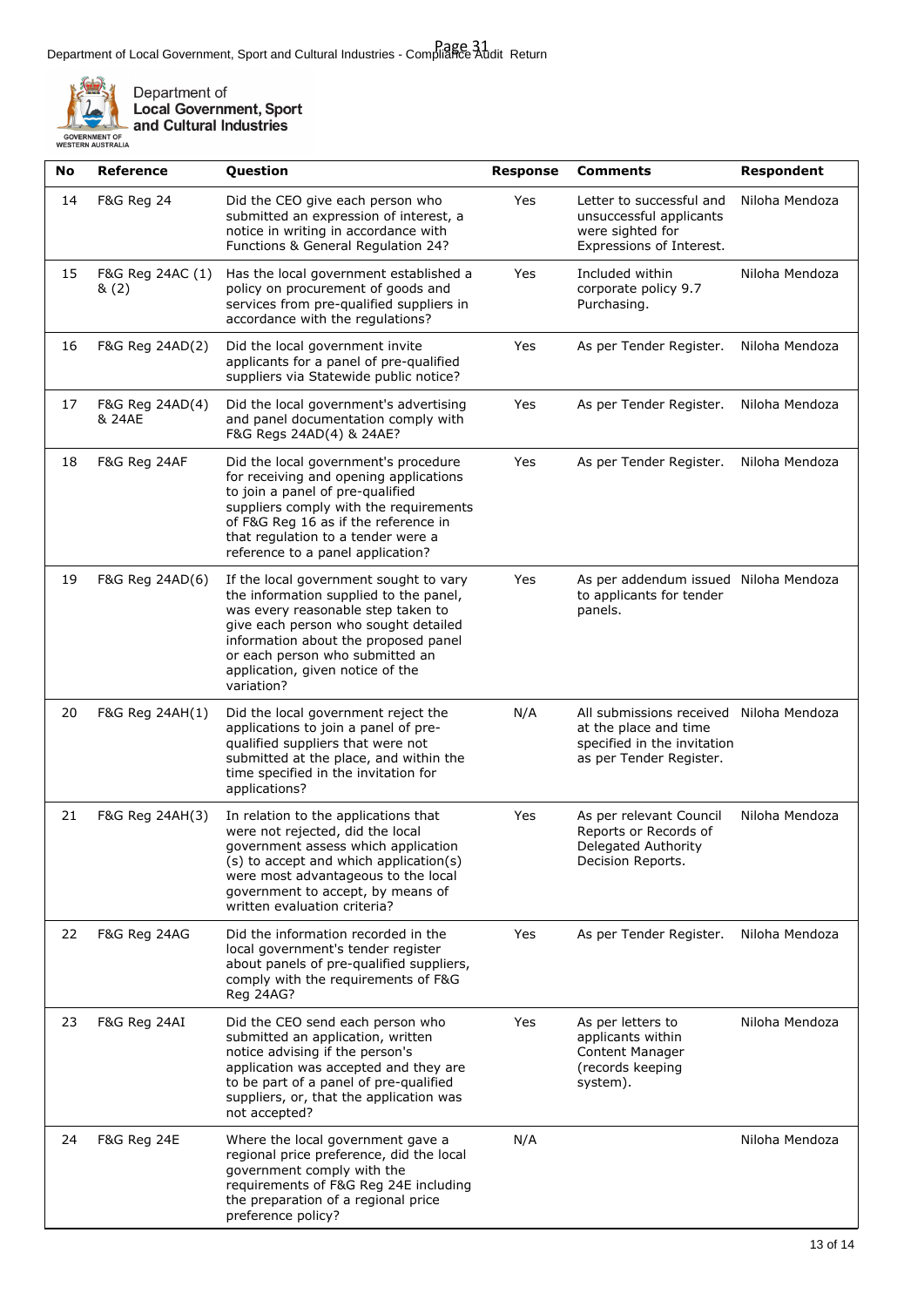Department of Local Government, Sport and Cultural Industries - Compliance Audit Return Page 32



| No                           | Reference                                                                                                                                                                                                                                                                                  | <b>Question</b>                                                                                                                                                                                                                                        | Response | <b>Comments</b>                                                                          | Respondent     |
|------------------------------|--------------------------------------------------------------------------------------------------------------------------------------------------------------------------------------------------------------------------------------------------------------------------------------------|--------------------------------------------------------------------------------------------------------------------------------------------------------------------------------------------------------------------------------------------------------|----------|------------------------------------------------------------------------------------------|----------------|
| 25<br><b>F&amp;G Reg 24F</b> |                                                                                                                                                                                                                                                                                            | Did the local government comply with<br>the requirements of F&G Reg 24F in<br>relation to an adopted regional price<br>preference policy?                                                                                                              | N/A      |                                                                                          | Niloha Mendoza |
| 26                           | F&G Reg 11A<br>Does the local government have a<br>current purchasing policy that comply<br>with F&G Reg 11A(3) in relation to<br>contracts for other persons to supply<br>goods or services where the<br>consideration under the contract is, or<br>is expected to be, \$150,000 or less? |                                                                                                                                                                                                                                                        | Yes      | Corporate Policy No. 9.7 Niloha Mendoza<br>(Purchasing Policy).                          |                |
| 27                           | F&G Reg 11A                                                                                                                                                                                                                                                                                | Did the local government comply with<br>it's current purchasing policy in relation<br>to the supply of goods or services<br>where the consideration under the<br>contract is, or is expected to be<br>\$150,000 or less or worth \$150,000 or<br>less? | Yes      | As evidenced via<br>obtaining quotations in<br>accordance with<br>Purchasing Policy 9.7. | Niloha Mendoza |

I certify this Compliance Audit return has been adopted by Council at its meeting on

Signed Mayor / President, Perth Signed CEO, Perth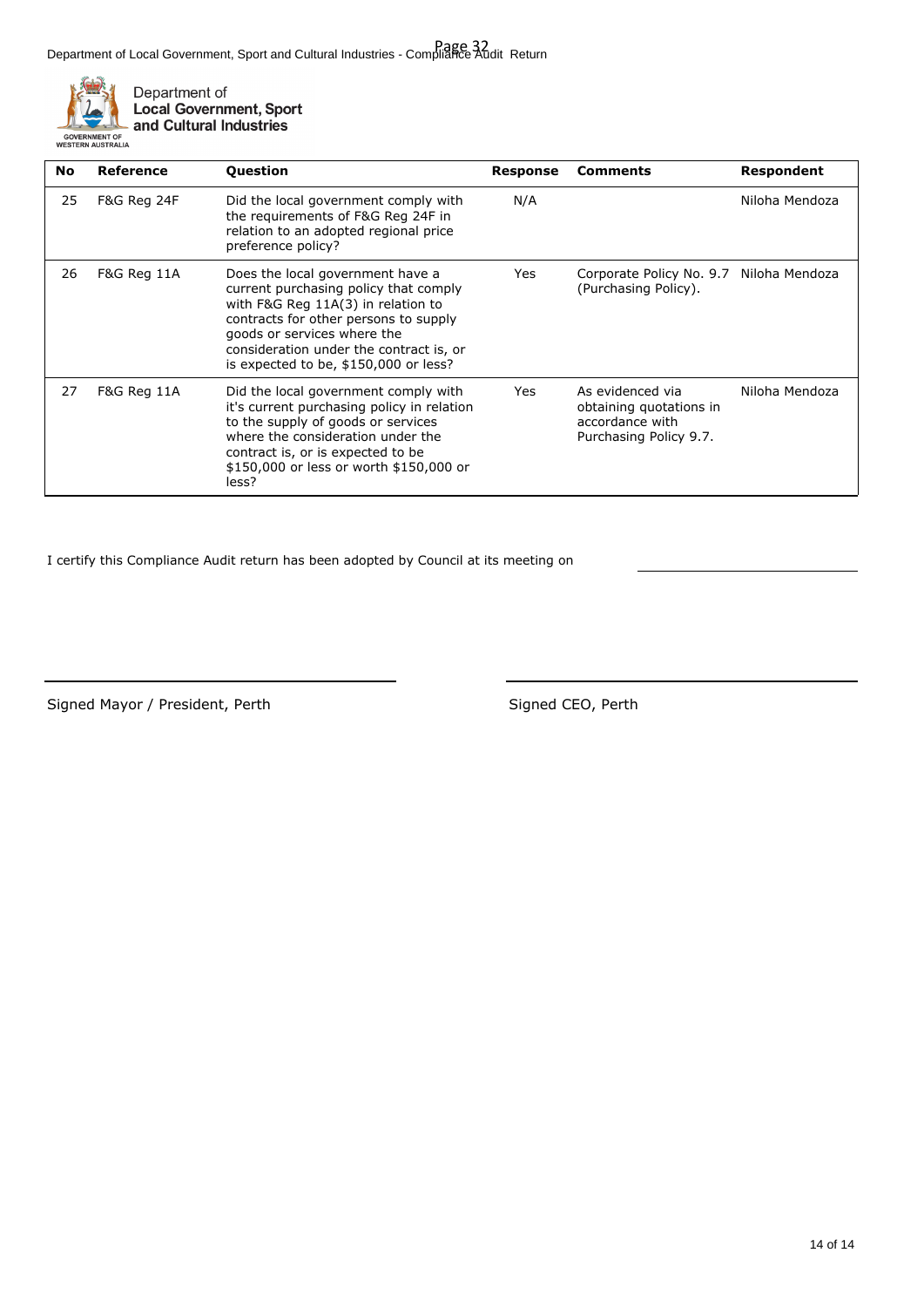|                                                |                                                                      | Note: The tables below on the City's key risks were obtained from the Risk Management Quarterly Update Report (November 2019) as produced by the Risk Management<br>Team. Validation of treatment actions for these key risks is provided below these tables. |                                       |                                      |                 |
|------------------------------------------------|----------------------------------------------------------------------|---------------------------------------------------------------------------------------------------------------------------------------------------------------------------------------------------------------------------------------------------------------|---------------------------------------|--------------------------------------|-----------------|
| <b>RISK ID: 101</b>                            | RISK I DENTIFICATION DATE:<br>April 2018                             | RISK REVIEW DATE:<br>20 December 2019                                                                                                                                                                                                                         | RISK RESPONSE DUE DATE:<br>5 May 2020 | <b>Overall Risk Rating</b>           | 공<br>모          |
| RISK NAME: Procurement                         |                                                                      |                                                                                                                                                                                                                                                               |                                       |                                      |                 |
| RISK OWNER: Project Director Strategic Finance |                                                                      |                                                                                                                                                                                                                                                               |                                       | Controls Effectiveness               | <b>ADEQUATE</b> |
|                                                | KEY SERVICE: Acquisition of goods and services on behalf of the city |                                                                                                                                                                                                                                                               |                                       | Within Risk Appetite                 | $\frac{8}{1}$   |
| <b>DICK DECCPIDTION:</b>                       |                                                                      |                                                                                                                                                                                                                                                               |                                       | <b>Domain Risk</b><br><b>Ratings</b> |                 |

**RISK DESCRIPTION:**

RISK DESCRIPTION:

Failure of the City's procurement approach, including policies and procedures, caused by lack of

Failure of the City's procurement approach, including policies and procedures, caused by lack of

**P** 

**F SD/SO L&R/E R&ES E**

 $SD/SO$ 

 $L8R/E$ 

u.

**R&ES**  $rac{1}{2}$  $3x4$ 

N/A **HIGH**  3x4 **MED**  2x4 **HIGH**  4x3 **HIGH**  3x4 N/A

 $\frac{MED}{2x4}$ 

플  $3x4$ 

 $\sum_{N}$ 

 $4x3$ **HIGH** 

 $\frac{4}{\sqrt{2}}$ 

controls and oversight, resulting in poor value for money and legislative non‐compliance.

controls and oversight, resulting in poor value for money and legislative non-compliance.

### P a g e 3 3Reporting and oversight (contract expenditure report,<br>contract expiry, internal and external audits)<br><mark>ADEQUATE</mark> Reporting and oversight (contract expenditure report, report, contract expiry, internal and external audits) report, contract expiry, internal and external audits) report, contract expiry, internal and external audits) report, contract expiry, internal and external audits) Reporting and oversight (contract expenditure Reporting and oversight (contract expenditure Reporting and oversight (contract expenditure Reporting and oversight (contract expenditure contract expiry, internal and external audits) Education and training of relevant staff on Education and training of relevant staff on Education and training of relevant staff on Impacts on service delivery Education and training of relevant staff on **Potential Causes Preventative Controls Potential Impacts Mitigating**  Mitigating **controls** procurement process procurement process procurement process procurement process **INADEQUATE NADEQUATE INADEQUATE** ADEQUATE **INADEQUAT** ADEQUATE **ADEQUATE ADEQUATE ADEQUATE** Duplication (tendering of same goods and procurement activities including value for procurement activities including value for Duplication (tendering of same goods and compliance with relevant legislation and compliance with relevant legislation and Lack of visibility of expenditure across Lack of visibility of expenditure across City not achieving best practice for City not achieving best practice for services from different Alliances) services from different Alliances) Increases risk of potential non-Potential Impacts Increases risk of potential non‐ Impacts on service delivery business units business units regulations regulations money Internal and External audits, Segregation of duties, Potential fraud and misconduct Fraud controls including Public Interest Disclosure, Internal and External audits, Segregation of duties, Fraud controls including Public Interest Disclosure, Procurement processes, procedures and advisory Procurement processes, procedures and advisory Strategic Procurement Lead currently engaging Strategic Procurement Lead currently engaging delegation, system controls and authorisation delegation, system controls and authorisation senior leadership of the current and future senior leadership of the current and future Education and training of relevant staff on Education and training of relevant staff on systems including auditing and reporting systems including auditing and reporting Procurement policies, procedures and Procurement policies, procedures and Preventative Controls support from Procurement team support from Procurement team Procurement processes Procurement processes procurement process procurement process **NADEQUATE INADEQUATE ADEQUATE**  ADEQUATE **ADEQUATE ADEQUATE ADEQUATE** ADEQUATE processes processes Lack of internal buy-in and support from<br>senior management Lack of internal buy‐in and support from Staff not following procurement policies Staff not following procurement policies Decentralisation / lack of control of all Decentralisation / lack of control of all procurement processes in the City by procurement processes in the City by Inadequate procurement policies, procedures and systems including nadequate procurement policies, procedures and systems including Potential fraud and misconduct **Potential Causes** auditing and reporting auditing and reporting senior management and procedures and procedures Finance

### ATTACHMENT 8.2A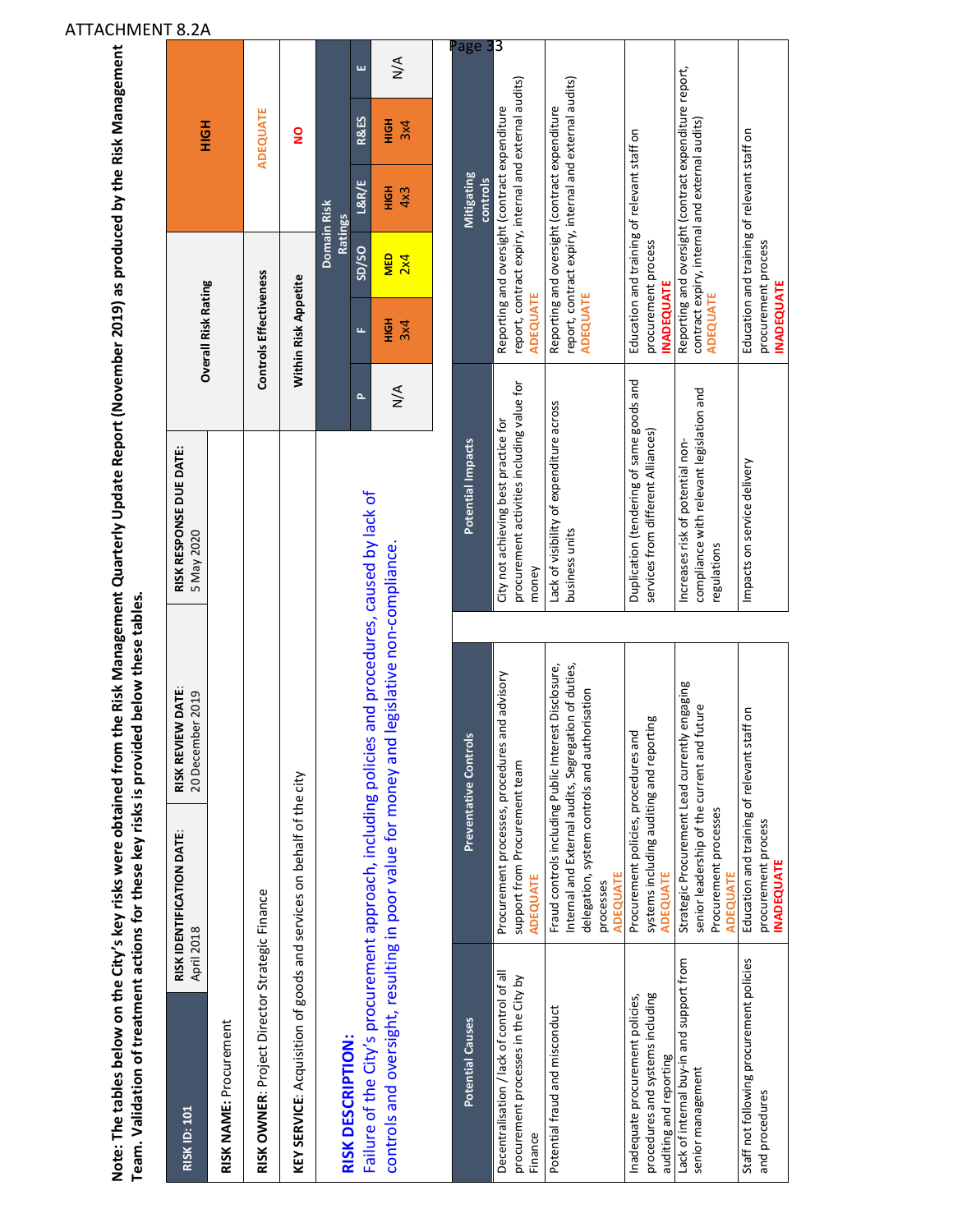| <b>Treatment Status</b>                | the Contract and Procurement modules will also be implemented providing greater<br>visibility and controls and WALGA will be engaged for high risk activities, as the City<br>implement the endorsed Procurement Strategy. As part of the ERP transformation<br>ON TARGET - The Procurement Transformation Plan, was addressing short term<br>solution with a prolonged long-term focus without addressing the sufficient<br>mitigating controls previous identified. The City has replaced the Strategic<br>Procurement Lead and ELT have reviewed the new proposed roadmap to<br>transforms the Procurement. |
|----------------------------------------|----------------------------------------------------------------------------------------------------------------------------------------------------------------------------------------------------------------------------------------------------------------------------------------------------------------------------------------------------------------------------------------------------------------------------------------------------------------------------------------------------------------------------------------------------------------------------------------------------------------|
| Completion<br><b>Adjusted</b><br>Date  | $\frac{4}{2}$                                                                                                                                                                                                                                                                                                                                                                                                                                                                                                                                                                                                  |
| <b>Completion</b><br>Endorsed<br>Date  | July 2020                                                                                                                                                                                                                                                                                                                                                                                                                                                                                                                                                                                                      |
| Responsible<br><b>Business</b><br>Unit | Strategic<br>Finance                                                                                                                                                                                                                                                                                                                                                                                                                                                                                                                                                                                           |
| <b>Treatment</b><br><b>Action</b>      | Adoption and implementation of the<br>Procurement Transformation Plan - undertake<br>a procurement transformation process to<br>implement a best practice model.                                                                                                                                                                                                                                                                                                                                                                                                                                               |

### **VALIDATION OF TREATMENT ACTIONS – RISK ID 101 PROCUREMENT**  VALIDATION OF TREATMENT ACTIONS - RISK ID 101 PROCUREMENT

A replacement Strategic Procurement Lead (SPL) commenced employment at the City on 9 September 2019. A replacement Strategic Procurement Lead (SPL) commenced employment at the City on 9 September 2019.

The SPL has produced a Procurement Transformation Plan (Plan) which was accepted by the Executive Leadership Team (ELT) at their meeting on 9 October 2019 (ELT Minutes 9 October 2019). This Plan was reviewed and found to outline the three stages of the procurement transformation process (from 9 September 2019) i.e Discovery (30 days), Implementation (60 days) and Growth (90+ days). Also included within the Plan is a proposed structure of the Procurement Team as well as a Roadmap towards rollout of the procurement transformation which is The SPL has produced a Procurement Transformation Plan (Plan) which was accepted by the Executive Leadership Team (ELT) at their meeting on 9 October 2019 (ELT Minutes 9 October 2019). This Plan was reviewed and found to outline the three stages of the procurement transformation process (from 9 September 2019) i.e Discovery (30 days), Implementation (60 days) and Growth (90+ days). Also included within the Plan is a proposed structure of the Procurement Team as well as a Roadmap towards rollout of the procurement transformation which is shown within the Plan as being scheduled for February 2020. shown within the Plan as being scheduled for February 2020.

### *Discovery stage*  Discovery stage

As a result of discussions held with the SPL it was determined that the SPL has achieved completion of all elements within the Discovery stage of the Plan. As a result of discussions held with the SPL it was determined that the SPL has achieved completion of all elements within the Discovery stage of the Plan.

### *Implementation stage*  Implementation stage

Three elements of the Implementation stage are shown within the Plan as yet to be completed. Three elements of the Implementation stage are shown within the Plan as yet to be completed.

One of these remaining elements relates to the Procurement/Contracts modules of the Finance 1 system to be implemented as part of the Enterprise Resource Planning (ERP) system transformation currently underway (refer Integrated Financial Systems Risk discussion below). Configuration and testing of these modules are currently taking place which are expected to One of these remaining elements relates to the Procurement/Contracts modules of the Finance 1 system to be implemented as part of the Enterprise Resource Planning (ERP) system transformation currently underway (refer Integrated Financial Systems Risk discussion below). Configuration and testing of these modules are currently taking place which are expected to be implemented in February/March 2020 (refer Growth stage below). be implemented in February/March 2020 (refer Growth stage below).

"Evaluation of eTendering options if not included in the ERP" is another element within the Implementation stage still to be addressed. "Evaluation of eTendering options if not included in the ERP" is another element within the Implementation stage still to be addressed.

requests for tenders (based on their respective purchasing category). All team members will be existing staff involved in procurement/contracts. \*The team was formalised in January 2020 The final remaining element of the Implementation stage is the formalization\* of the Procurement Team comprising the SPL, three Category Specialists, Category Support Officer, The final remaining element of the Implementation stage is the formalization\* of the Procurement Team comprising the SPL, three Category Specialists, Category Support Officer, Procurement Officer and a Purchasing Officer, Plant and Equipment. Under the procurement transformation, the Category Specialists will manage the process for formal quotations and Procurement Officer and a Purchasing Officer, Plant and Equipment. Under the procurement transformation, the Category Specialists will manage the process for formal quotations and requests for tenders (based on their respective purchasing category). All team members will be existing staff involved in procurement/contracts. \*The team was formalised in January 2020 in accordance with the Roadmap. in accordance with the Roadmap.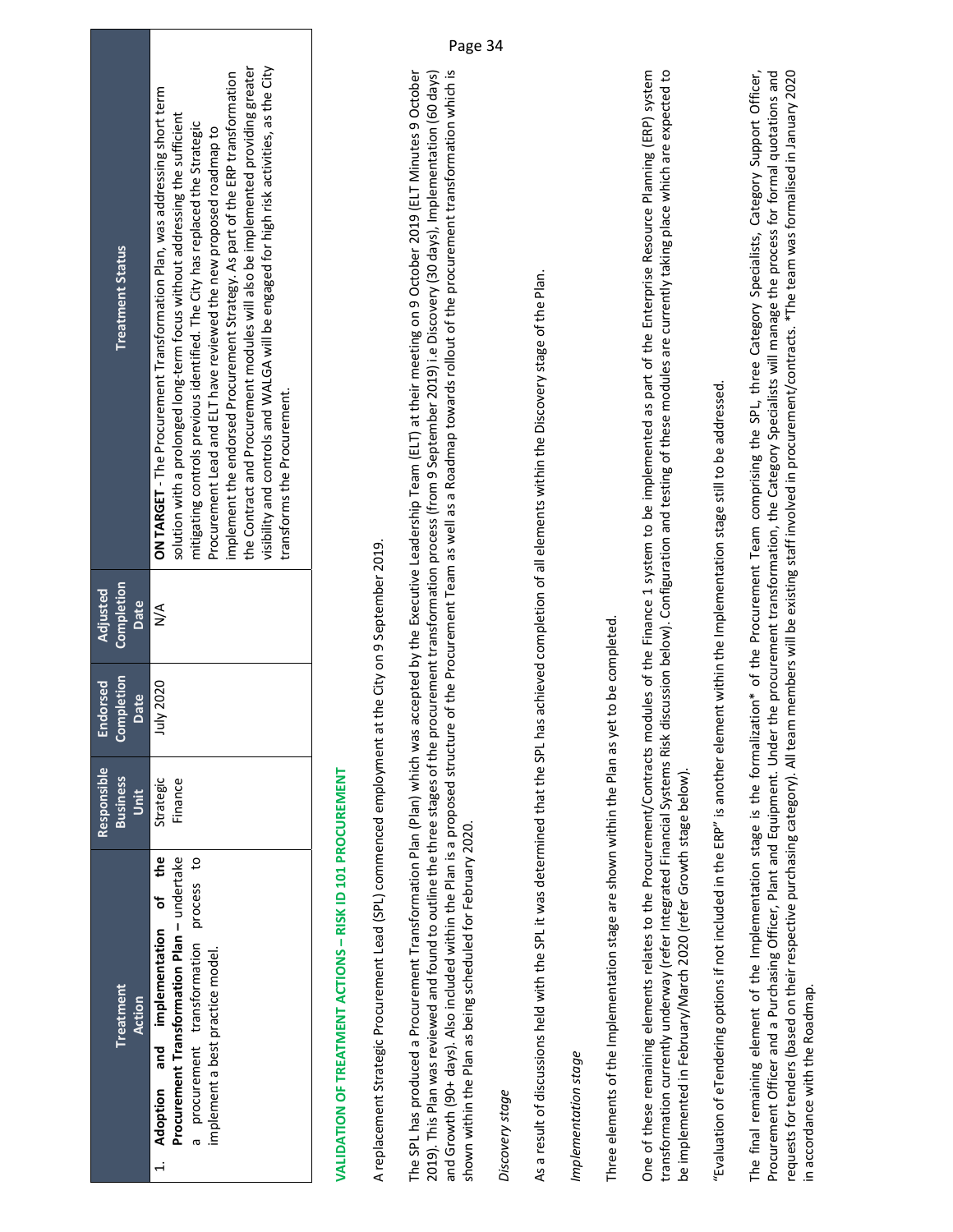## VALIDATION OF TREATMENT ACTIONS - RISK ID 101 PROCUREMENT (Continued) **VALIDATION OF TREATMENT ACTIONS – RISK ID 101 PROCUREMENT (Continued)**

### *Growth stage*  Growth stage

Three elements of the Growth stage within the Plan have been completed. These elements are as follows: Three elements of the Growth stage within the Plan have been completed. These elements are as follows:

- Assess team skills and adjust categories where required. Assess team skills and adjust categories where required. .
- Commence tool replacement i.e ineffective systems. Commence tool replacement i.e ineffective systems. .
- Summarise education and training requirements. Summarise education and training requirements. .

The Procurement/Contracts modules of the Finance 1 system to be implemented as part of the Enterprise Resource Planning (ERP) system transformation is included as an element "in The Procurement/Contracts modules of the Finance 1 system to be implemented as part of the Enterprise Resource Planning (ERP) system transformation is included as an element "in progress" under the Growth stage of the Plan. As per an Intranet announcement of 5 December 2019, delivery of these modules is now expected in February/March 2020. progress" under the Growth stage of the Plan. As per an Intranet announcement of 5 December 2019, delivery of these modules is now expected in February/March 2020.

Implementation of new Policies and procedures is an element within the Growth stage of the Plan which is shown as being "under development". The SPL has advised that a discussion paper mplementation of new Policies and procedures is an element within the Growth stage of the Plan which is shown as being "under development". The SPL has advised that a discussion paper on a new Purchasing Policy is currently being developed. on a new Purchasing Policy is currently being developed.

Finally, training of staff on new policies, procedures and structure is an element within the Growth stage of the Plan shown as being scheduled to commence in January 2020. As highlighted within the Plan the SPL has negotiated training workshops to be carried out by the Western Australian Local Government Association (WALGA) at a cost of \$1,350 per half day session. This Finally, training of staff on new policies, procedures and structure is an element within the Growth stage of the Plan shown as being scheduled to commence in January 2020. As highlighted within the Plan the SPL has negotiated training workshops to be carried out by the Western Australian Local Government Association (WALGA) at a cost of \$1,350 per half day session. This training, as shown within the Plan, comprises the following: training, as shown within the Plan, comprises the following:

Customised workshops: Customised workshops:

- Fundamentals workshop which incorporates City of Perth policies and thresholds (full day). An invitation for staff to attend this workshop on 6 February 2020 was made via an Fundamentals workshop which incorporates City of Perth policies and thresholds (full day). An invitation for staff to attend this workshop on 6 February 2020 was made via an Intranet announcement on 16 December 2019. Intranet announcement on 16 December 2019. .
	- Your Role on an Evaluation Panel (half day). Your Role on an Evaluation Panel (half day). .
		- Ethics and Fraud in Procurement (half day). Ethics and Fraud in Procurement (half day). .

Specialist courses: Specialist courses:

- Planning and specification development (full day). Planning and specification development (full day). .
- $\bullet$  Supplier sourcing and selection (full day). Supplier sourcing and selection (full day) .
	- Contract management (full day). Contract management (full day). .

The ELT has supported this training as evidenced within the minutes of the ELT meeting held on 9 October 2019. The ELT has supported this training as evidenced within the minutes of the ELT meeting held on 9 October 2019.

*Other* 

It should be noted that an arrangement is already in place to use WALGA procurement specialists to manage high risk/time consumption requests for tenders. As highlighted within the Plan It should be noted that an arrangement is already in place to use WALGA procurement specialists to manage high risk/time consumption requests for tenders. As highlighted within the Plan this arrangement is in place at a cost of \$8,554 for each tender. The use of these WALGA specialists is an interim measure whilst procurement capacity is being developed in‐house. this arrangement is in place at a cost of \$8,554 for each tender. The use of these WALGA specialists is an interim measure whilst procurement capacity is being developed in-house.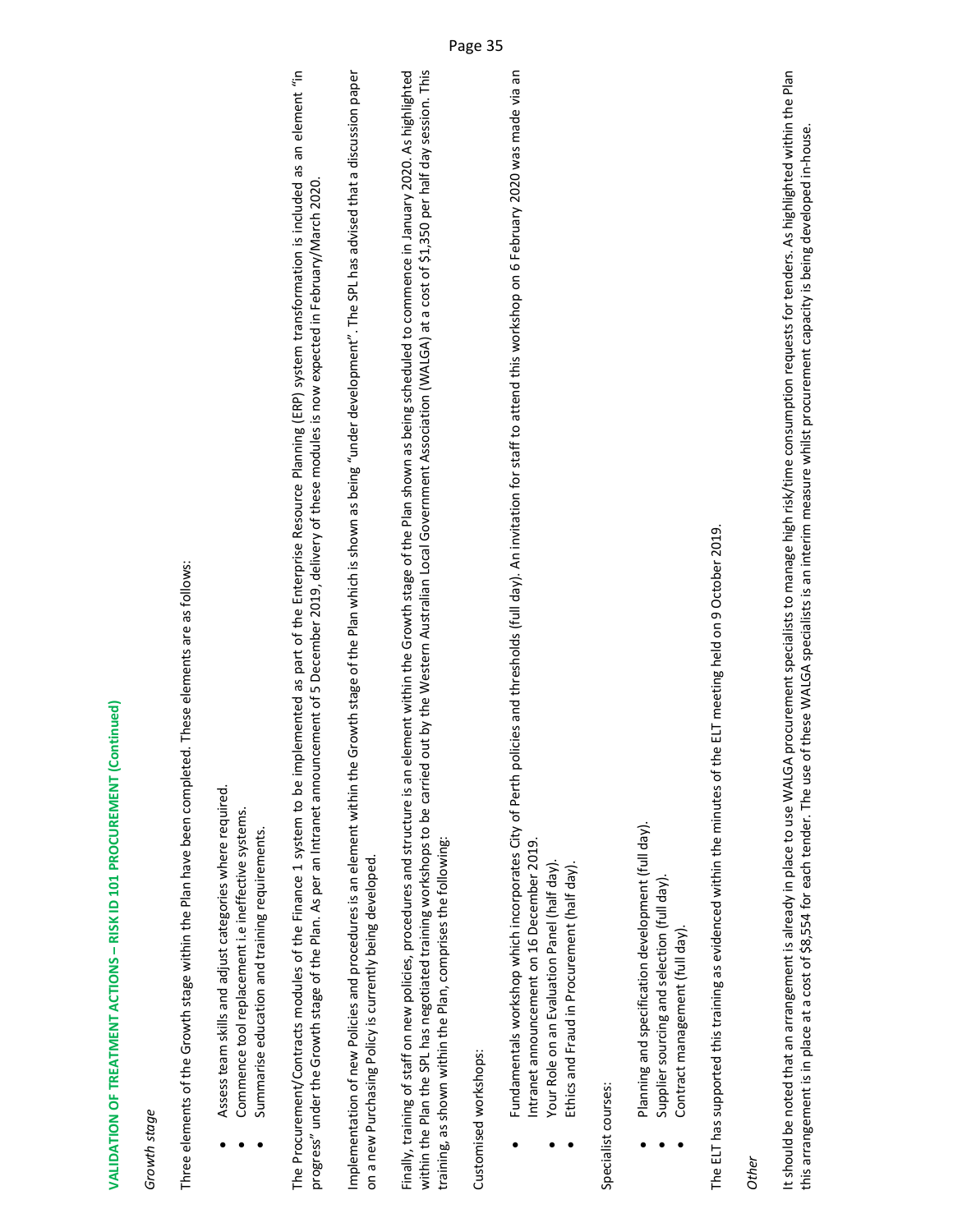|                                           |                                          |                                                                             |                                    |                                                                   | ш                                      | $\frac{4}{2}$                          |  |
|-------------------------------------------|------------------------------------------|-----------------------------------------------------------------------------|------------------------------------|-------------------------------------------------------------------|----------------------------------------|----------------------------------------|--|
| EXTREME                                   |                                          | <b>INADEQUATE</b>                                                           | $\mathsf{S}$                       |                                                                   | <b>R&amp;ES</b>                        | H <sub>OH</sub><br>4x3                 |  |
|                                           |                                          |                                                                             |                                    | Ratings                                                           | L&R/E                                  | <b>MED</b><br>4x2                      |  |
|                                           |                                          |                                                                             |                                    | Domain Risk                                                       | SD/SO                                  | EXTREME<br>4x4                         |  |
| <b>Overall Risk Rating</b>                |                                          | Controls Effectiveness                                                      | Within Risk Appetite               |                                                                   | u,                                     | <b>MED</b><br>4x2                      |  |
|                                           |                                          |                                                                             |                                    |                                                                   | ۵                                      | $\frac{4}{2}$                          |  |
| RISK RESPONSE DUE DATE:<br>5 May 2020     |                                          |                                                                             |                                    |                                                                   |                                        |                                        |  |
|                                           |                                          |                                                                             |                                    |                                                                   |                                        |                                        |  |
| RISK REVIEW DATE:<br>2019<br>5 August 2   |                                          |                                                                             |                                    |                                                                   |                                        |                                        |  |
| RISK IDENTIFICATION DATE:<br>October 2018 |                                          |                                                                             |                                    |                                                                   |                                        |                                        |  |
|                                           |                                          |                                                                             |                                    |                                                                   |                                        |                                        |  |
| RISK ID: SR 1                             | Risk Name: STRATEGIC DIRECTION EXECUTION | Risk Description: UNSUCCESSFUL DELIVERY OF THE CITY'S STRATEGIC OBJECTIVES. | STRATEGIC COMMUNITY PLAN OUTCOMES: | L2 - Open, transparent governance<br>L1 - Capital city leadership | L3 - Excellence in resource management | L4 - Leadership and service excellence |  |

| Mitigating<br>controls       | Pag<br>stakeholders involved to inform corrective actions as<br>Engagement and ongoing communication with all<br>part of Integrated Planning Strategic Framework.<br><b>INADEQUATE</b> | stakeholders involved to inform corrective actions as path<br>e<br>Engagement and ongoing communication with all<br>of Integrated Planning Strategic Framework.<br><b>INADEQUATE</b> | Determine and implement immediate corrective actions<br><b>ADEQUATE</b>                                  | stakeholders involved to inform corrective actions as part<br>Engagement and ongoing communication with all<br>of Integrated Planning Strategic Framework.<br><b>INADEQUATE</b> | Reallocation and reprioritisation of resource allocation<br>as part of Integrated Planning Strategic Framework.<br><b>INADEQUATE</b>       |
|------------------------------|----------------------------------------------------------------------------------------------------------------------------------------------------------------------------------------|--------------------------------------------------------------------------------------------------------------------------------------------------------------------------------------|----------------------------------------------------------------------------------------------------------|---------------------------------------------------------------------------------------------------------------------------------------------------------------------------------|--------------------------------------------------------------------------------------------------------------------------------------------|
| Potential Impacts            | Impacts on service delivery and major<br>project budget, time and scope failures<br>projects eg. Operational inefficiencies,                                                           | community and internal stakeholders<br>Dissatisfied stakeholders including                                                                                                           | including investigations and an inquiry<br>Compliance and legislation breaches                           | Impacts on the City's reputation and<br>relationships                                                                                                                           | sustainability and long-term planning and<br>Impacts on the City's financial<br>resource allocation                                        |
|                              | Leadership                                                                                                                                                                             |                                                                                                                                                                                      |                                                                                                          |                                                                                                                                                                                 | ith City's                                                                                                                                 |
| <b>Preventative Controls</b> | Team including ongoing engagement and training<br>Establish a high performing Executive<br><b>INADEQUATE</b>                                                                           | Core systems review with consolidation into a single<br>source (TechOne) and Integrated Planning Strategic<br><b>INADEQUATE</b><br>Framework                                         | Commissioners through open communication<br>Engagement plan between the City staff and<br><b>DEQUALL</b> | integration with City's Strategic Community plan<br>Corporate recovery program, including core<br><b>INADEQUATE</b>                                                             | Corporate recovery program, business continuity<br>planning including core integration wi<br>Strategic Community plan<br><b>INADEQUATE</b> |
| <b>Potential Causes</b>      | Lack of internal capability and capacity                                                                                                                                               | Non-integrated City business practices,<br>systems, technology and plans                                                                                                             | Misalignment between the expectations<br>of Commissioners and the City's<br>operations                   | Lack of clarity on the strategic vision and<br>direction                                                                                                                        | Lack of organisational resilience                                                                                                          |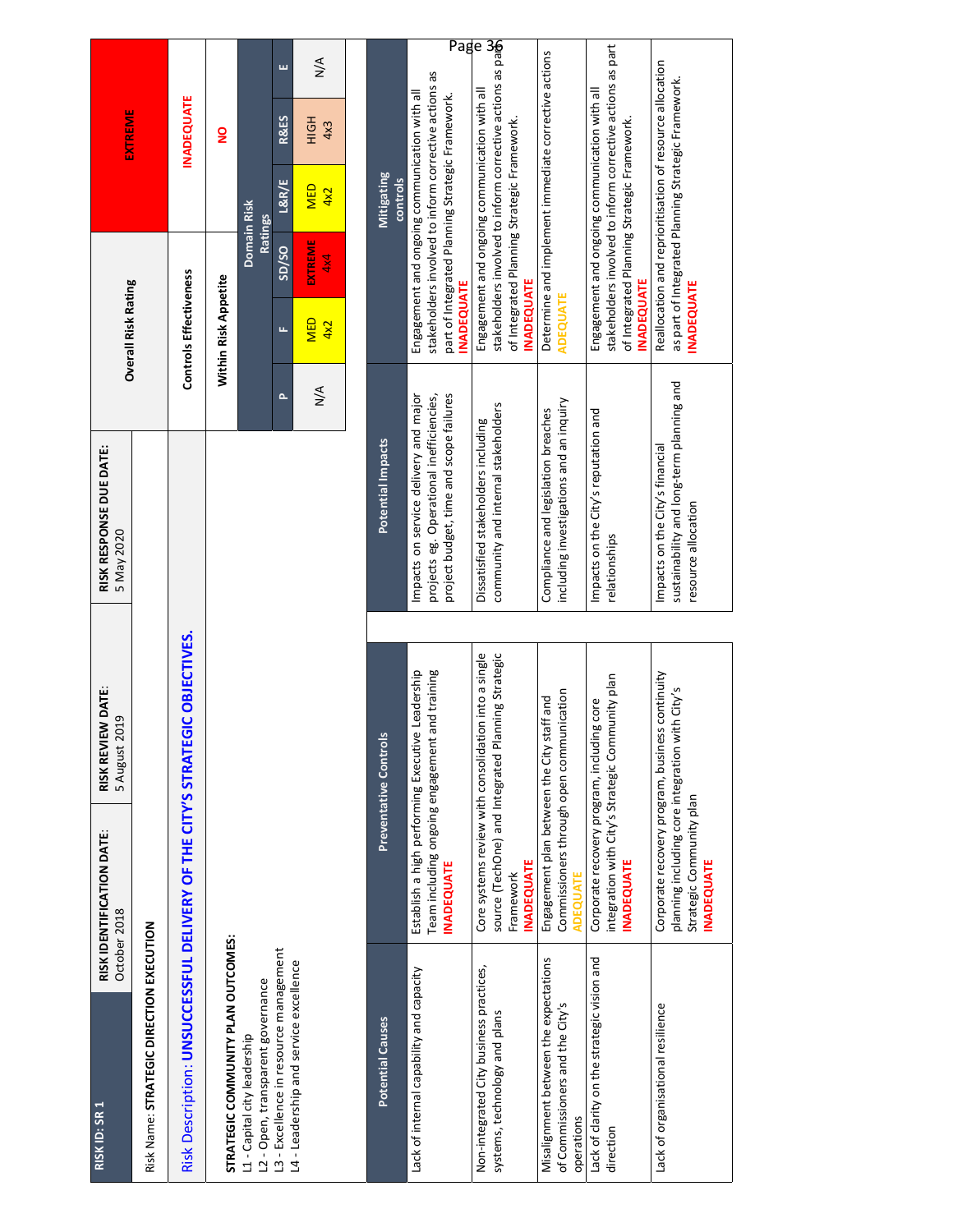| Completion<br>Adjusted<br>Date | $\frac{4}{5}$                                                             | $\frac{4}{2}$                                                                                           | $\frac{4}{\sqrt{2}}$                                                                 | $\frac{4}{2}$                                                          | $\frac{4}{2}$                                                        | $\frac{4}{2}$                                            | $\frac{4}{\sqrt{2}}$                                                                                            | Pi<br>$\frac{4}{2}$                            |
|--------------------------------|---------------------------------------------------------------------------|---------------------------------------------------------------------------------------------------------|--------------------------------------------------------------------------------------|------------------------------------------------------------------------|----------------------------------------------------------------------|----------------------------------------------------------|-----------------------------------------------------------------------------------------------------------------|------------------------------------------------|
| Endorsed Completion<br>Date    | Oct 2019                                                                  | Jul 2020                                                                                                | Jul 2020                                                                             | Jul 2022                                                               | Nov 2019                                                             | Jul 2020                                                 | July 2020                                                                                                       | August 2019                                    |
| Responsible Business<br>Unit   | CEO                                                                       | CEO (DCR)                                                                                               | CEO (DCR)                                                                            | DCC (CCU)                                                              | CEO (DCR)                                                            | DCS (HR)                                                 | CEO (DSF)                                                                                                       | CEO (DCR)                                      |
| Treatment<br>Action            | Establish a high performing Executive Leadership Team (ELT)<br>$\ddot{ }$ | (IPSF)<br>Develop and embed a sustainable Integrated Planning Strategic Framework I<br>$\overline{2}$ . | Integrate services to establish a holistic approach to service delivery<br>$\dot{ }$ | Develop, communicate and implement corporate recovery and reform<br>4. | Develop and implement targeted program for cultural change<br>ີ<br>ທ | Enhance the abilities and skills of our people<br>.<br>ف | Develop and implement an integrated Information and Communications Technologies (ICT) Approach<br>$\ddot{\sim}$ | Develop and implement a strategy toolkit<br>œ. |

# **VALIDATION OF TREATMENT ACTIONS – RISK ID SR 1 STRATEGIC DIRECTION EXECUTION**  VALIDATION OF TREATMENT ACTIONS - RISK ID SR 1 STRATEGIC DIRECTION EXECUTION

Above treatment actions 1, 2, 3, 4, 5, 6 and 8 are actions within the Corporate Recovery Implementation Plan (CRIP). Validation of these treatment actions was obtained by reviewing the latest available monitoring schedules for CRIP actions (as at 15 December 2019) (next schedule update due in February 2020) as well as discussions with the Project Director Corporate Recovery. The Project Director Corporate Recovery and her team monitor the progress of completion of the CRIP actions. As per the abovementioned monitoring schedules, responsibility Above treatment actions 1, 2, 3, 4, 5, 6 and 8 are actions within the Corporate Recovery Implementation Plan (CRIP). Validation of these treatment actions was obtained by reviewing the latest available monitoring schedules for CRIP actions (as at 15 December 2019) (next schedule update due in February 2020) as well as discussions with the Project Director Corporate Recovery. The Project Director Corporate Recovery and her team monitor the progress of completion of the CRIP actions. As per the abovementioned monitoring schedules, responsibility for completion of the CRIP actions listed below have been assigned to various officers. Hence, resources for completion of the below CRIP actions are existing budgeted positions. for completion of the CRIP actions listed below have been assigned to various officers. Hence, resources for completion of the below CRIP actions are existing budgeted positions.

### 1. Establish a high performing Executive Leadership Team (ELT) 1. Establish a high performing Executive Leadership Team (ELT)

This treatment action has a total of six sub actions within the CRIP monitoring schedules. The sub action, "Appoint the General Managers within the Service Alliance", is 100% complete with the other sub actions at various stages of completion. It was confirmed that overall percentage completion for this treatment action, as at 15 December 2019, is 62%. Completion date This treatment action has a total of six sub actions within the CRIP monitoring schedules. The sub action, "Appoint the General Managers within the Service Alliance", is 100% complete with the other sub actions at various stages of completion. It was confirmed that overall percentage completion for this treatment action, as at 15 December 2019, is 62%. Completion date for this treatment action is March 2020. for this treatment action is March 2020.

## 2. Develop and embed a sustainable Integrated Planning Strategic Framework 2. Develop and embed a sustainable Integrated Planning Strategic Framework

Seven sub actions are listed under this treatment action within the CRIP monitoring schedules. These sub actions are at various stages of completion. Confirmation was obtained that overall Seven sub actions are listed under this treatment action within the CRIP monitoring schedules. These sub actions are at various stages of completion. Confirmation was obtained that overall percentage completion for this treatment action, as at 15 December 2019, is 55%. It was also confirmed that this treatment action is scheduled to be completed by the end of July 2020. percentage completion for this treatment action, as at 15 December 2019, is 55%. It was also confirmed that this treatment action is scheduled to be completed by the end of July 2020.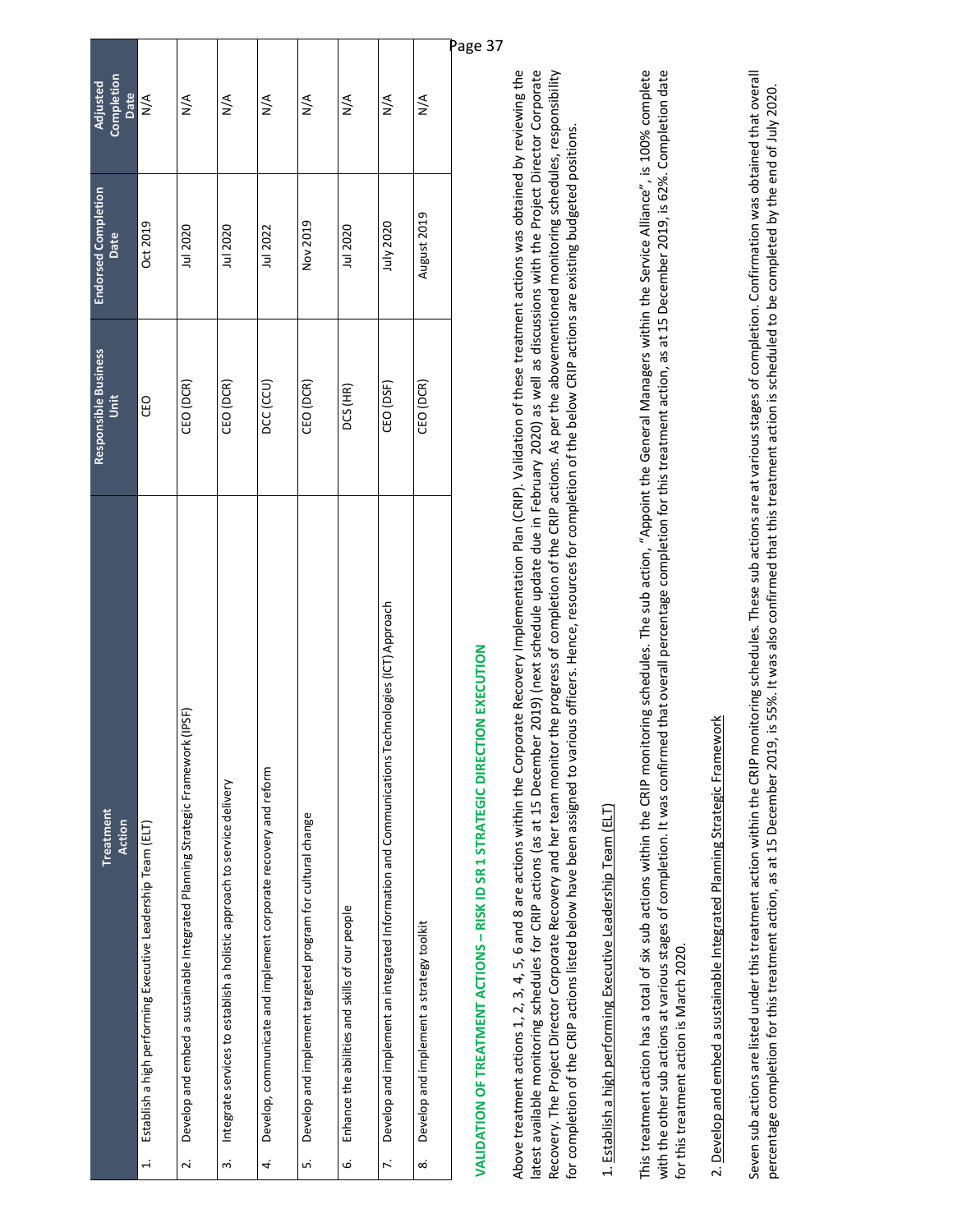### 3. Integrate services to establish a holistic approach to service delivery 3. Integrate services to establish a holistic approach to service delivery

Five sub actions form part of this treatment action within the CRIP monitoring schedules. Two sub actions, "Review, implement and communicate alignment of services" and "Review, integrate and implement information and technology and data and information services aligned to new structure" are 100% complete. The other sub actions are at various stages of Five sub actions form part of this treatment action within the CRIP monitoring schedules. Two sub actions, "Review, implement and communicate alignment of services" and "Review, integrate and implement information and technology and data and information services aligned to new structure" are 100% complete. The other sub actions are at various stages of completion. Overall percentage completion for this treatment action, as at 15 December 2019, is 78%. This treatment action is scheduled for completion in August 2020. completion. Overall percentage completion for this treatment action, as at 15 December 2019, is 78%. This treatment action is scheduled for completion in August 2020.

### 4. Develop, communicate and implement corporate recovery and reform 4. Develop, communicate and implement corporate recovery and reform

Total CRIP implementation progress as per monitoring schedules for CRIP actions is at 31% (as at 15 December 2019). Total CRIP implementation progress as per monitoring schedules for CRIP actions is at 31% (as at 15 December 2019). This treatment action is also represented by the following CRIP action, "Communicate clear and consistent updates on leadership direction and corporate recovery (including delivering<br>regular staff briefing sessions)". Conf This treatment action is also represented by the following CRIP action, "Communicate clear and consistent updates on leadership direction and corporate recovery (including delivering regular staff briefing sessions)". Confirmation was obtained that this treatment action is 70% completed as at 15 December 2019. It was also confirmed that completion for this action is scheduled for April 2022. scheduled for April 2022.

### 5. Develop and implement targeted program for cultural change 5. Develop and implement targeted program for cultural change

It was confirmed that this treatment action as per the CRIP monitoring schedules is 5% complete as at 15 December 2019. A completion due date of June 2020 was also confirmed for this It was confirmed that this treatment action as per the CRIP monitoring schedules is 5% complete as at 15 December 2019. A completion due date of June 2020 was also confirmed for this treatment action. treatment action

### 6. Enhance the abilities and skills of our people 6. Enhance the abilities and skills of our people

Confirmation was obtained that this treatment action within the CRIP monitoring schedules is 30% complete as at 15 December 2019. A completion date of July 2020 was also confirmed. Confirmation was obtained that this treatment action within the CRIP monitoring schedules is 30% complete as at 15 December 2019. A completion date of July 2020 was also confirmed.

# 7. Develop and implement an integrated Information and Communications Technologies (ICT) Approach 7. Develop and implement an integrated Information and Communications Technologies (ICT) Approach

Discussions on this risk treatment plan were held with the Project Director Strategic Finance (PDSF) on 19 December 2019. The PDSF is listed within the above table as having responsibility Discussions on this risk treatment plan were held with the Project Director Strategic Finance (PDSF) on 19 December 2019. The PDSF is listed within the above table as having responsibility for this treatment action. for this treatment action.

This approach involves the development of an ICT strategy and supporting Information Technology Governance Framework to guide and integrate the ICT component of future business direction. It will include business rules for the future IT system landscape at the City as well as IT technical governance to cover aspects such as access controls, user permissions and This approach involves the development of an ICT strategy and supporting Information Technology Governance Framework to guide and integrate the ICT component of future business direction. It will include business rules for the future IT system landscape at the City as well as IT technical governance to cover aspects such as access controls, user permissions and privileges. The abovementioned business rules are currently being created by a team comprised of ICT Unit staff. privileges. The abovementioned business rules are currently being created by a team comprised of ICT Unit staff.

According to the PDSF this approach is aimed to be in place by 30 June 2020. According to the PDSF this approach is aimed to be in place by 30 June 2020.

### 8. Develop and implement a strategy toolkit 8. Develop and implement a strategy toolkit

This treatment action is 100% complete as at 15 December 2019. It was confirmed that a strategy toolkit is in place within the City's intranet and comprises information on strategy This treatment action is 100% complete as at 15 December 2019. It was confirmed that a strategy toolkit is in place within the City's intranet and comprises information on strategy development (process and templates), Integrated Strategic Planning Framework, City's strategic priorities, service unit planning as well as the Performance Measurement Dashboard. development (process and templates), Integrated Strategic Planning Framework, City's strategic priorities, service unit planning as well as the Performance Measurement Dashboard.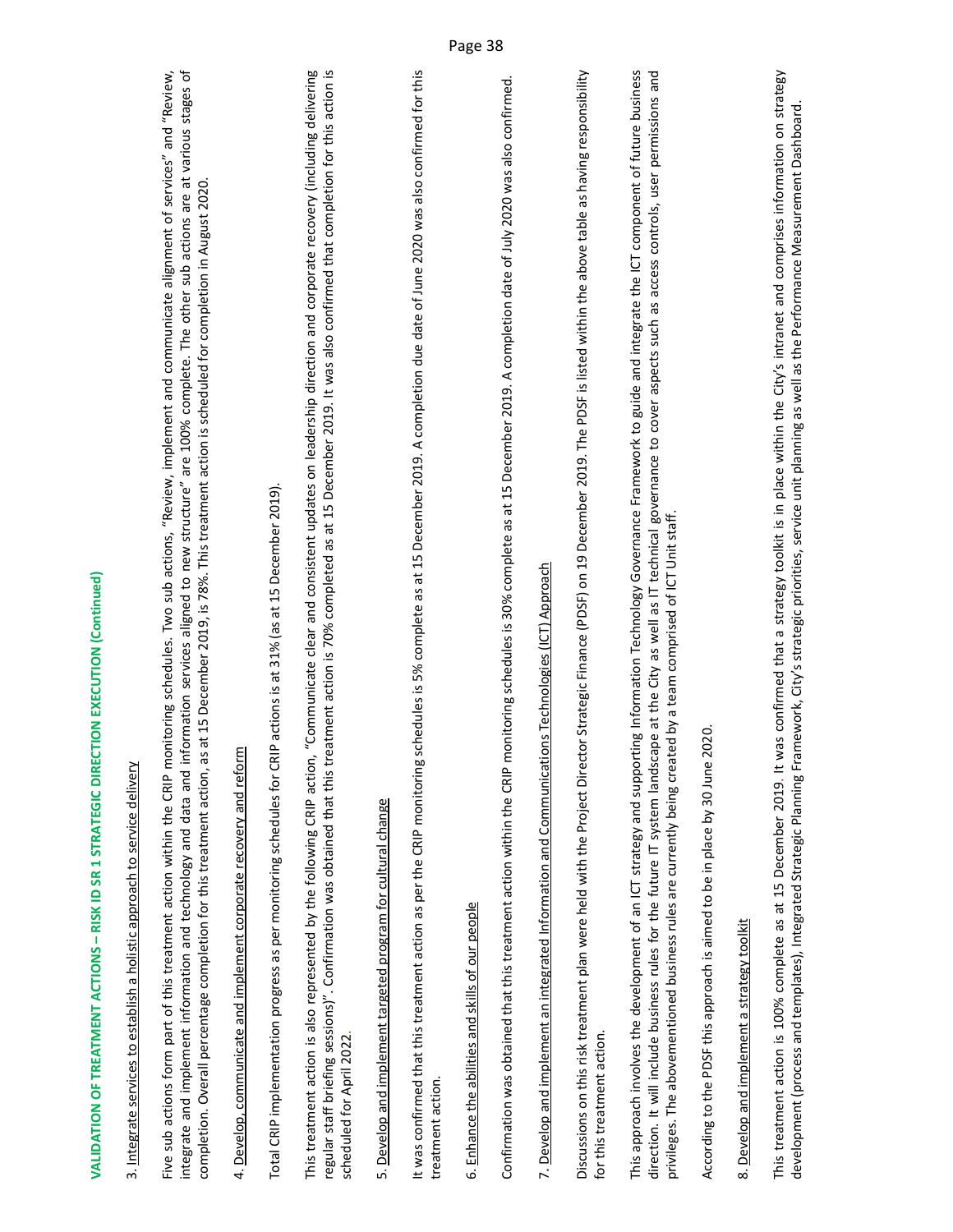| RISK ID: SR 2                                                                                                                                  | RISK IDENTIFICATION DATE:<br>October 2018                        | RISK REVIEW DATE:<br>5 August 2019                                                                 | RISK RESPONSE DUE DATE:<br>5 Nov 2019                                                                                        |                      | <b>Overall Risk Rating</b>              |                               |                                                                                               | <b>EXTREME</b>                                                                                              |                      |
|------------------------------------------------------------------------------------------------------------------------------------------------|------------------------------------------------------------------|----------------------------------------------------------------------------------------------------|------------------------------------------------------------------------------------------------------------------------------|----------------------|-----------------------------------------|-------------------------------|-----------------------------------------------------------------------------------------------|-------------------------------------------------------------------------------------------------------------|----------------------|
| Risk Name: FINANCIAL SUSTAINABILITY                                                                                                            |                                                                  |                                                                                                    |                                                                                                                              |                      |                                         |                               |                                                                                               |                                                                                                             |                      |
|                                                                                                                                                | Risk Description: EROSION OF THE CITY'S FINANCIAL SUSTAINABILITY |                                                                                                    |                                                                                                                              |                      | Controls Effectiveness                  |                               |                                                                                               | <b>INADEQUATE</b>                                                                                           |                      |
| STRATEGIC COMMUNITY PLAN OUTCOMES:                                                                                                             |                                                                  |                                                                                                    |                                                                                                                              |                      | Within Risk Appetite                    |                               |                                                                                               | $\frac{1}{2}$                                                                                               |                      |
| management L4 - Leadership and<br>L3 - Excellence in resource                                                                                  |                                                                  |                                                                                                    |                                                                                                                              |                      |                                         | Domain Risk<br><b>Ratings</b> |                                                                                               |                                                                                                             |                      |
| service excellence E1 - Strategic                                                                                                              |                                                                  |                                                                                                    |                                                                                                                              | $\sim$               | щ                                       | S <sub>D</sub> /SO            | L&R/E                                                                                         | <b>R&amp;ES</b>                                                                                             | ш                    |
| B1 - Sustainable growth and development<br>S1 - Thriving neighbourhoods<br>economic growth                                                     |                                                                  |                                                                                                    |                                                                                                                              | $\frac{4}{\sqrt{2}}$ | <b>EXTREME</b><br>4x4                   | EXTREME<br>$\frac{2}{3}$      | <b>MED</b><br>3x2                                                                             | HIGH<br>4x3                                                                                                 | $\frac{4}{\sqrt{2}}$ |
|                                                                                                                                                |                                                                  |                                                                                                    |                                                                                                                              |                      |                                         |                               |                                                                                               |                                                                                                             |                      |
| <b>Potential Causes</b>                                                                                                                        |                                                                  | Preventative Controls                                                                              | Potential Impacts                                                                                                            |                      |                                         |                               | Mitigating<br>controls                                                                        |                                                                                                             |                      |
| Lack of understanding and accountability<br>of the City's true financial position                                                              | <b>INADEQUATE</b>                                                | Financial Management Task Force oversight and<br>regular financial reporting, business accountants | Impacts on service delivery and major<br>project budget, time and scope failures<br>projects eg. Operational inefficiencies, |                      | financial planning<br><b>INADEQUATE</b> |                               | identification of major projects and Long term                                                | Stakeholder engagement, Annual budget processes,                                                            | Page                 |
| Inability to secure external funding                                                                                                           | Ad hoc, unplanned external funding a<br><b>INADEQUATE</b>        | pplications                                                                                        | including investigations and an inquiry<br>Compliance and legislation breaches                                               |                      | <b>ADEQUATE</b>                         |                               |                                                                                               | <u>טט</u><br>Determine and implement immediate corrective actions<br>מחבריו ימדי                            |                      |
| of assets from MRA and other State govt.<br>including Cost shifting - eg. transferring<br>State government policy decisions<br>agencies to CoP | government stakeholders<br><b>INADEQUATE</b>                     | Executive engagement between the City and State                                                    | community and internal stakeholders<br>Dissatisfied stakeholders including                                                   |                      | <b>INADEQUATE</b>                       |                               | Engagement and ongoing communication with all<br>of Integrated Planning Strategic Framework   | stakeholders involved to inform corrective actions as part                                                  |                      |
| Over-reliance on parking revenue                                                                                                               | Review of commercial parking<br><b>INADEQUATE</b>                |                                                                                                    | Impacts on the City's reputation and<br>relationships                                                                        |                      | <b>INADEQUATE</b>                       |                               | of Integrated Planning Strategic Framework                                                    | stakeholders involved to inform corrective actions as part<br>Engagement and ongoing communication with all |                      |
| Social and economic downturn in the<br>CBD                                                                                                     | <b>INADEQUATE</b><br>events                                      | Fragmented program of engagements, activities and                                                  | Direct and indirect financial impacts<br>(Current assets, amenity, new<br>infrastructure)                                    |                      | <b>INADEQUATE</b>                       |                               | Annual budget processes, identification of major<br>projects and Long term financial planning |                                                                                                             |                      |
| Shift in key strategic priorities (e.g Free<br>Parking, homelessness) affecting the<br>balance of income and expenses                          | operating costs<br><b>INADEQUATE</b>                             | Organisational initiative to reduce discretionary                                                  |                                                                                                                              |                      |                                         |                               |                                                                                               |                                                                                                             |                      |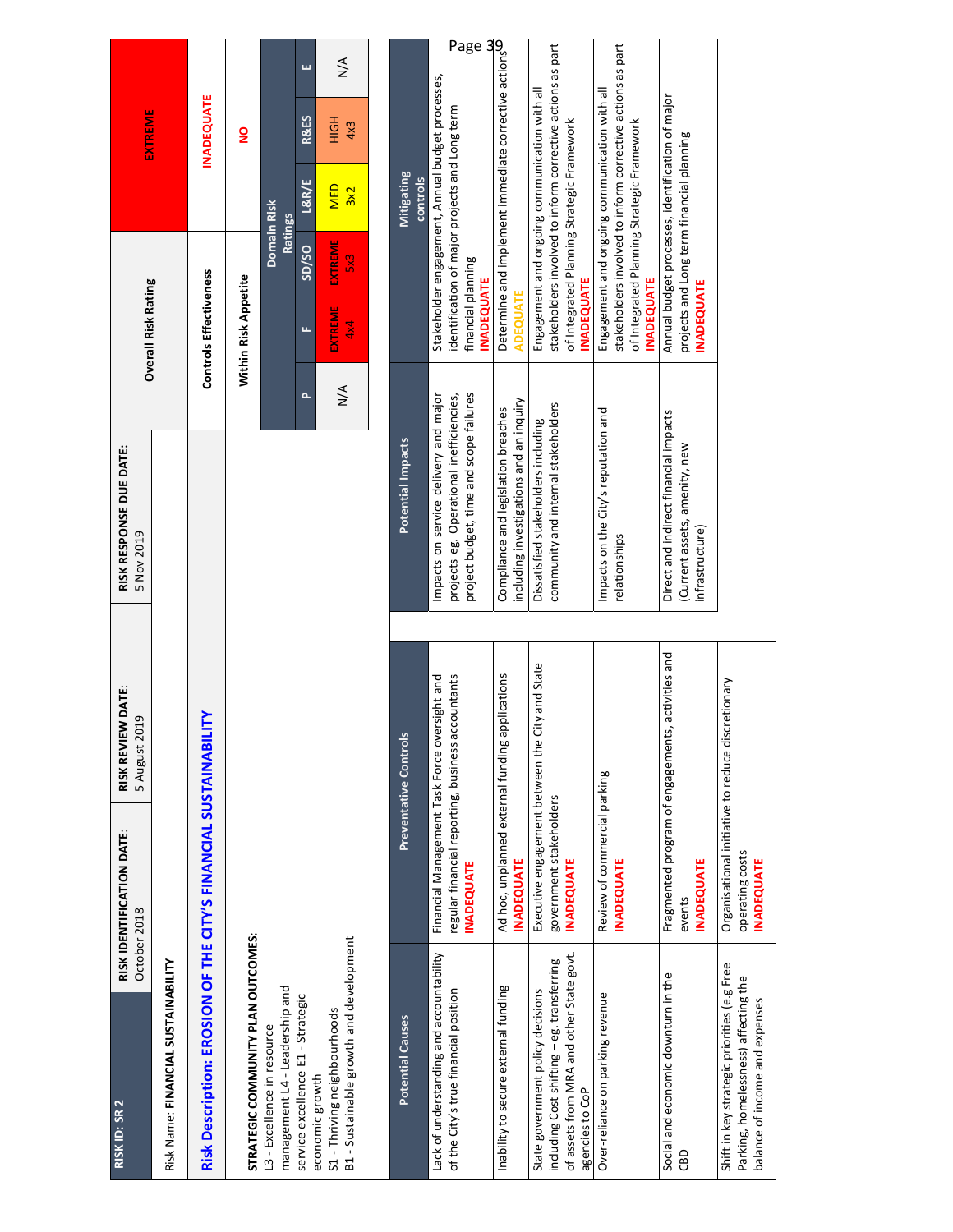|                                    |                                                             |                                                                             |                                                                                                                                                    |                                                                            |                                                                                      |                                                                                         |                                                                                                                                                                                                |                                                                                      | Page 40                                                                                              |                                                                                         |                                                                            |
|------------------------------------|-------------------------------------------------------------|-----------------------------------------------------------------------------|----------------------------------------------------------------------------------------------------------------------------------------------------|----------------------------------------------------------------------------|--------------------------------------------------------------------------------------|-----------------------------------------------------------------------------------------|------------------------------------------------------------------------------------------------------------------------------------------------------------------------------------------------|--------------------------------------------------------------------------------------|------------------------------------------------------------------------------------------------------|-----------------------------------------------------------------------------------------|----------------------------------------------------------------------------|
| Adjusted Completion<br>Date        | $\frac{4}{\sqrt{2}}$                                        | $\frac{4}{2}$                                                               | $\frac{4}{2}$                                                                                                                                      | $\frac{4}{2}$                                                              | $\frac{4}{2}$                                                                        | $\frac{4}{2}$                                                                           | $\frac{4}{2}$                                                                                                                                                                                  | $\frac{4}{2}$                                                                        | $\frac{4}{2}$                                                                                        | $\frac{4}{5}$                                                                           | $\frac{4}{2}$                                                              |
| <b>Endorsed Completion</b><br>Date | July 2020                                                   | July 2020                                                                   | June 2020                                                                                                                                          | July 2021                                                                  | Phase 1 June 2020<br>Phase 2 June 2021                                               | Jul 2020                                                                                | Jun 2020                                                                                                                                                                                       | Oct 2019                                                                             | June 2020                                                                                            | Dec 2019                                                                                | TBC                                                                        |
| Responsible Business<br>š          | CEO<br>(DSF)                                                | CEO<br>(DSF)                                                                | (DSF)<br>CEO                                                                                                                                       | (DSF)<br>CEO                                                               | (DSF)<br>CEO                                                                         | (DCR)<br>CEO                                                                            | (GOV)<br>DCS                                                                                                                                                                                   | CEO<br>(DCR)                                                                         | <b>EDA/DCS</b><br>(BSS/FIN)                                                                          | pcc<br>(CSC)                                                                            | (DSF)<br>CEO                                                               |
| <b>Treatment Action</b>            | Implementation of the Finance Transformation Plan<br>$\div$ | Implementation of a service based resource allocation model<br>$\dot{\sim}$ | sed across the organisation and guides resource<br>Implementation of a rigorous 10-year Financial Long-Term Plan that is sociali<br>planning<br>က် | Implement a contemporary enterprise-wide integrated financial system<br>4. | Develop a suite of fit for purpose financial reports that meet business needs<br>LÓ. | IPSF)<br>Develop and embed a sustainable Integrated Planning Strategic Framework (<br>Ġ | Council decisions, delegated authorities,<br>Review and improve Decision-Making processes (including Briefing Sessions,<br>authorisations, policies and procedures/processes)<br>$\ddot{\sim}$ | Integrate contemporary Project Management into all aspects of service delivery<br>ထံ | <b>Igsources</b><br>Develop and implement an approach to identify and leverage external fundin<br>o, | Develop and implement a Community and Stakeholder Engagement approacl<br>$\overline{a}$ | 11. Organisational wide initiative to reduce discretionary operating costs |

## **VALIDATION OF TREATMENT ACTIONS – RISK ID SR 2 FINANCIAL SUSTAINABILITY**  VALIDATION OF TREATMENT ACTIONS - RISK ID SR 2 FINANCIAL SUSTAINABILITY

### 1. Implementation of the Finance Transformation Plan 1. Implementation of the Finance Transformation Plan

A Financial Systems & Process Transformation Plan (Plan) has been developed by the Project Director Strategic Finance (PDSF) to guide the City towards excellence in financial management. A Financial Systems & Process Transformation Plan (Plan) has been developed by the Project Director Strategic Finance (PDSF) to guide the City towards excellence in financial management.<br>Identified within the Plan are sign Identified within the Plan are significant challenges with the City's current financial management approach. These challenges as documented within the Plan are summarised below.

- Finance system challenges (under utilised systems, manual integration of 'best of breed' systems, user disengagement) Finance system challenges (under utilised systems, manual integration of 'best of breed' systems, user disengagement)  $\bullet$ 
	- Lack of visibility and shared understanding of core financial processes Lack of visibility and shared understanding of core financial processes  $\bullet$
- Financial planning approach uses operational rather than strategic time horizons Financial planning approach uses operational rather than strategic time horizons  $\bullet$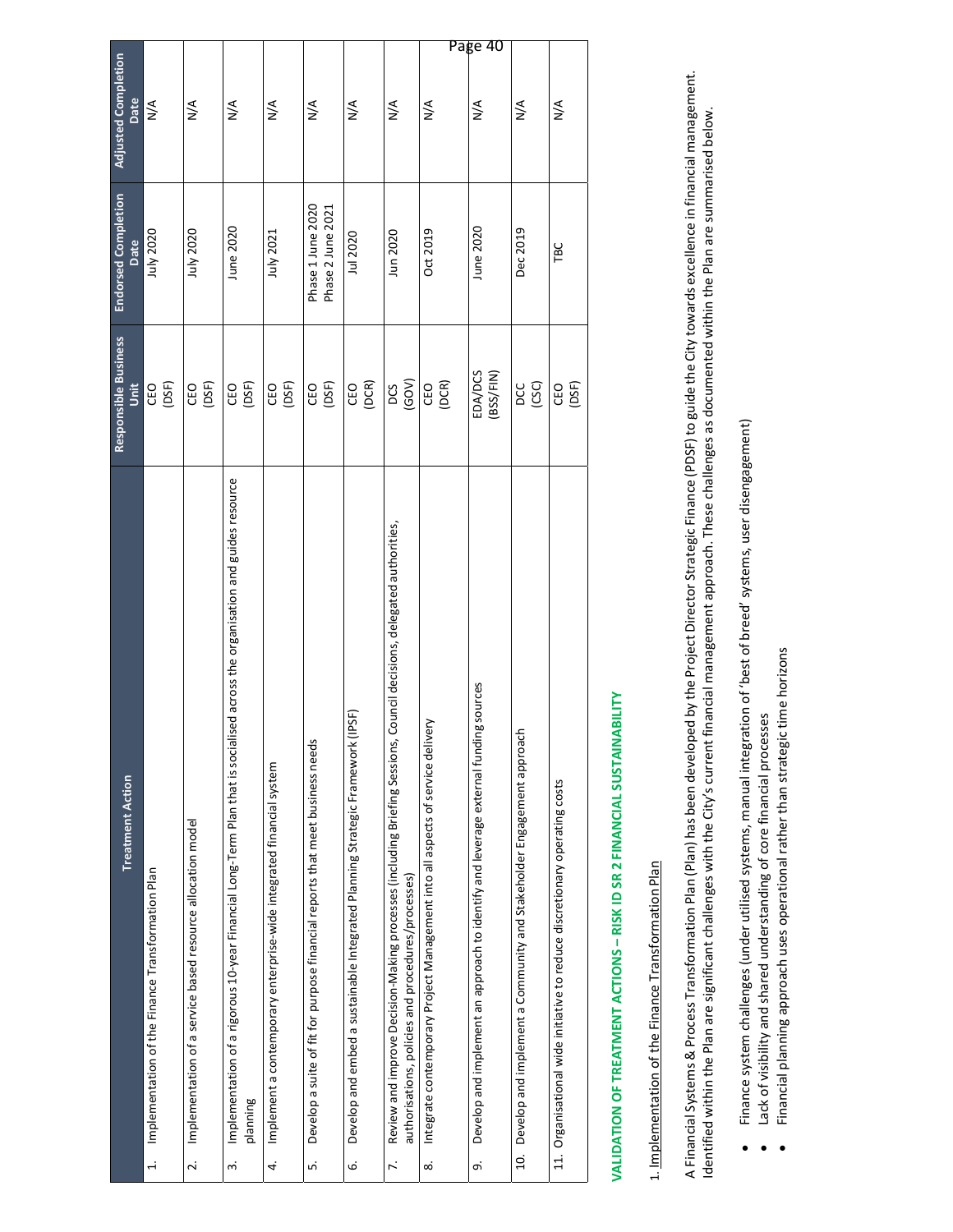- Management reports are not suited to service delivery units needs Management reports are not suited to service delivery units needs .
- Allocation of resources is aligned to business units not to services Allocation of resources is aligned to business units not to services .
- Finance team is not currently perceived as a trusted advisor to the business Finance team is not currently perceived as a trusted advisor to the business .
- Finance team is not perceived to be agile or innovative when responding to emerging issues Finance team is not perceived to be agile or innovative when responding to emerging issues .

The Plan was approved by the Commissioners in August 2019 and is underway via a core project team including former Directorate Accountants (now Project Accountants) and being led by the PDSF. Staff from units including Finance and Information, Communication and Technology (ICT) are enlisted within the Plan to work on the Finance Transformation Project as required. The Plan was approved by the Commissioners in August 2019 and is underway via a core project team including former Directorate Accountants (now Project Accountants) and being led by the PDSF. Staff from units including Finance and Information, Communication and Technology (ICT) are enlisted within the Plan to work on the Finance Transformation Project as required. Financial management outcomes of this Plan comprise the following: Financial management outcomes of this Plan comprise the following:

- Enterprise Wide Finance System (financial functions consolidated in a single technology platform wherever possible) Enterprise Wide Finance System (financial functions consolidated in a single technology platform wherever possible) .
- Enhanced Financial Management Approaches (service‐based resource allocation model, rigorous forward financial modelling approach, solid internal charging regime and efficient, Enhanced Financial Management Approaches (service-based resource allocation model, rigorous forward financial modelling approach, solid internal charging regime and efficient, streamlined processes) streamlined processes .
	- $\bullet$  Effective Financial Management Enablers (clear and well understood Finance business rules, contemporary chart of accounts and an appriately resourced and skilled financial Effective Financial Management Enablers (clear and well understood Finance business rules, contemporary chart of accounts and an appropriately resourced and skilled financial team) .
- Quality Financial Outputs (fit for purpose financial plans, management reports and external facing financial reports) Quality Financial Outputs (fit for purpose financial plans, management reports and external facing financial reports) e

To support the achievement of the above outcomes, the Plan includes the following twelve initiatives to be delivered over a two to three‐year timeframe. To support the achievement of the above outcomes, the Plan includes the following twelve initiatives to be delivered over a two to three-year timeframe.

- $\bullet$  Initiative Fin 01 Annual Budget 2019/20 Preparation nitiative Fin 01 - Annual Budget 2019/20 Preparation .
- Initiative Fin 02 Revised ABC Corporate Allocations Model Initiative Fin 02 - Revised ABC Corporate Allocations Model .
	- Initiative Fin 03 Contemporary Chart of Accounts Initiative Fin 03 – Contemporary Chart of Accounts .
- Initiative Fin 04 Service Based Resource Allocation and Financial Information Initiative Fin 04 - Service Based Resource Allocation and Financial Information .
	- Initiative Fin 05 Ci Anywhere Enterprise Wide Finance System Initiative Fin 05 - Ci Anywhere Enterprise Wide Finance System .
		- Initiative Fin 06 Finance Processes Review Initiative Fin 06 – Finance Processes Review .
- Initiative Fin 07 Budget & Long-Term Financial Plan Development Process Initiative Fin 07 – Budget & Long‐Term Financial Plan Development Process .
	- Initiative Fin 08 Annual Budget 2020/21 Service Based Model Initiative Fin 08 - Annual Budget 2020/21 - Service Based Model .
		- Initiative Fin 09 Long Term Financial Plan 2020/21 2030/31 Initiative Fin 09 - Long Term Financial Plan 2020/21 - 2030/31 .
			- Initiative Fin 10 ‐ Revised Finance Team Structure Initiative Fin 10 - Revised Finance Team Structure .
- Initiative Fin 11 Revised Council & Management Reports Initiative Fin 11 - Revised Council & Management Reports .
- Initiative Fin 12 Finance Business Rules nitiative Fin 12 - Finance Business Rules .

Pertinent to addressing Risk ID SR 2 Financial Sustainability are above Plan Initiatives Fin 04, Fin 05 and Fin 09. Progress in relation to completion of these initiatives is described below under Pertinent to addressing Risk ID SR 2 Financial Sustainability are above Plan Initiatives Fin 04, Fin 05 and Fin 09. Progress in relation to completion of these initiatives is described below under treatment actions 2 to 5 for this risk. Updates on this progress were obtained from discussions with the PDSF as well as the from review of the Financial Systems & Process Transformation treatment actions 2 to 5 for this risk. Updates on this progress were obtained from discussions with the PDSF as well as the from review of the Financial Systems & Process Transformation Plan Update (as at 31 December 2019) provided by the PDSF on 22 January 2020 (further updates are to be produced at six monthly intervals). Plan Update (as at 31 December 2019) provided by the PDSF on 22 January 2020 (further updates are to be produced at six monthly intervals).

### 2. Implementation of a service‐based resource allocation model 2. Implementation of a service-based resource allocation model

One of the significant challenges with the City's current financial management approach, as identified within the Financial Systems & Process Transformation Plan (Plan), is as follows: One of the significant challenges with the City's current financial management approach, as identified within the Financial Systems & Process Transformation Plan (Plan), is as follows: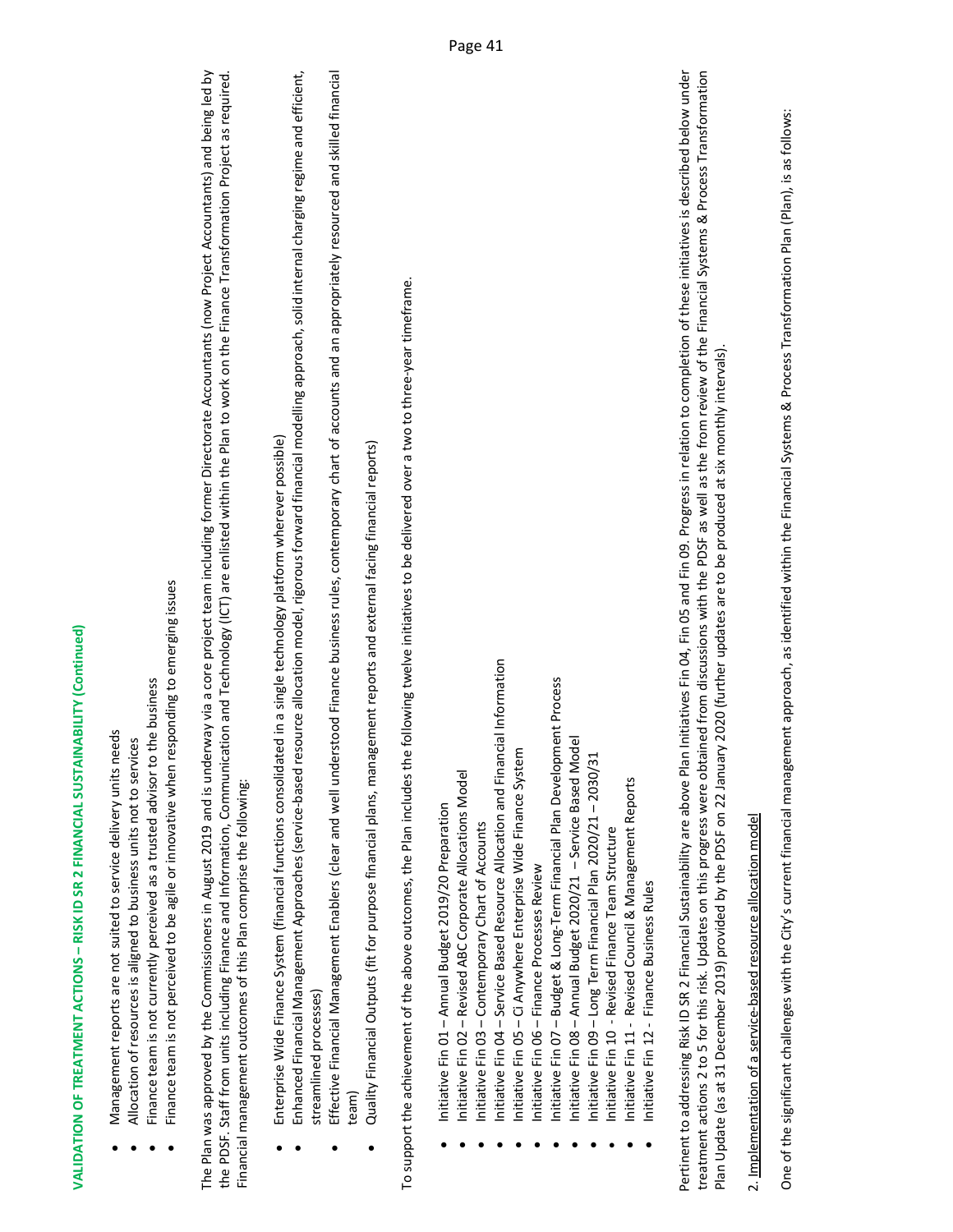Allocation of resources is aligned to business units not to services Allocation of resources is aligned to business units not to services .

A service-based resource allocation model is part of the Enhanced Financial Management Approaches desired outcome of the Plan (refer treatment action 1 above). A service‐based resource allocation model is part of the Enhanced Financial Management Approaches desired outcome of the Plan (refer treatment action 1 above).

Initiative Fin 04 – Service‐Based Resource Allocation and Financial Information of the Plan involves the development and implementation of "a contemporary model for presenting financial nitiative Fin 04 – Service-Based Resource Allocation and Financial Information of the Plan involves the development and implementation of "a contemporary model for presenting financial and Full Time Equivalent (FTE) headcount information in a service‐based format that clearly and separately identifies service delivery cost, operating projects and capital projects". and Full Time Equivalent (FTE) headcount information in a service-based format that clearly and separately identifies service delivery cost, operating projects and capital projects"

The abovementioned Financial Systems & Process Transformation Plan Update (as at 31 December 2019) (Plan Update) shows service‐based financial reports as a result of Initiative Fin 04 to be delivered by 30 June 2020. This delivery date was confirmed by the PDSF. As shown within the Plan Update this initiative is 45% complete as at 31 December 2019. Milestones achieved The abovementioned Financial Systems & Process Transformation Plan Update (as at 31 December 2019) (Plan Update) shows service-based financial reports as a result of Initiative Fin 04 to be delivered by 30 June 2020. This delivery date was confirmed by the PDSF. As shown within the Plan Update this initiative is 45% complete as at 31 December 2019. Milestones achieved as at 31 December 2019 according to the Plan Update are as follows: as at 31 December 2019 according to the Plan Update are as follows:

- Approval gained for Service and Sub Service based structure that facilitates service based assignment of resources. Approval gained for Service and Sub Service based structure that facilitates service based assignment of resources. .
- Completed design and upload of Chart of Accounts and Selection Codes that facilitate required base reporting hierarchies to Ci Anywhere. Completed design and upload of Chart of Accounts and Selection Codes that facilitate required base reporting hierarchies to Ci Anywhere. .
- Engaged with key stakeholders to understand user requirements and reporting needs to enable them to manage their business. Engaged with key stakeholders to understand user requirements and reporting needs to enable them to manage their business. .

within the Plan at 4,150 hours. The staff resources that have been allocated for this initiative are an Executive Sponsor, Project Accountants as well as relevant members of the Finance Team. The Financial Systems & Process Transformation Plan provides an estimate of staff resources required for each initiative. Total estimated staff hours required for Initiative Fin 04 is shown within the Plan at 4,150 hours. The staff resources that have been allocated for this initiative are an Executive Sponsor, Project Accountants as well as relevant members of the Finance Team. The Financial Systems & Process Transformation Plan provides an estimate of staff resources required for each initiative. Total estimated staff hours required for Initiative Fin 04 is shown These staff resources are existing budgeted positions. These staff resources are existing budgeted positions.

3. Implementation of a rigorous 10‐year Financial Long‐Term Plan that is socialised across the organisation and guides resource planning 3. Implementation of a rigorous 10-year Financial Long-Term Plan that is socialised across the organisation and guides resource planning

A significant challenge of the City's current financial management approach, as identified within the Financial Systems & Process Transformation Plan (Plan), is as follows: A significant challenge of the City's current financial management approach, as identified within the Financial Systems & Process Transformation Plan (Plan), is as follows:

 Financial planning approach uses operational rather than strategic time horizons. Financial planning approach uses operational rather than strategic time horizons. .

Enhanced Financial Management Approaches including rigorous forward financial modelling approach and Quality Financial Outputs including fit for purpose financial plans are desired Enhanced Financial Management Approaches including rigorous forward financial modelling approach and Quality Financial Outputs including fit for purpose financial plans are desired outcomes of the Plan (refer treatment action 1 above). outcomes of the Plan (refer treatment action 1 above).

Initiative Fin 09 – Long Term Financial Plan 2020/21 – 2030/31 is described within the Plan as the development and maintenance of "a robust yet agile financial model to deliver considered, nitiative Fin 09 – Long Term Financial Plan 2020/21 – 2030/31 is described within the Plan as the development and maintenance of "a robust yet agile financial model to deliver considered, responsible and sustainable financial projections over a 10‐year horizon that will reliably inform future resource allocation decisions". responsible and sustainable financial projections over a 10-year horizon that will reliably inform future resource allocation decisions".

Fin 09 – Long Term Financial Plan 2020/21 – 2030/31 is scheduled within the Financial Systems & Process Transformation Plan Update (as at 31 December 2019) (Plan Update) to be completed by 30 June 2020. This timeframe was confirmed by the Project Director Strategic Finance. As shown within the Plan Update this initiative is 40% complete as at 31 December 2019. Milestones Fin 09 – Long Term Financial Plan 2020/21 – 2030/31 is scheduled within the Financial Systems & Process Transformation Plan Update (as at 31 December 2019) (Plan Update) to be completed by 30 June 2020. This timeframe was confirmed by the Project Director Strategic Finance. As shown within the Plan Update this initiative is 40% complete as at 31 December 2019. Milestones achieved as at 31 December 2019 according to the Plan Update are as follows: achieved as at 31 December 2019 according to the Plan Update are as follows:

- Gained understanding of Commissioners strategic priorities, long term vision for the City, appetite towards use of debt and reserves and for prioritising asset renewal. Gained understanding of Commissioners strategic priorities, long term vision for the City, appetite towards use of debt and reserves and for prioritising asset renewal .
- Staff priorities for 10 year capital program catalogued and cross referenced to Commissioner's identified capital priorities. Staff priorities for 10 year capital program catalogued and cross referenced to Commissioner's identified capital priorities. .
	- First draft of a Strategic Financial Plan prepared and presented to Commissioners for feedback. First draft of a Strategic Financial Plan prepared and presented to Commissioners for feedback .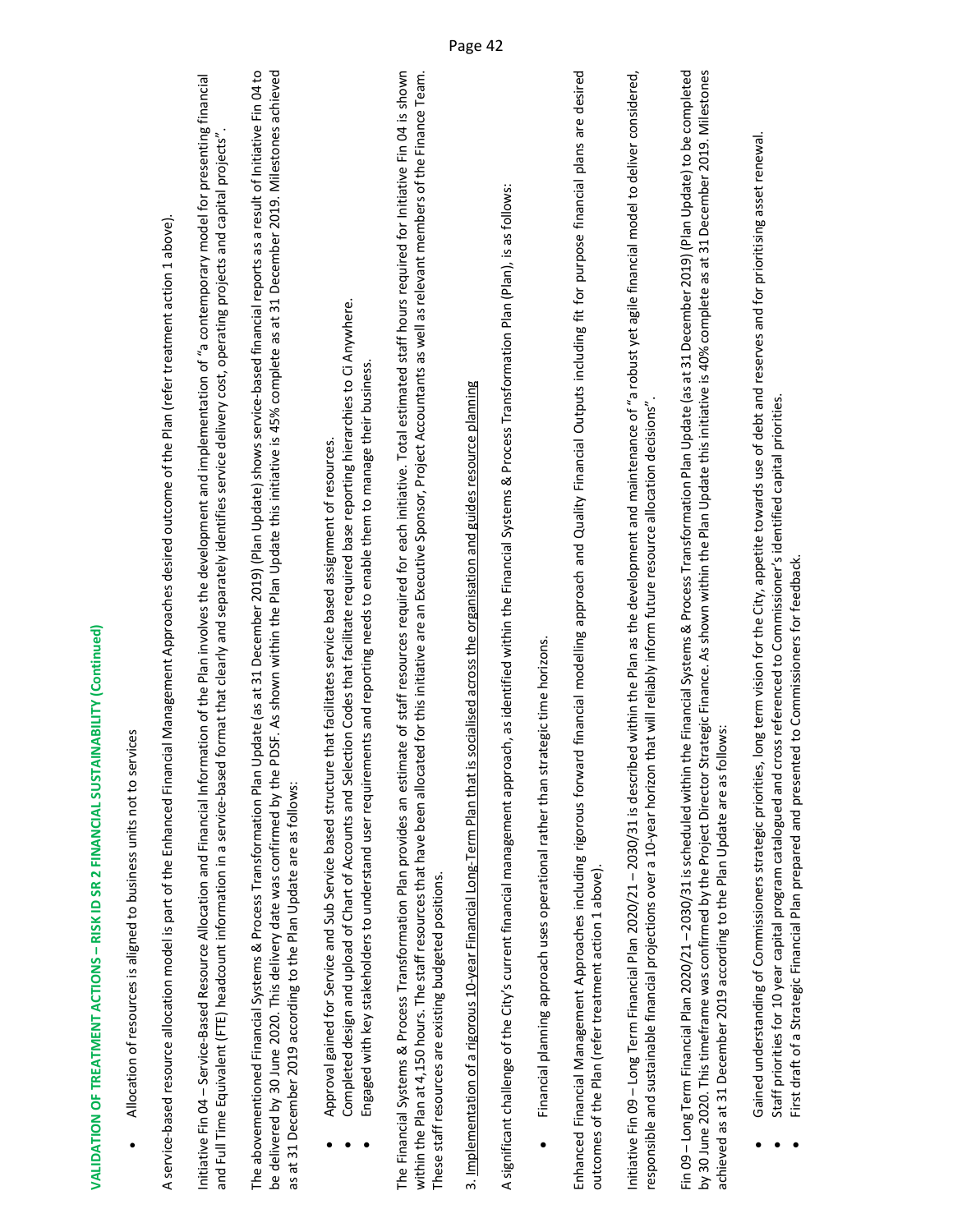| <br> -<br> -<br> <br>                                                                                                                                                                                                                |
|--------------------------------------------------------------------------------------------------------------------------------------------------------------------------------------------------------------------------------------|
|                                                                                                                                                                                                                                      |
|                                                                                                                                                                                                                                      |
|                                                                                                                                                                                                                                      |
|                                                                                                                                                                                                                                      |
|                                                                                                                                                                                                                                      |
|                                                                                                                                                                                                                                      |
| .<br>.<br>.<br>.<br>.<br>.<br>.<br>.                                                                                                                                                                                                 |
|                                                                                                                                                                                                                                      |
|                                                                                                                                                                                                                                      |
|                                                                                                                                                                                                                                      |
|                                                                                                                                                                                                                                      |
|                                                                                                                                                                                                                                      |
|                                                                                                                                                                                                                                      |
|                                                                                                                                                                                                                                      |
|                                                                                                                                                                                                                                      |
|                                                                                                                                                                                                                                      |
|                                                                                                                                                                                                                                      |
|                                                                                                                                                                                                                                      |
|                                                                                                                                                                                                                                      |
|                                                                                                                                                                                                                                      |
|                                                                                                                                                                                                                                      |
|                                                                                                                                                                                                                                      |
|                                                                                                                                                                                                                                      |
|                                                                                                                                                                                                                                      |
|                                                                                                                                                                                                                                      |
|                                                                                                                                                                                                                                      |
|                                                                                                                                                                                                                                      |
| l                                                                                                                                                                                                                                    |
|                                                                                                                                                                                                                                      |
|                                                                                                                                                                                                                                      |
|                                                                                                                                                                                                                                      |
|                                                                                                                                                                                                                                      |
|                                                                                                                                                                                                                                      |
|                                                                                                                                                                                                                                      |
|                                                                                                                                                                                                                                      |
|                                                                                                                                                                                                                                      |
|                                                                                                                                                                                                                                      |
|                                                                                                                                                                                                                                      |
|                                                                                                                                                                                                                                      |
|                                                                                                                                                                                                                                      |
|                                                                                                                                                                                                                                      |
|                                                                                                                                                                                                                                      |
|                                                                                                                                                                                                                                      |
|                                                                                                                                                                                                                                      |
|                                                                                                                                                                                                                                      |
| <b>The same of the contract of the Second Second Second Second Second Second Second Second Second Second Second Second Second Second Second Second Second Second Second Second Second Second Second Second Second Second Second </b> |
|                                                                                                                                                                                                                                      |
|                                                                                                                                                                                                                                      |
|                                                                                                                                                                                                                                      |
|                                                                                                                                                                                                                                      |
|                                                                                                                                                                                                                                      |
|                                                                                                                                                                                                                                      |
|                                                                                                                                                                                                                                      |
|                                                                                                                                                                                                                                      |
|                                                                                                                                                                                                                                      |
|                                                                                                                                                                                                                                      |
|                                                                                                                                                                                                                                      |
|                                                                                                                                                                                                                                      |
|                                                                                                                                                                                                                                      |
|                                                                                                                                                                                                                                      |
|                                                                                                                                                                                                                                      |
|                                                                                                                                                                                                                                      |
|                                                                                                                                                                                                                                      |
| i<br>i                                                                                                                                                                                                                               |
|                                                                                                                                                                                                                                      |
|                                                                                                                                                                                                                                      |
|                                                                                                                                                                                                                                      |
|                                                                                                                                                                                                                                      |
| į                                                                                                                                                                                                                                    |
|                                                                                                                                                                                                                                      |
|                                                                                                                                                                                                                                      |
|                                                                                                                                                                                                                                      |

The Financial Systems & Process Transformation Plan provides an estimate of staff resources required for each initiative. Total estimated staff hours required for Initiative Fin 09 is shown within the Plan at 3,150 hours. The staff resources that have been allocated for this initiative are an Executive Sponsor, Project Accountants, relevant members of the Finance Team as well The Financial Systems & Process Transformation Plan provides an estimate of staff resources required for each initiative. Total estimated staff hours required for Initiative Fin 09 is shown within the Plan at 3,150 hours. The staff resources that have been allocated for this initiative are an Executive Sponsor, Project Accountants, relevant members of the Finance Team as well as an Asset Management Specialist and Human Resources staff member. These staff resources are existing budgeted positions. as an Asset Management Specialist and Human Resources staff member. These staff resources are existing budgeted positions.

## 4. Implement a contemporary enterprise‐wide integrated financial system 4. Implement a contemporary enterprise-wide integrated financial system

As previously mentioned in treatment action 1. above, finance system challenges are identified within the Financial Systems & Process Transformation Plan (Plan) and includes under-utilised As previously mentioned in treatment action 1. above, finance system challenges are identified within the Financial Systems & Process Transformation Plan (Plan) and includes under‐utilised systems, manual integration of 'best of breed' systems and system user disengagement. systems, manual integration of 'best of breed' systems and system user disengagement.

An Enterprise Wide Finance System (financial functions consolidated in a single technology platform wherever possible) is a desired outcome of the Plan (refer treatment action 1. above). An Enterprise Wide Finance System (financial functions consolidated in a single technology platform wherever possible) is a desired outcome of the Plan (refer treatment action 1. above).

Achievement of this outcome is to be attained via Initiative Fin 05 – Ci Anywhere Enterprise Wide Finance System of the Plan. This initiative involves the implementation of a "new Ci Anywhere (Technology 1) ERP solution that integrates as many financial and non‐financial modules as possible into an ERP environment with the subsequent removal of satellite systems and manual Achievement of this outcome is to be attained via Initiative Fin 05 – Ci Anywhere Enterprise Wide Finance System of the Plan. This initiative involves the implementation of a "new Ci Anywhere (Technology 1) ERP solution that integrates as many financial and non-financial modules as possible into an ERP environment with the subsequent removal of satellite systems and manual integration points. This solution should consolidate existing systems, reduce licensing costs and facilitate ease of access/reporting". integration points. This solution should consolidate existing systems, reduce licensing costs and facilitate ease of access/reporting".

As shown within the Financial Systems & Process Transformation Plan Update (as at 31 December 2019) (Plan Update), Initiative Fin 05 runs for three years and has three distinct stages: As shown within the Financial Systems & Process Transformation Plan Update (as at 31 December 2019) (Plan Update), Initiative Fin 05 runs for three years and has three distinct stages:

- $\bullet$  Stage  $1 -$  Foundation (July 2019 June 2020) Stage 1 - Foundation (July 2019 - June 2020) .
- Stage 2 Consolidation (July 2020 June 2021) Stage 2 - Consolidation (July 2020 - June 2021) .
- Stage 3 Migration and Enhancement (July 2021 June 2022) Stage 3 - Migration and Enhancement (July 2021 - June 2022) .

The Plan Update records that Stage 1 is 45% complete as at 31 December 2019. Milestones achieved as at 31 December 2019 according to the Plan Update are as follows: The Plan Update records that Stage 1 is 45% complete as at 31 December 2019. Milestones achieved as at 31 December 2019 according to the Plan Update are as follows:

- Vendor relationship established and software licenses acquired. Vendor relationship established and software licenses acquired. .
- Project team established, project stream leads appointed, project governance structure put in place and program of works for Year 1 agreed. Project team established, project stream leads appointed, project governance structure put in place and program of works for Year 1 agreed. .
- Technology infrastructure capacity and configuration assessed and new Ci Anywhere environments stood up. Technology infrastructure capacity and configuration assessed and new Ci Anywhere environments stood up. .
	- Chart of Accounts and Enterprise Budgeting Worksheets created in Ci Anywhere. Chart of Accounts and Enterprise Budgeting Worksheets created in Ci Anywhere. .
		- Schedule for uplift of existing Tech One modules to Ci Anywhere created. .
			- Schedule for uplift of existing Tech One modules to Ci Anywhere created.
- Development of test plans and scheduling of testing resources commenced. Development of test plans and scheduling of testing resources commenced. .

The Plan provides an estimated investment of up to \$6.12 million over 3 years in relation to Initiative Fin 05. This estimate is based on awareness of Ci Anywhere implementations by other local governments and is comprised of components of additional software licenses, software maintenance and support over 3 years, vendor technical resources, internal staff resources, and<br>an amount for contingency. Funding local governments and is comprised of components of additional software licenses, software maintenance and support over 3 years, vendor technical resources, internal staff resources, and an amount for contingency. Funding in relation to Initiative Fin O5 is stated within the Plan to be available in the 2019/20 Budget – Technology Enhancement Reserve (\$4 million) with The Plan provides an estimated investment of up to \$6.12 million over 3 years in relation to Initiative Fin 05. This estimate is based on awareness of Ci Anywhere implementations by other additional funds able to be sourced from the Enterprise & Initiative Reserve. additional funds able to be sourced from the Enterprise & Initiative Reserve.

The Plan provides an estimate of staff resources required for each initiative. Total estimated staff hours required for this initiative is shown within the plan at 37,325 hours. The staff resources that have been allocated for this initiative are an Executive Sponsor, Project Accountants, members of the Finance and ICT Teams as well staff from other areas of the organisation. These The Plan provides an estimate of staff resources required for each initiative. Total estimated staff hours required for this initiative is shown within the plan at 37,325 hours. The staff resources that have been allocated for this initiative are an Executive Sponsor, Project Accountants, members of the Finance and ICT Teams as well staff from other areas of the organisation. These staff resources are existing budgeted positions. staff resources are existing budgeted positions.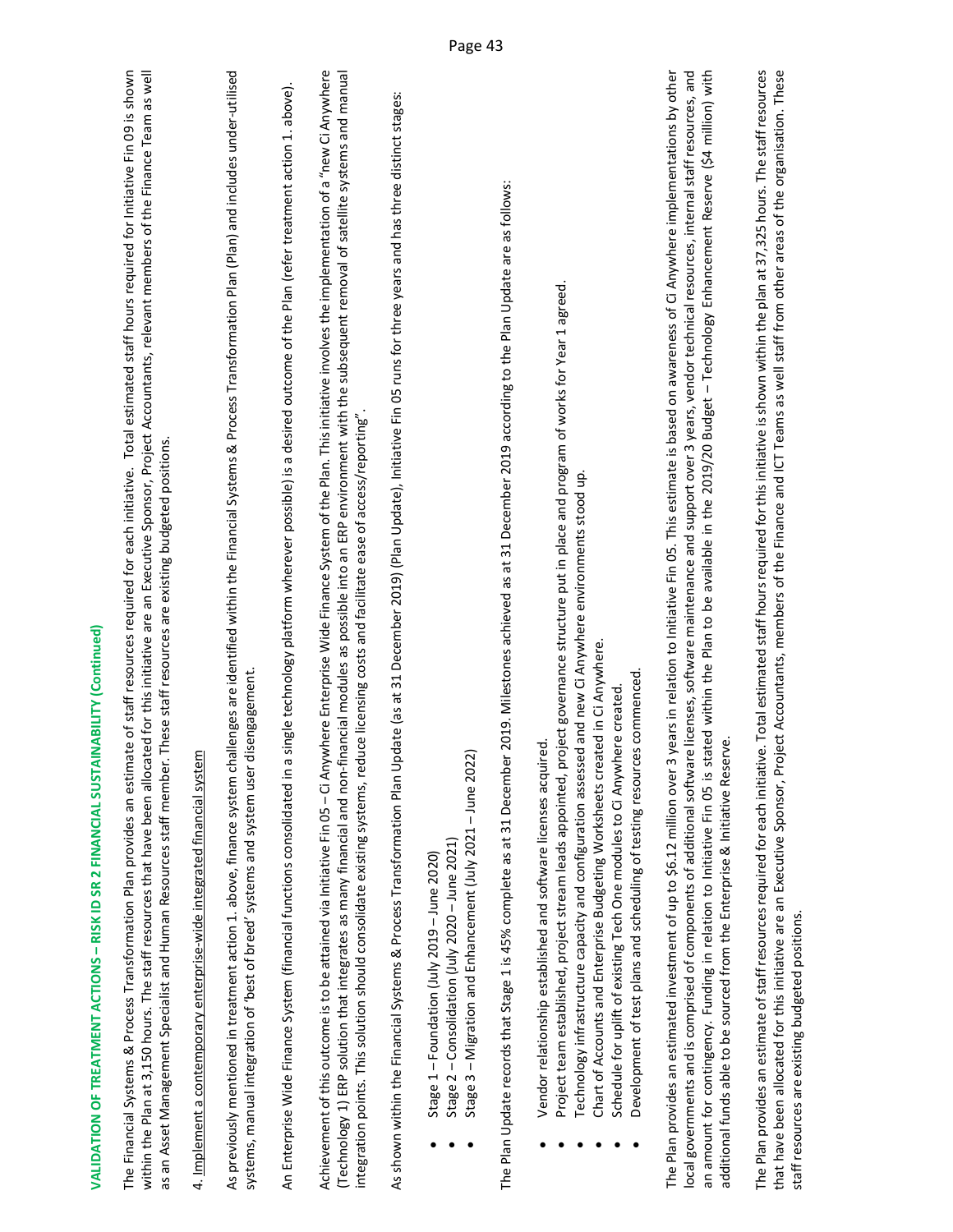## 5. Develop a suite of fit for purpose financial reports that meet business needs 5. Develop a suite of fit for purpose financial reports that meet business needs

A significant challenge with the City's current financial management approach, as identified within the Financial Systems & Process Transformation Plan (Plan), is as follows: A significant challenge with the City's current financial management approach, as identified within the Financial Systems & Process Transformation Plan (Plan), is as follows:

 Management reports are not suited to service delivery units needs. Management reports are not suited to service delivery units needs. .

Quality Financial Outputs including fit for purpose management reports is a desired outcome of the Financial Systems & Process Transformation Plan (refer treatment action 1 above). Quality Financial Outputs including fit for purpose management reports is a desired outcome of the Financial Systems & Process Transformation Plan (refer treatment action 1 above). The abovementioned outcome is to be met via Plan Initiative Fin 04 – Service-Based Resource Allocation and Financial Information. As mentioned under treatment action 2 above this initiative nvolves the development and implementation of "a contemporary model for presenting financial and Full Time Equivalent (FTE) headcount information in a service-based format that clearly involves the development and implementation of "a contemporary model for presenting financial and Full Time Equivalent (FTE) headcount information in a service‐based format that clearly The abovementioned outcome is to be met via Plan Initiative Fin 04 – Service‐Based Resource Allocation and Financial Information. As mentioned under treatment action 2 above this initiative and separately identifies service delivery cost, operating projects and capital projects". and separately identifies service delivery cost, operating projects and capital projects".

The abovementioned Financial Systems & Process Transformation Plan Update (as at 31 December 2019) (Plan Update) shows service‐based financial reports as a result of Initiative Fin 04 to be delivered by 30 June 2020. This delivery date was confirmed by the PDSF. As shown within the Plan Update this initiative is 45% complete as at 31 December 2019. Milestones achieved The abovementioned Financial Systems & Process Transformation Plan Update (as at 31 December 2019) (Plan Update) shows service-based financial reports as a result of Initiative Fin 04 to be delivered by 30 June 2020. This delivery date was confirmed by the PDSF. As shown within the Plan Update this initiative is 45% complete as at 31 December 2019. Milestones achieved as at 31 December 2019 according to the Plan Update are as follows: as at 31 December 2019 according to the Plan Update are as follows:

- Approval gained for Service and Sub Service based structure that facilitates service based assignment of resources. Approval gained for Service and Sub Service based structure that facilitates service based assignment of resources. .
- Completed design and upload of Chart of Accounts and Selection Codes that facilitate required base reporting hierarchies to Ci Anywhere. Completed design and upload of Chart of Accounts and Selection Codes that facilitate required base reporting hierarchies to Ci Anywhere. .
- Engaged with key stakeholders to understand user requirements and reporting needs to enable them to manage their business. Engaged with key stakeholders to understand user requirements and reporting needs to enable them to manage their business .

within the Plan at 4,150 hours. The staff resources that have been allocated for this initiative are an Executive Sponsor, Project Accountants as well as relevant members of the Finance Team. The Financial Systems & Process Transformation Plan provides an estimate of staff resources required for each initiative. Total estimated staff hours required for Initiative Fin 04 is shown within the Plan at 4,150 hours. The staff resources that have been allocated for this initiative are an Executive Sponsor, Project Accountants as well as relevant members of the Finance Team. The Financial Systems & Process Transformation Plan provides an estimate of staff resources required for each initiative. Total estimated staff hours required for Initiative Fin 04 is shown These staff resources are existing budgeted positions. These staff resources are existing budgeted positions.

Risk treatment actions 6, 7, 8, 9 and 10 in the above table are actions within the Corporate Recovery Implementation Plan (CRIP). Validation of these treatment actions was obtained by reviewing the latest available monitoring schedules for CRIP actions (as at 15 December 2019) (next schedule update due in February 2020) as well as discussions with the Project Director Corporate Recovery. The Project Director Corporate Recovery and her team monitor the progress of completion of the CRIP actions. As per the abovementioned monitoring schedules, responsibility for completion of the CRIP actions listed below have been assigned to various officers. Hence, resources for completion of the below CRIP actions are existing budgeted positions. Risk treatment actions 6, 7, 8, 9 and 10 in the above table are actions within the Corporate Recovery Implementation Plan (CRIP). Validation of these treatment actions was obtained by reviewing the latest available monitoring schedules for CRIP actions (as at 15 December 2019) (next schedule update due in February 2020) as well as discussions with the Project Director Corporate Recovery. The Project Director Corporate Recovery and her team monitor the progress of completion of the CRIP actions. As per the abovementioned monitoring schedules, responsibility for completion of the CRIP actions listed below have been assigned to various officers. Hence, resources for completion of the below CRIP actions are existing budgeted positions.

## 6. Develop and embed a sustainable Integrated Planning Strategic Framework (IPSF) 6. Develop and embed a sustainable Integrated Planning Strategic Framework (IPSF)

Seven sub actions are listed under this treatment action within the CRIP monitoring schedules. These sub actions are at various stages of completion. Confirmation was obtained that overall Seven sub actions are listed under this treatment action within the CRIP monitoring schedules. These sub actions stages of completion. Confirmation was obtained that overall percentage completion for this treatment action, as at 15 December 2019, is 55%. It was also confirmed that this treatment action is scheduled to be completed by the end of July 2020. percentage completion for this treatment action, as at 15 December 2019, is 55%. It was also confirmed that this treatment action is scheduled to be completed by the end of July 2020.

7. Review and improve Decision‐Making processes (including Briefing Sessions, Council decisions, delegated authorities, authorisations, policies and procedures/processes) 7. Review and improve Decision-Making processes (including Briefing Sessions, Council decisions, delegated authorities, authorisations, policies and procedures/processes)

The Project Director Corporate Recovery has advised that the review of the abovementioned processes has been completed. However, improvement of these processes is 25% complete and The Project Director Corporate Recovery has advised that the review of the abovementioned processes has been completed. However, improvement of these processes is 25% complete and scheduled for completion by June 2020. scheduled for completion by June 2020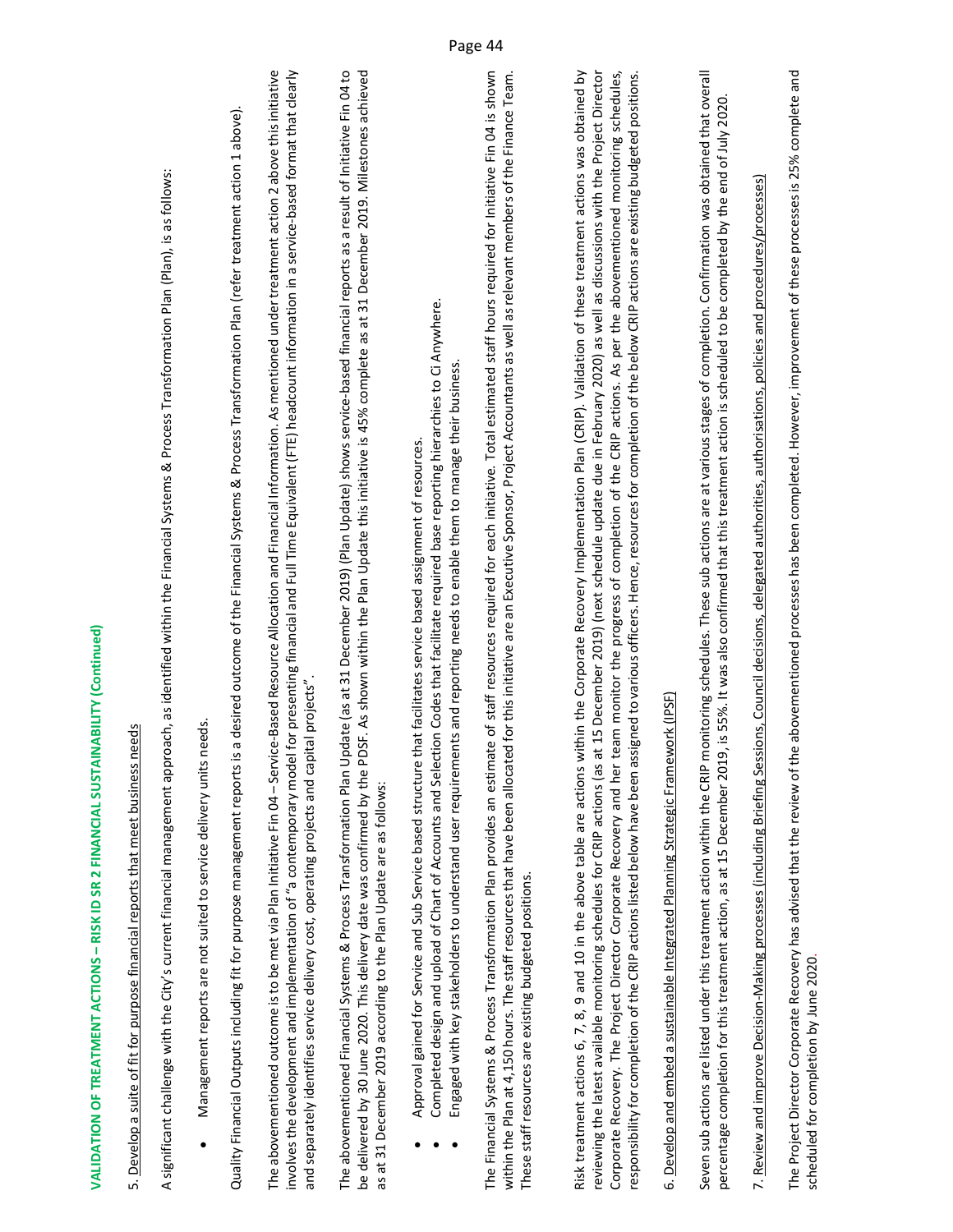| VALIDATION OF TREATMENT ACTIONS - RISK ID SR 2 FINANCIAL SUSTAINABILITY (Continued)                                                                                                                                                                                                                                                                                                   |
|---------------------------------------------------------------------------------------------------------------------------------------------------------------------------------------------------------------------------------------------------------------------------------------------------------------------------------------------------------------------------------------|
| ce delivery to ensure project completion on time within scope and within budget<br>8. Integrate contemporary Project management into all aspects of servic                                                                                                                                                                                                                            |
| This treatment action has a total of four sub actions within the CRIP monitoring schedules. These sub actions are at various stages of completion. It was confirmed that overall percentage<br>completion for this treatment action, as at 15 December 2019, is 55% with completion date June 2020.                                                                                   |
| 9. Develop and implement an approach to identify and leverage external funding sources                                                                                                                                                                                                                                                                                                |
| Two sub actions are listed under this treatment action within the abovementioned CRIP monitoring schedules. These sub actions are at various stages of completion. Confirmation was<br>obtained that overall percentage completion for this treatment action, as at 15 December 2019, is 18% with completion date June 2020.                                                          |
| approach<br>10. Develop and implement a Community and Stakeholder Engagement                                                                                                                                                                                                                                                                                                          |
| ementioned CRIP monitoring schedules. These sub actions are at different stages of completion. Confirmation was<br>obtained that overall percentage completion for this treatment action, as at 15 December 2019, is 35% with completion date scheduled for March 2020.<br>Two sub actions are listed under this treatment action within the abov                                     |
| 11. Organisational wide initiative to reduce discretionary operating costs.                                                                                                                                                                                                                                                                                                           |
| led by the Project Director Strategic Finance and involving a critical review of the 2019/20 budget to identify savings.<br>This risk treatment action refers to the Targeted Cost Savings Initiative<br>The executive and management teams were engaged in this review.                                                                                                              |
| Operational cost savings of \$5.98 million and \$2.42 million of capital projects that will not be delivered in 2019/20 were identified from the abovementioned review. These total savings of<br>such as One Hour Free Parking Trial, Homelessness Response and Christmas/New Year Activation Campaign.<br>\$8.4 million have been made available to support new Council initiatives |
|                                                                                                                                                                                                                                                                                                                                                                                       |

A report on the Targeted Cost Savings Initiative detailing the abovementioned operational cost savings and deferral of capital projects was endorsed at the 26 November 2019 Council A report on the Targeted Cost Savings Initiative detailing the abovementioned operational cost savings and deferral of capital projects was endorsed at the 26 November 2019 Council<br>meeting.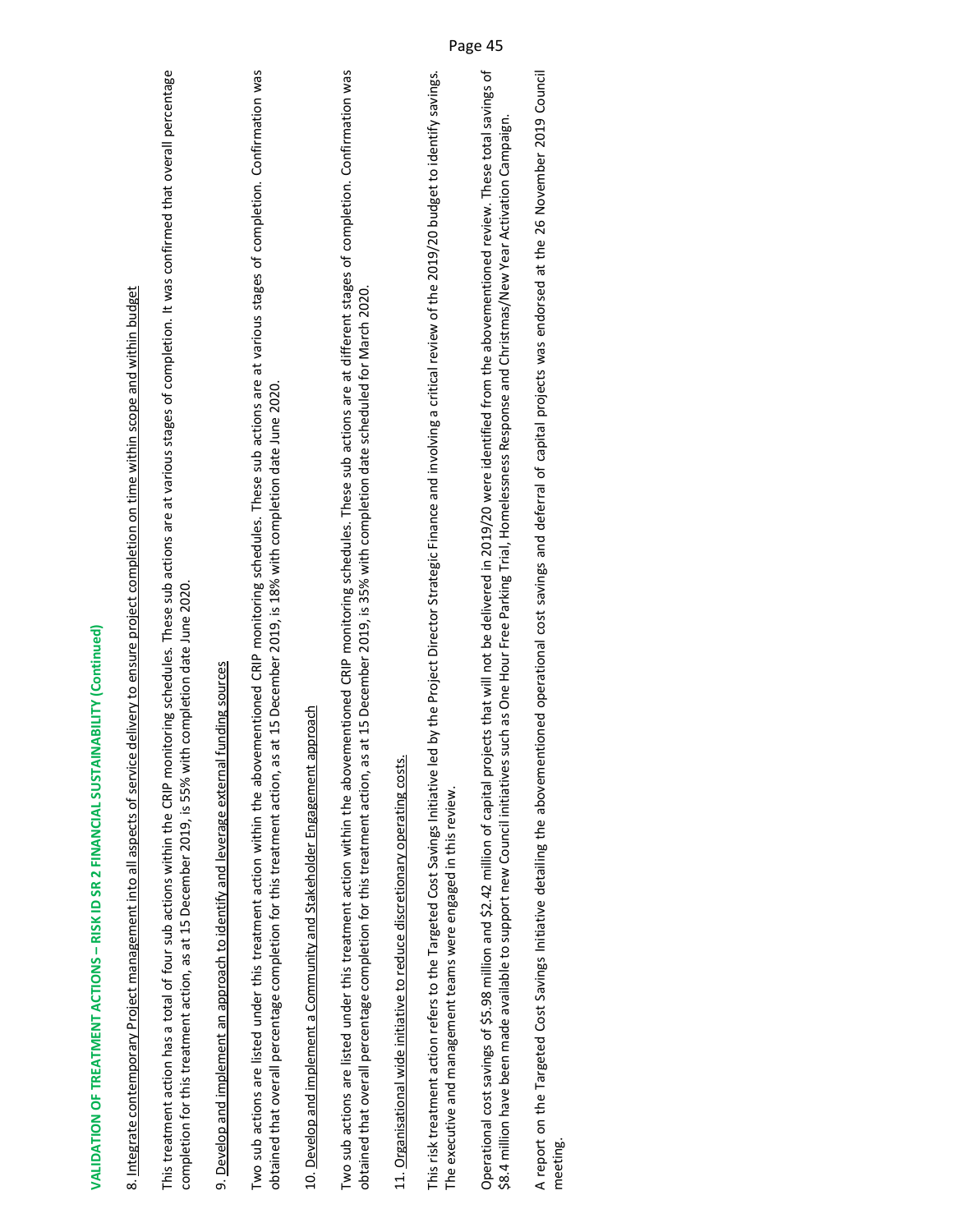| m<br>RISK ID: SR                                                                                                                             | RISK IDENTIFICATION DATE<br>July 2019                        | RISK REVIEW DATE<br>5 August 2019                                                                     | RISK RESPONSE DUE DATE:<br>5 Nov 2019                                                    |                       | <b>Overall Risk Rating</b> |                                                                                        |                        | EXTREME                                             |         |
|----------------------------------------------------------------------------------------------------------------------------------------------|--------------------------------------------------------------|-------------------------------------------------------------------------------------------------------|------------------------------------------------------------------------------------------|-----------------------|----------------------------|----------------------------------------------------------------------------------------|------------------------|-----------------------------------------------------|---------|
| Risk Name: HOMELESSNESS (ROUGH SLEEPING)                                                                                                     |                                                              |                                                                                                       |                                                                                          |                       |                            |                                                                                        |                        |                                                     |         |
| ADVOCACY EFFORTS ADDRESSING CURRENT HOMELESSNESS, SPECIFICALLY ROUGH SLEEPING.<br>Risk Description: FAILURE TO PROVIDE ADEQUATE COMMUNITY SU |                                                              | <b>PPORT THROUGH PROGRAMS AND</b>                                                                     |                                                                                          |                       | Controls Effectiveness     |                                                                                        |                        | <b>INADEQUATE</b>                                   |         |
| STRATEGIC COMMUNITY PLAN OUTCOMES:                                                                                                           |                                                              |                                                                                                       |                                                                                          |                       | Within Risk Appetite       |                                                                                        |                        | g                                                   |         |
| L4 - Leadership and service excellence E1<br>L1 - Capital city leadership                                                                    |                                                              |                                                                                                       |                                                                                          |                       |                            | Domain Risk<br>Ratings                                                                 |                        |                                                     |         |
| Strategic economic growth<br>E2 - Global destination city                                                                                    |                                                              |                                                                                                       |                                                                                          | $\sim$                | щ                          | SD/SO                                                                                  | L&R/E                  | ш<br><b>R&amp;ES</b>                                |         |
| S3 - Healthy and safe communities                                                                                                            |                                                              |                                                                                                       |                                                                                          | <b>EXTREME</b><br>4x4 | $\frac{4}{2}$              | EXTREME<br>4x4                                                                         | $\sum_{i=1}^{n}$       | $z \sim$<br>⋖<br>EXTREME<br>4x4                     |         |
| <b>Potential Causes</b>                                                                                                                      |                                                              | Preventative Controls                                                                                 | Potential Impacts                                                                        |                       |                            |                                                                                        | Mitigating<br>controls |                                                     |         |
| Lack of adequate funding and resources for<br>initiatives, programs and services                                                             | Limited funding, programs and resources<br><b>INADEQUATE</b> |                                                                                                       | resulting in reduced visitations to the city<br>Poor User/visitor experience to the City |                       | <b>INADEQUATE</b>          | Events and Activation, marketing and<br>communication campaigns                        |                        |                                                     | Page 46 |
| Difficulties in navigating the complexities of<br>addressing the homelessness in the City                                                    | Homelessness Framework Committee<br><b>INADEQUATE</b>        | Collaborating with the Homelessness Services Sector<br>and State and Local Governments including City | Impacts to the City reputation                                                           |                       | <b>NADEQUATE</b>           | Media protocols and associated processes,<br>procedures, prioritisation and resourcing |                        |                                                     |         |
| Increase in social issues in society (drug use,<br>mental health)                                                                            | Limited funding, programs and resources<br><b>INADEQUATE</b> |                                                                                                       | Impacts on public health and safety<br>(including people sleeping rough)                 |                       | <b>INADEQUATE</b>          | Community Safety initiatives including Ranger,<br>CCTV and WAPOL support               |                        |                                                     |         |
| Lack of leadership and ownership for<br>addressing homelessness                                                                              | Homelessness Framework Committee<br><b>INADEQUATE</b>        | Collaborating with the Homelessness Services Sector<br>and State and Local Governments including City | Increase in homelessness and rough<br>sleeping                                           |                       | <b>INADEQUATE</b>          | Collaborating with the Homelessness Services<br>City Homelessness Framework Committee  |                        | Sector and State and Local Governments including    |         |
| domestic violence, drug and alcohol programs<br>Lack of preventative programs including                                                      | Limited funding, programs and resources<br><b>INADEQUATE</b> |                                                                                                       | Increased cost to maintaining the City's<br>public amenity                               |                       | <b>INADEQUATE</b>          | and State and Local Governments including City<br>Homelessness Framework Committee     |                        | Collaborating with the Homelessness Services Sector |         |
| Lack of coordination of services and<br>understanding of roles and<br>responsibilities                                                       | Limited funding, programs and resources<br><b>INADEQUATE</b> |                                                                                                       |                                                                                          |                       |                            |                                                                                        |                        |                                                     |         |
| Lack of education and awareness of the<br>complexities of homelessness                                                                       | Limited funding, programs and resources<br><b>INADEQUATE</b> |                                                                                                       |                                                                                          |                       |                            |                                                                                        |                        |                                                     |         |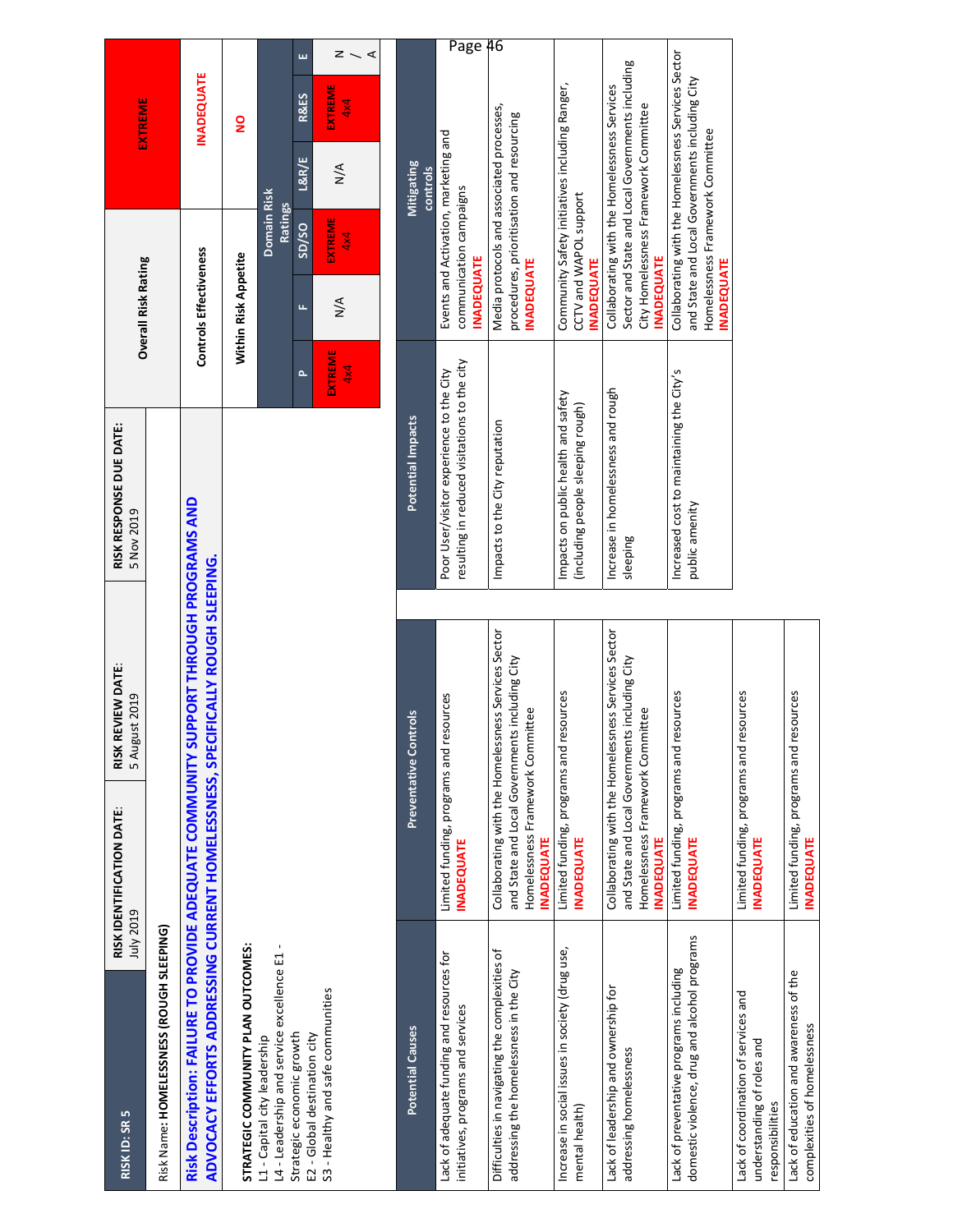| <b>Treatment Action</b>                                                              | Responsible Business<br>Unit | <b>Endorsed Completion</b><br>Date | Completion<br>Date<br>N/A<br>Adjusted |
|--------------------------------------------------------------------------------------|------------------------------|------------------------------------|---------------------------------------|
| City of Perth Homelessness Action plan (Endorsement)                                 | CMS                          | <b>6T0Z AInt OE</b>                |                                       |
| Provision of adequate funding and resources aligned to the City's Strategic priority | CMS                          | Sept 2019                          | ≶<br>≥                                |
| Community Needs Study                                                                | CMS                          | March 2020                         | $\frac{4}{2}$                         |

# **VALIDATION OF TREATMENT ACTIONS – RISK ID SR 5 HOMELESSNESS (ROUGH SLEEPING)**  VALIDATION OF TREATMENT ACTIONS - RISK ID SR 5 HOMELESSNESS (ROUGH SLEEPING)

### 1. City of Perth Homelessness Action Plan (Endorsement) 1. City of Perth Homelessness Action Plan (Endorsement)

This treatment action refers to the Interim Homelessness Plan 2019/20 (Plan) which was endorsed at the Council meeting held on 30 July 2019 (confirmed as per minutes of this meeting). This treatment action refers to the Interim Homelessness Plan 2019/20 (Plan) which was endorsed at the Council meeting held on 30 July 2019 (confirmed as per minutes of this meeting).

The Plan comprises action items arising from the Homeless Sector Review undertaken by the Community Services Unit (endorsed by Council in February 2018) as well as action items resulting from the City Homeless Framework Committee Action Plan (The City Homelessness Framework Committee was established in February 2018 by the City of Perth and John Carey MLA to address key emerging issues and trends regarding rough sleeping and broader homelessness in the inner city of Perth. The City Homeless Framework Committee consists of key stakeholders The Plan comprises action items arising from the Homeless Sector Review undertaken by the Community Services Unit (endorsed by Council in February 2018) as well as action items resulting from the City Homeless Framework Committee Action Plan (The City Homelessness Framework Committee was established in February 2018 by the City of Perth and John Carey MLA to address key emerging issues and trends regarding rough sleeping and broader homelessness in the inner city of Perth. The City Homeless Framework Committee consists of key stakeholders including not for profits, government and non‐government organisations). including not for profits, government and non-government organisations).

Progress of implementation by the City of action items within the Plan are recorded within the spreadsheet document, City of Perth Interim Homelessness Plan High Level Project Update, as Progress of implementation by the City of action items within the Plan are recorded within the spreadsheet document, City of Perth Interim Homelessness Plan High Level Project Update, as sighted on Content Manager (City's record keeping system). Latest spreadsheet records show two action items completed, eighteen action items on target for completion, three action items sighted on Content Manager (City's record keeping system). Latest spreadsheet records show two action items completed, eighteen action items on target for completion, three action items behind schedule and thirteen action items not yet commenced. behind schedule and thirteen action items not yet commenced.

It should be noted that the Plan was developed pending the completion of the Department of Communities Homelessness Strategy. Western Australia's 10‐Year Strategy on Homelessness 2020‐2030 (Strategy) was released by this state government department on 4 December 2019. This Strategy is a whole‐of‐community plan which sets the direction for all levels of government, business and the community in responding to and preventing homelessness in WA. It will be implemented through two Action Plans which will "guide implementation and provide detail on how priority actions will progress including who is responsible for delivering what and by when. The Action Plans will support collaboration across government and the community services sector and help align activities across a number of strategies to maximize outcomes and effort" (page 11 of Strategy). Action Plan 1 (2020-2025) is currently under development with key agencies and community sector organisations and is anticipated to be finalised in the first quarter of 2020. These Action Plans may result in changes to the City's current role (as per the Plan) It should be noted that the Plan was developed pending the completion of the Department of Communities Homelessness Strategy. Western Australia's 10-Year Strategy on Homelessness 2020-2030 (Strategy) was released by this state government department on 4 December 2019. This Strategy is a whole-of-community plan which sets the direction for all levels of government, business and the community in responding to and preventing homelessness in WA. It will be implemented through two Action Plans which will "guide implementation and provide detail on how priority actions will progress including who is responsible for delivering what and by when. The Action Plans will support collaboration across government and the community services sector and help align activities across a number of strategies to maximize outcomes and effort" (page 11 of Strategy). Action Plan 1 (2020-2025) is currently under development with key agencies and community sector organisations and is anticipated to be finalised in the first quarter of 2020. These Action Plans may result in changes to the City's current role (as per the Plan) in undertaking actions to address homelessness issues. in undertaking actions to address homelessness issues.

## 2. Provision of adequate funding and resources aligned to the City's Strategic priority 2. Provision of adequate funding and resources aligned to the City's Strategic priority

The following is included within the minutes of the Council meeting of 30 July 2019 in relation to agenda item 13.12 (Interim Homelessness Plan 2019/20): The following is included within the minutes of the Council meeting of 30 July 2019 in relation to agenda item 13.12 (Interim Homelessness Plan 2019/20):

*That Council:*  That Council:

*5. ENDORSE that the 2019/2020 Budget and relevant Service Plans and the Corporate Business Plan accommodate the necessary resources to honor the City's commitment to the Action Plan.*  5. ENDORSE that the 2019/2020 Budget and relevant Service Plans and the Corporate Business Plan accommodate the necessary resources to honor the City's commitment to the Action Plan.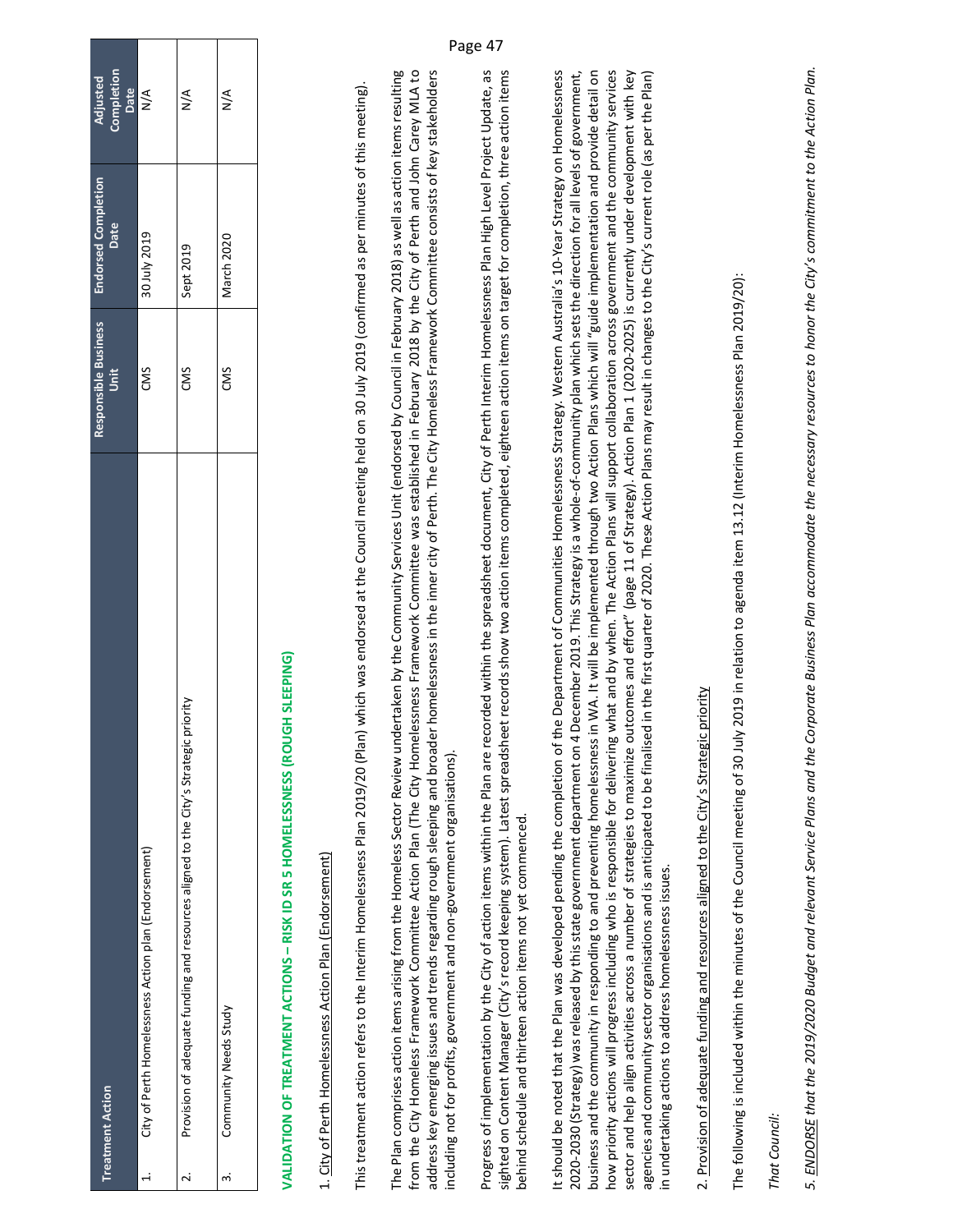establishment of a homelessness response. As a result of discussions with the Manager Community Services it was identified that \$750,000 has been made available in the 2019/20 financial year budget for projects relating to homelessness. Individual projects and budget for these projects are detailed within the spreadsheet, Homeless Sector Project Detail and Budget, as sighted The Targeted Cost Savings Initiative (refer Financial Sustainability Risk above) had identified savings from the 2019/20 budget to be used as funding sources for key initiatives including The Targeted Cost Savings Initiative (refer Financial Sustainability Risk above) had identified savings from the 2019/20 budget to be used as funding sources for key initiatives including establishment of a homelessness response. As a result of discussions with the Manager Community Services it was identified that \$750,000 has been made available in the 2019/20 financial year budget for projects relating to homelessness. Individual projects and budget for these projects are detailed within the spreadsheet, Homeless Sector Project Detail and Budget, as sighted on Content Manager. on Content Manager.

The abovementioned funding includes three full time positions within the Community Services Unit to support the delivery of projects relating to homelessness. These positions comprise The abovementioned funding includes three full time positions within the Community Services Unit to support the delivery of projects relating to homelessness. These positions comprise Community Projects Officer (x2) and a Community Projects Support Officer. A recruitment process is currently in place for these positions. Community Projects Officer (x2) and a Community Projects Support Officer. A recruitment process is currently in place for these positions.

### 3. Community Needs Study 3. Community Needs Study

Discussions held with the Manager Community Services has identified that a Community Needs Study is underway. As per the Project Brief document, some aspects of the Community Needs Study project are being delivered by an appointed consultancy, Fred Consulting Pty Ltd, while other aspects are being delivered by the City of Perth. The Project Lead is the Community Discussions held with the Manager Community Services has identified that a Community Needs Study is underway. As per the Project Brief document, some aspects of the Community Needs Study project are being delivered by an appointed consultancy, Fred Consulting Pty Ltd, while other aspects are being delivered by the City of Perth. The Project Lead is the Community Development Officer based within the Community Services Unit. As per the Project Brief, budget allocated for this project for 2019/20 is \$183,930. Development Officer based within the Community Services Unit. As per the Project Brief, budget allocated for this project for 2019/20 is \$183,930.

The Community Needs Study project is scheduled for completion in February/March 2020. The Community Needs Study project is scheduled for completion in February/March 2020.

It was advised by the Manager Community Services that the Community Needs Study will be used to inform (a) a Homelessness Strategy and (b) an Anti‐Social Behavior Strategy for the City. It was advised by the Manager Community Services that the Community Needs Study will be used to inform (a) a Homelessness Strategy and (b) an Anti-Social Behavior Strategy for the City. Both of these strategies are scheduled for completion in June 2020. Both of these strategies are scheduled for completion in June 2020.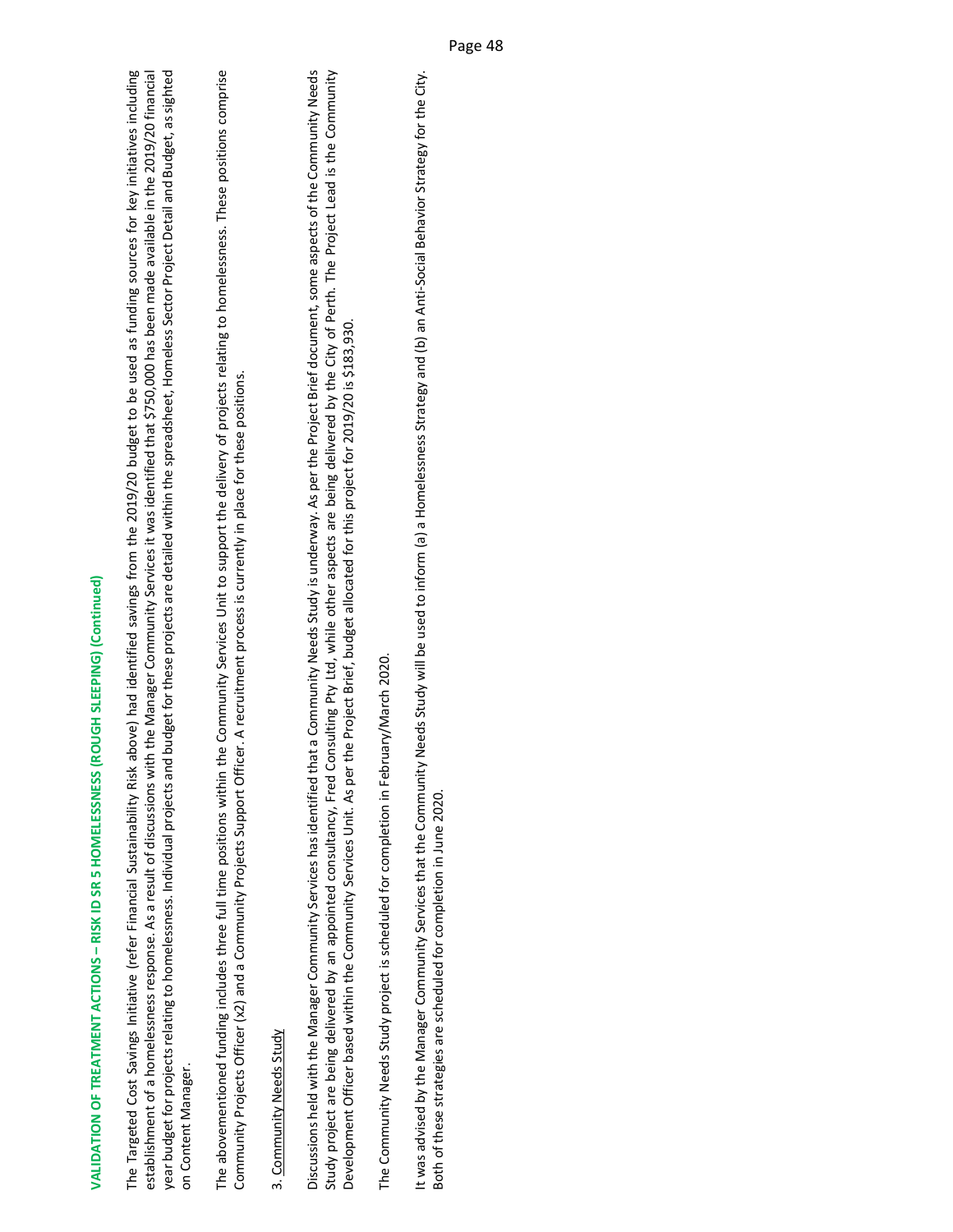| RISK ID: SR 6                                                                                                             | RISK IDENTIFICATION DATE:<br>July 2019                   | RISK REVIEW DATE:<br>5 August 2019                | RISK RESPONSE DUE DATE:<br>5 May 2020                                               |               | <b>Overall Risk Rating</b>                 |                                                                          |                        | EXTREME             |               |
|---------------------------------------------------------------------------------------------------------------------------|----------------------------------------------------------|---------------------------------------------------|-------------------------------------------------------------------------------------|---------------|--------------------------------------------|--------------------------------------------------------------------------|------------------------|---------------------|---------------|
| Risk Name: INTEGRATED FINANCIAL SYSTEMS                                                                                   |                                                          |                                                   |                                                                                     |               |                                            |                                                                          |                        |                     |               |
| Risk Description: THE CITY'S FINANCE SYSTEMS FAIL TO ADEQUATELY SUPPORT BUSINESS OPERATIONS AND<br>INFORM DECISION MAKING |                                                          |                                                   |                                                                                     |               | Controls Effectiveness                     |                                                                          |                        | <b>INADEQUATE</b>   |               |
| STRATEGIC COMMUNITY PLAN OUTCOMES:                                                                                        |                                                          |                                                   |                                                                                     |               | Within Risk Appetite                       |                                                                          |                        | g                   |               |
| L4 - Leadership and service excellence E1<br>L3 - Excellence in resource management                                       |                                                          |                                                   |                                                                                     |               |                                            | Domain Risk<br><b>Ratings</b>                                            |                        |                     |               |
| S1-Thriving neighbourhoods<br>- Strategic economic growth                                                                 |                                                          |                                                   |                                                                                     | $\Delta$      | щ                                          | S <sub>D</sub> /SO                                                       | L&R/E                  | <b>R&amp;E</b><br>S | ш             |
| B1 - Sustainable growth and development                                                                                   |                                                          |                                                   |                                                                                     | $\frac{4}{2}$ | <b>EXTREME</b><br>4x4                      | EXTREME<br>4x4                                                           | $\frac{4}{2}$          | $\geq$<br>⋖         | $\frac{4}{2}$ |
|                                                                                                                           |                                                          |                                                   |                                                                                     |               |                                            |                                                                          |                        |                     |               |
| <b>Potential Causes</b>                                                                                                   |                                                          | Preventative Controls                             | Potential Impacts                                                                   |               |                                            |                                                                          | Mitigating<br>controls |                     |               |
| Lack of Information Governance for<br>financial systems                                                                   | ELT oversight and approval<br><b>INADEQUATE</b>          |                                                   | Underutilisation of existing systems                                                |               | <b>INADEQUATE</b>                          | No mitigating controls are in effect                                     |                        |                     |               |
| Unsuitable and not fit for purpose<br>financial processes                                                                 | Manual workaround by process owners<br><b>INADEQUATE</b> |                                                   | Manual intervention and input of crucial<br>financial information and data          |               | financial data<br><b>ADEQUATE</b>          | Audits of data transfers and Reconciliations of                          |                        |                     |               |
| Lack of understanding of system<br>capability                                                                             | Ad hoc support from process exp<br><b>INADEQUATE</b>     | perts                                             | presents significant single point of failure<br>Reliance on K-Drive for integration |               | <b>INADEQUATE</b><br>financial data        | Audits of data transfers and Reconciliations of                          |                        |                     |               |
| Lack of training on how best to use the<br>City's financial systems                                                       | <b>INADEQUATE</b><br>analysts                            | Support from directorate accountants and business | Operational inefficiency                                                            |               | <b>INADEQUATE</b>                          | Analytics and review of the City's financial<br>performance and planning |                        |                     |               |
| Inconsistently configured financial<br>systems                                                                            | existing systems<br><b>INADEQUATE</b>                    | Program patching and updating is performed on the | Impacts on decision making                                                          |               | available information<br><b>INADEQUATE</b> | Decisions are being made on the best currently                           |                        |                     |               |

No mitigating controls are in effect

**No mitigating controls are in effect**<br>**INADEQUATE** 

**INADEQUATE**

Hardware monitoring and maintenance

Hardware monitoring and maintenance<br>ADEQUATE

**ADEQUATE**

Lack of partnering and relationships with Lack of partnering and relationships with<br>vendors

Lack of adequate maintenance of

Lack of adequate maintenance of<br>systems hardware

systems hardware

Page 49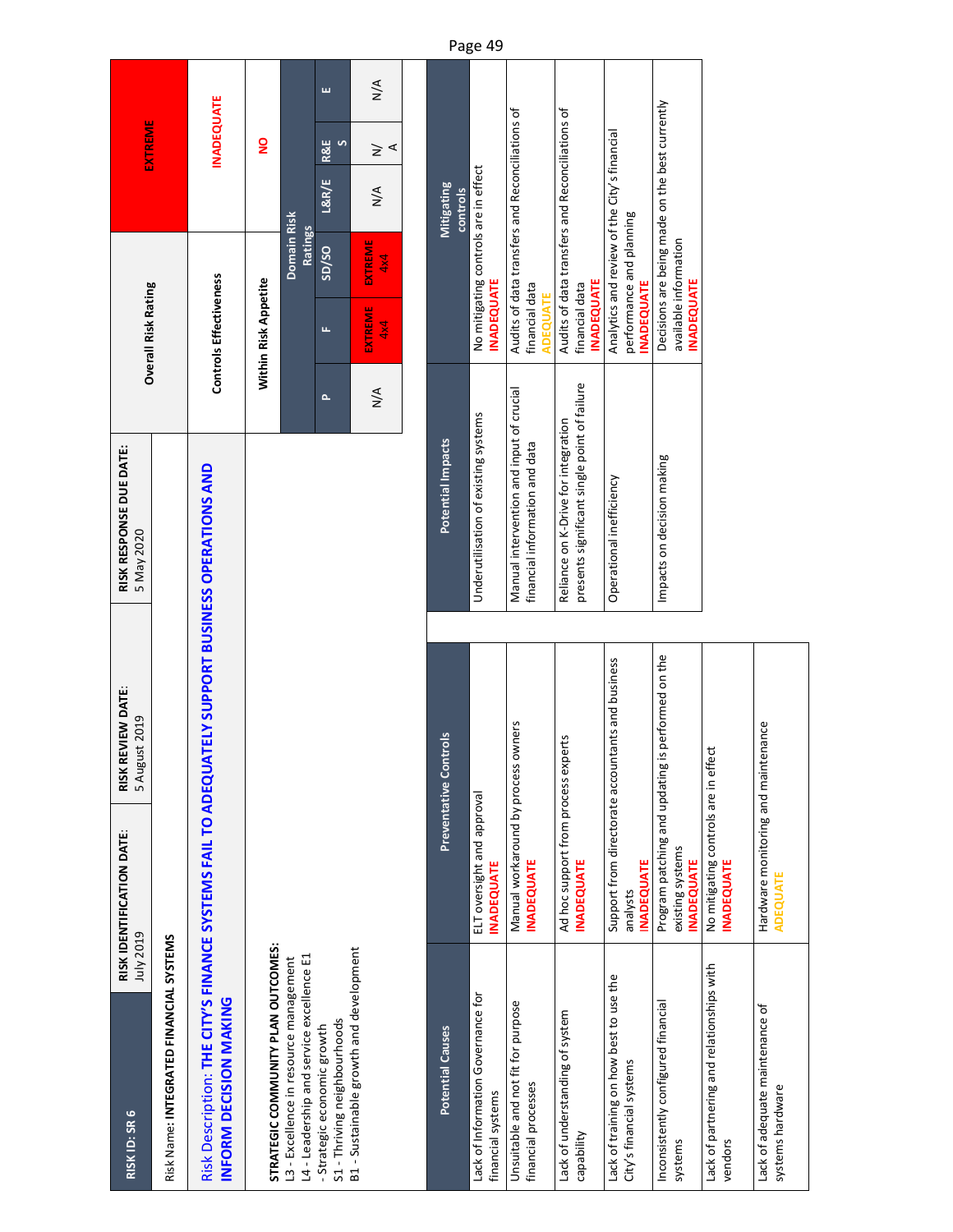| Treatment<br>Action                                                       | Responsible Business<br>Unit | <b>Endorsed Completion</b><br>Date | <b>Adjusted Completion</b><br>Date |
|---------------------------------------------------------------------------|------------------------------|------------------------------------|------------------------------------|
| Implementation of the Finance Transformation plan<br>i                    | CEO<br>(DSF)                 | July 2020                          | $\leq$                             |
| Implement a contemporary enterprise-wide integrated financial system<br>j | (DSF)<br>CEO                 | July 2021                          | $\frac{4}{5}$                      |
|                                                                           |                              |                                    |                                    |

# **VALIDATION OF TREATMENT ACTIONS – RISK ID SR 6 INTEGRATED FINANCIAL SYSTEMS**  VALIDATION OF TREATMENT ACTIONS - RISK ID SR 6 INTEGRATED FINANCIAL SYSTEMS

### 1. Implementation of the Finance Transformation Plan 1. Implementation of the Finance Transformation Plan

A Financial Systems & Process Transformation Plan (Plan) has been developed by the Project Director Strategic Finance (PDSF) to guide the City towards excellence in financial management. A Financial Systems & Process Transformation Plan (Plan) has been developed by the Project Director Strategic Finance (PDSF) to guide the City towards excellence in financial management. Identified within the Plan are significant challenges with the City's current financial management approach. These challenges as documented within the Plan are summarised below. Identified within the Plan are significant challenges with the City's current financial management approach. These challenges as documented within the Plan are summarised below.

- Finance system challenges (underutilised systems, manual integration of 'best of breed' systems, user disengagement) Finance system challenges (underutilised systems, manual integration of 'best of breed' systems, user disengagement) .
- Lack of visibility and shared understanding of core financial processes Lack of visibility and shared understanding of core financial processes .
- Financial planning approach uses operational rather than strategic time horizons Financial planning approach uses operational rather than strategic time horizons .
- Management reports are not suited to service delivery units needs Management reports are not suited to service delivery units needs .
	- Allocation of resources is aligned to business units not to services Allocation of resources is aligned to business units not to services .
- Finance team is not currently perceived as a trusted advisor to the business Finance team is not currently perceived as a trusted advisor to the business .
- Finance team is not perceived to be agile or innovative when responding to emerging issues Finance team is not perceived to be agile or innovative when responding to emerging issues .

The Plan was approved by the Commissioners in August 2019 and is underway via a core project team including former Directorate Accountants (now Project Accountants) and being led by the PDSF. Staff from units including Finance and Information, Communication and Technology (ICT) are enlisted within the Plan to work on the Finance Transformation Project as required. The Plan was approved by the Commissioners in August 2019 and is underway via a core project team including former Directorate Accountants (now Project Accountants) and being led by the PDSF. Staff from units including Finance and Information, Communication and Technology (ICT) are enlisted within the Plan to work on the Finance Transformation Project as required. Financial management outcomes of this Plan comprise the following: Financial management outcomes of this Plan comprise the following:

- Enterprise Wide Finance System (financial functions consolidated in a single technology platform wherever possible) Enterprise Wide Finance System (financial functions consolidated in a single technology platform wherever possible) .
- Enhanced Financial Management Approaches (service‐based resource allocation model, rigorous forward financial modelling approach, solid internal charging regime and Enhanced Financial Management Approaches (service-based resource allocation model, rigorous forward financial modelling approach, solid internal charging regime and efficient, streamlined processes) efficient, streamlined processes) .
- Effective Financial Management Enablers (clear and well understood Finance business rules, contemporary chart of accounts and an appropriately resourced and skilled financial Effective Financial Management Enablers (clear and well understood Finance business rules, contemporary chart of accounts and an appropriately resourced and skilled financial team) .
	- Quality Financial Outputs (fit for purpose financial plans, management reports and external facing financial reports) Quality Financial Outputs (fit for purpose financial plans, management reports and external facing financial reports) .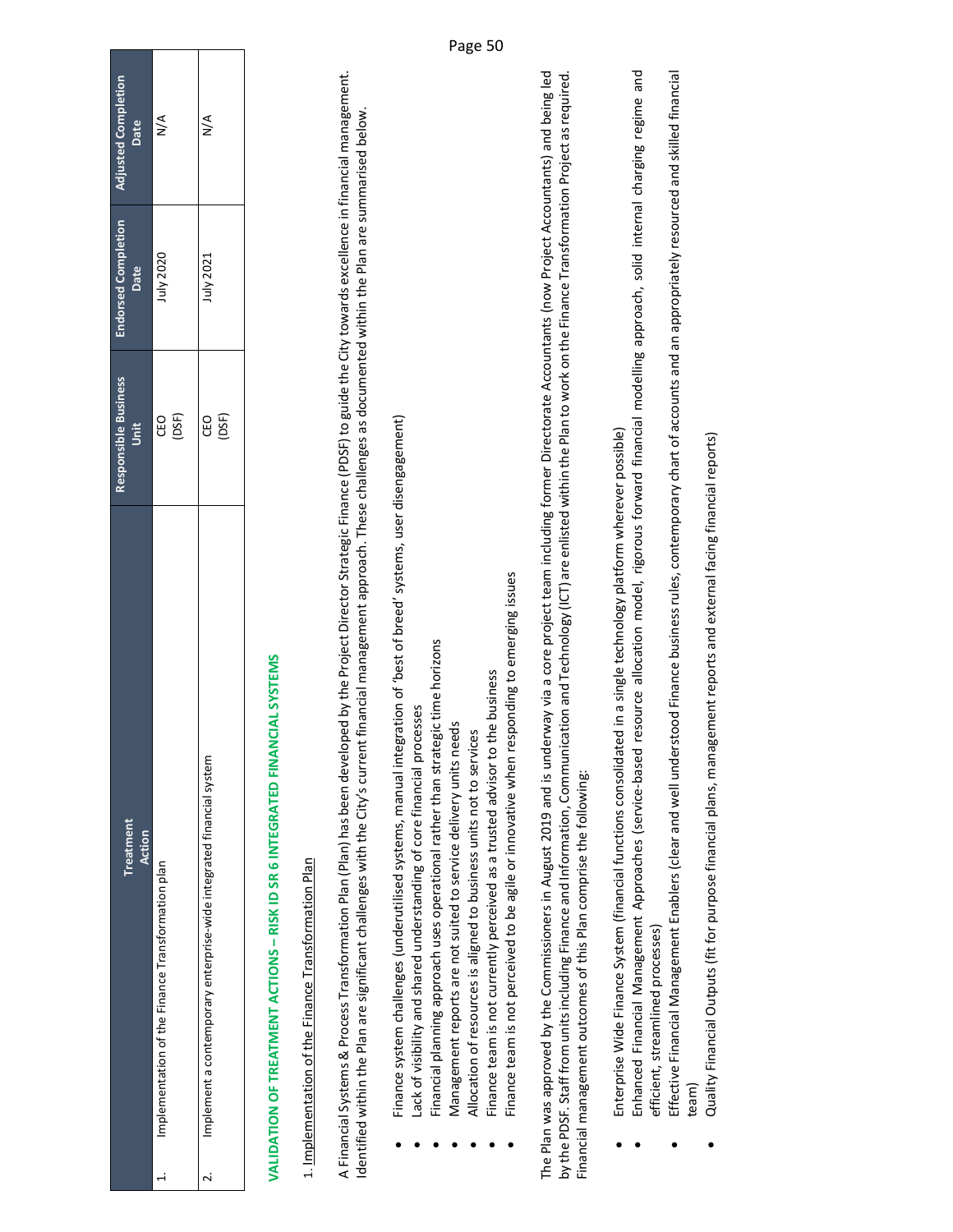# **VALIDATION OF TREATMENT ACTIONS – RISK ID SR 6 INTEGRATED FINANCIAL SYSTEMS (Continued)**  VALIDATION OF TREATMENT ACTIONS – RISK ID SR 6 INTEGRATED FINANCIAL SYSTEMS (Continued)

To support the achievement of the above outcomes, the Plan includes the following twelve initiatives to be delivered over a two to three‐year timeframe. To support the achievement of the above outcomes, the Plan includes the following twelve initiatives to be delivered over a two to three-year timeframe.

- Initiative Fin 01 Annual Budget 2019/20 Preparation Initiative Fin 01 – Annual Budget 2019/20 Preparation .
- Initiative Fin 02 Revised ABC Corporate Allocations Model Initiative Fin 02 - Revised ABC Corporate Allocations Model .
- Initiative Fin 04 Service Based Resource Allocation and Financial Information Initiative Fin 03 - Contemporary Chart of Accounts Initiative Fin 03 – Contemporary Chart of Accounts .
- Initiative Fin 04 Service Based Resource Allocation and Financial Information Initiative Fin 05 – Ci Anywhere Enterprise Wide Finance System Initiative Fin 05 - Ci Anywhere Enterprise Wide Finance System . .
	- Initiative Fin 06 Finance Processes Review Initiative Fin 06 – Finance Processes Review .
- Initiative Fin 07 Budget & Long-Term Financial Plan Development Process Initiative Fin 07 – Budget & Long‐Term Financial Plan Development Process .
	- Initiative Fin 08 Annual Budget 2020/21 Service Based Model Initiative Fin 08 - Annual Budget 2020/21 - Service Based Model .
- Initiative Fin 09 Long Term Financial Plan 2020/21 2030/31 Initiative Fin 09 - Long Term Financial Plan 2020/21 - 2030/31 .
	- Initiative Fin 10 Revised Finance Team Structure Initiative Fin 10 ‐ Revised Finance Team Structure .
- Initiative Fin 11 Revised Council & Management Reports ● Initiative Fin 11 - Revised Council & Management Reports .
- Initiative Fin 12 Finance Business Rules ● Initiative Fin 12 - Finance Business Rules .

Pertinent to addressing Risk ID SR 6 Integrated Financial Systems is Plan Initiative Fin 05 – Ci Anywhere Enterprise Wide Finance System. Progress in relation to completion of this initiative is described below under the treatment action for this risk, "Implement a contemporary enterprise–wide integrated financial system". Updates on this progress were obtained from discussions with the PDSF as well as from review of the Financial Systems & Process Transformation Plan Update (as at 31 December 2019) provided by the PDSF on 22 January 2020 (further Pertinent to addressing Risk ID SR 6 Integrated Financial Systems is Plan Initiative Fin 05 – Ci Anywhere Enterprise Wide Finance System. Progress in relation to completion of this initiative is described below under the treatment action for this risk, "Implement a contemporary enterprise-wide integrated financial system". Updates on this progress were obtained from discussions with the PDSF as well as from review of the Financial Systems & Process Transformation Plan Update (as at 31 December 2019) provided by the PDSF on 22 January 2020 (further updates are to be produced at six monthly intervals). updates are to be produced at six monthly intervals).

## 2. Implement a contemporary enterprise‐wide integrated financial system 2. Implement a contemporary enterprise-wide integrated financial system

As previously mentioned in treatment action 1. above, finance system challenges are identified within the Financial Systems & Process Transformation Plan (Plan) and includes under-As previously mentioned in treatment action 1. above, finance system challenges are identified within the Financial Systems & Process Transformation Plan (Plan) and includes under‐ utilised systems, manual integration of 'best of breed' systems and system user disengagement. utilised systems, manual integration of 'best of breed' systems and system user disengagement.

An Enterprise Wide Finance System (financial functions consolidated in a single technology platform wherever possible) is a desired outcome of the Plan (refer treatment action 1. above). An Enterprise Wide Finance System (financial functions consolidated in a single technology platform wherever possible) is a desired outcome of the Plan (refer treatment action 1. above).

Achievement of this outcome is to be attained via Initiative Fin 05 – Ci Anywhere Enterprise Wide Finance System of the Plan. This initiative involves the implementation of a "new Ci Anywhere (Technology 1) ERP solution that integrates as many financial and non‐financial modules as possible into an ERP environment with the subsequent removal of satellite systems Achievement of this outcome is to be attained via Initiative Fin 05 - Ci Anywhere Enterprise Wide Finance System of the Plan. This initiative involves the implementation of a "new Ci Anywhere (Technology 1) ERP solution that integrates as many financial and non-financial modules as possible into an ERP environment with the subsequent removal of satellite systems and manual integration points. This solution should consolidate existing systems, reduce licensing costs and facilitate ease of access/reporting". and manual integration points. This solution should consolidate existing systems, reduce licensing costs and facilitate ease of access/reporting"

As shown within the Financial Systems & Process Transformation Plan Update (as at 31 December 2019) (Plan Update), Initiative Fin 05 runs for three years and has three distinct stages: As shown within the Financial Systems & Process Transformation Plan Update (as at 31 December 2019) (Plan Update), Initiative Fin 05 runs for three years and has three distinct stages:

- Stage  $1 -$ Foundation (July 2019 June 2020) Stage 1 - Foundation (July 2019 - June 2020) .
- Stage 2 Consolidation (July 2020 June 2021) Stage 2 - Consolidation (July 2020 - June 2021) .
- Stage 3 Migration and Enhancement (July 2021 June 2022) Stage 3 - Migration and Enhancement (July 2021 - June 2022) .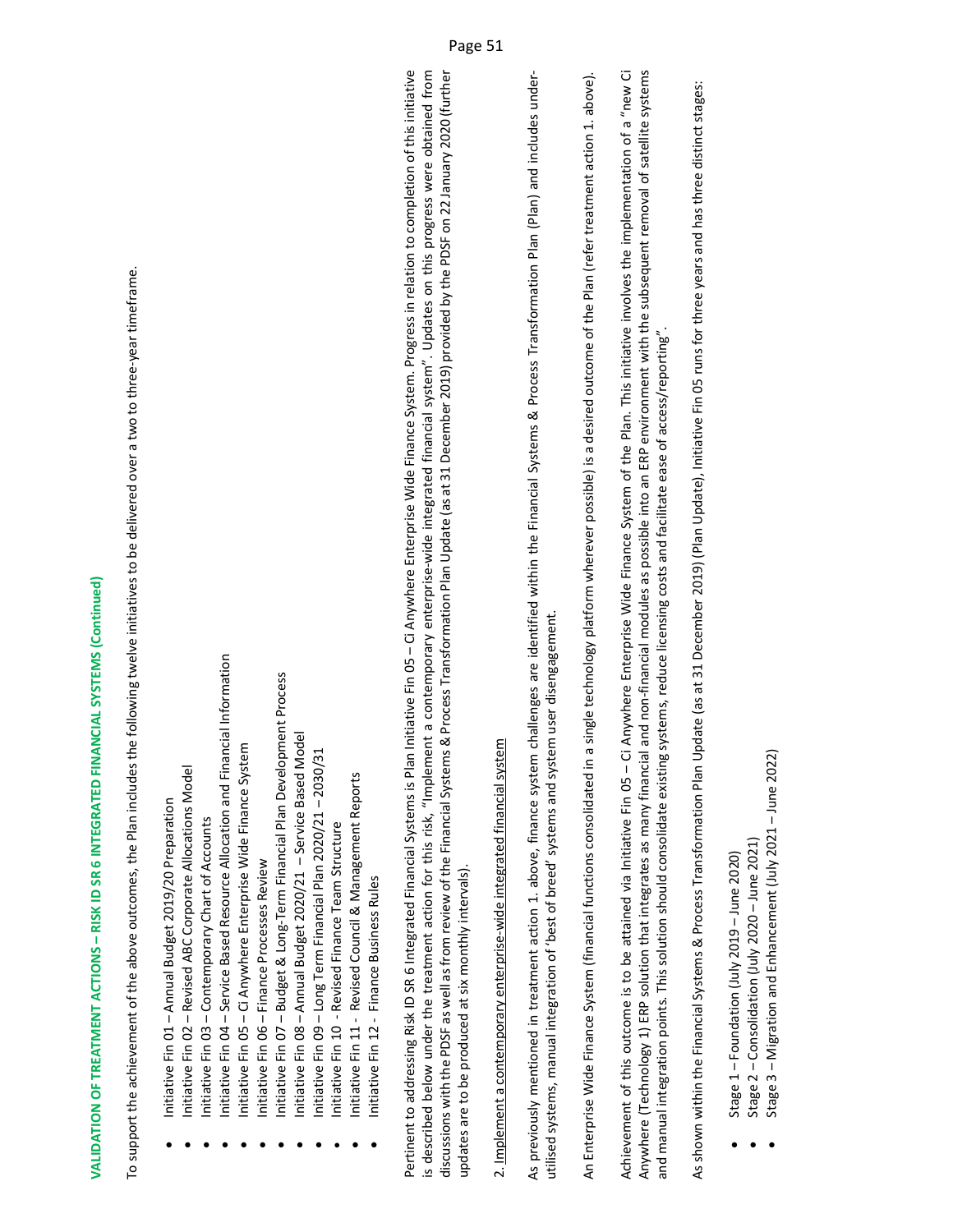# **VALIDATION OF TREATMENT ACTIONS – RISK ID SR 6 INTEGRATED FINANCIAL SYSTEMS (Continued)**  VALIDATION OF TREATMENT ACTIONS – RISK ID SR 6 INTEGRATED FINANCIAL SYSTEMS (Continued)

The Plan Update records that Stage 1 is 45% complete as at 31 December 2019. Milestones achieved as at 31 December 2019 according to the Plan Update are as follows: The Plan Update records that Stage 1 is 45% complete as at 31 December 2019. Milestones achieved as at 31 December 2019 according to the Plan Update are as follows:

Vendor relationship established and software licenses acquired. Vendor relationship established and software licenses acquired. .

.

- Project team established, project stream leads appointed, project governance structure put in place and program of works for Year 1 agreed. Project team established, project stream leads appointed, project governance structure put in place and program of works for Year 1 agreed.
	- Technology infrastructure capacity and configuration assessed and new Ci Anywhere environments stood up. Technology infrastructure capacity and configuration assessed and new Ci Anywhere environments stood up. .
		- Chart of Accounts and EB Worksheets created in Ci Anywhere. Chart of Accounts and EB Worksheets created in Ci Anywhere. .
- Schedule for uplift of existing Tech One modules to Ci Anywhere created. Schedule for uplift of existing Tech One modules to Ci Anywhere created. .
- Development of test plans and scheduling of testing resources commenced. Development of test plans and scheduling of testing resources commenced. .

The Plan provides an estimated investment of up to \$6.12 million over 3 years in relation to Initiative Fin 05. This estimate is based on awareness of Ci Anywhere implementations by other local governments and is comprised of components of additional software licenses, software maintenance and support over 3 years, vendor technical resources, internal staff resources, and an amount for contingency. Funding in relation to Initiative Fin 05 is stated within the Plan to be available in the 2019/20 Budget – Technology Enhancement Reserve (\$4 million) with The Plan provides an estimated investment of up to \$6.12 million over 3 years in relation to Initiative Fin 05. This estimate is based on awareness of Ci Anywhere implementations by other local governments and is comprised of components of additional software licenses, software maintenance and support over 3 years, vendor technical resources, internal staff resources, and an amount for contingency. Funding in relation to Initiative Fin O5 is stated within the Plan to be available in the 2019/20 Budget - Technology Enhancement Reserve (\$4 million) with additional funds able to be sourced from the Enterprise & Initiative Reserve. additional funds able to be sourced from the Enterprise & Initiative Reserve.

resources that have been allocated for this initiative are an Executive Sponsor, Project Accountants, members of the Finance and ICT Teams as well staff from other areas of the organisation. The Plan provides an estimate of staff resources required for each initiative. Total estimated staff hours required for this initiative is shown within the plan at 37,325 hours. The staff The Plan provides an estimate of staff resources required for each initiative. Total estimated staff hours required for this initiative is shown within the plan at 37,325 hours. The staff resources that have been allocated for this initiative are an Executive Sponsor, Project Accountants, members of the Finance and ICT Teams as well staff from other areas of the organisation. These staff resources are existing budgeted positions. These staff resources are existing budgeted positions.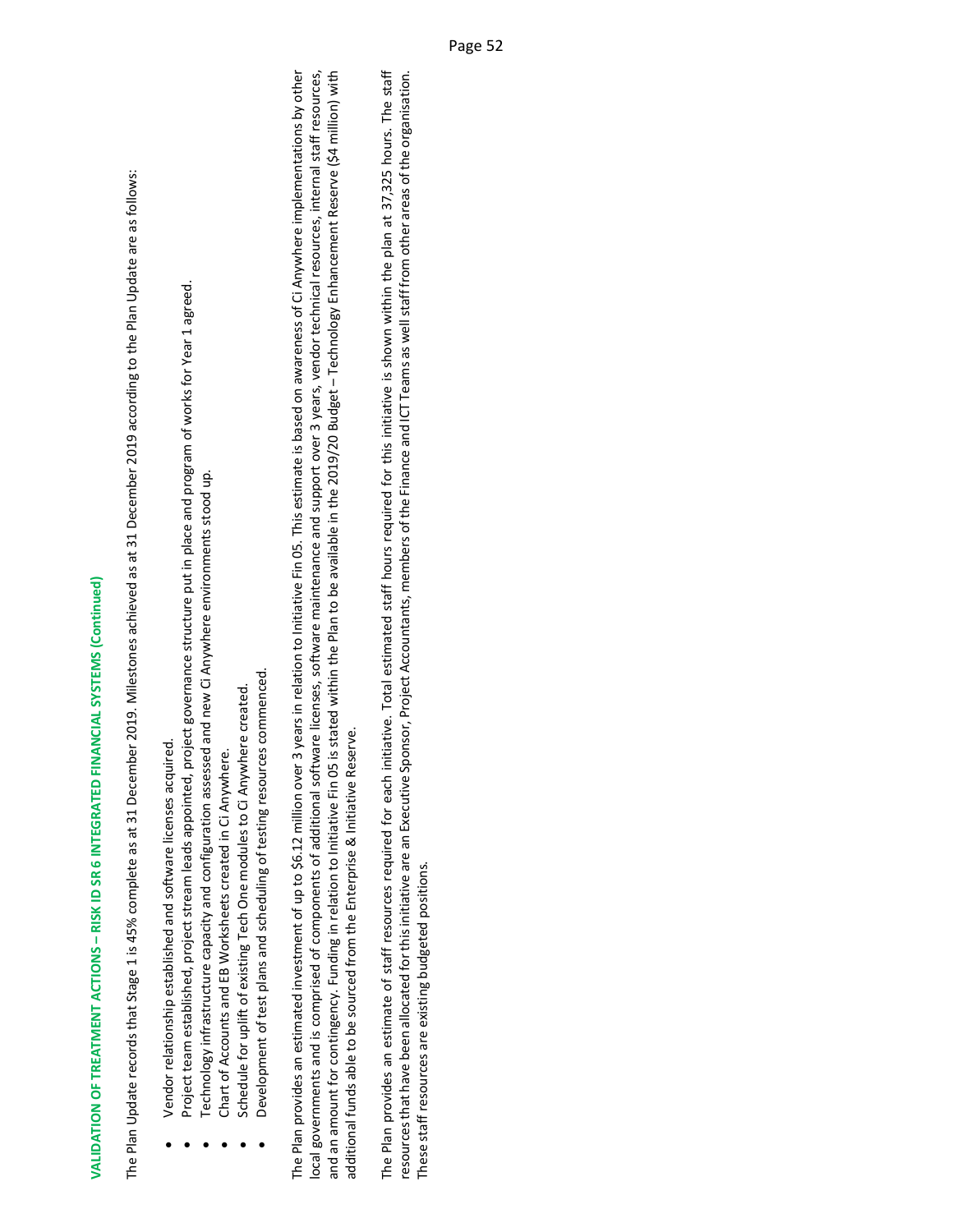### Status of the implementation of internal audit and other report recommendations as at 31 January 2020

### **Progress status legend**



Orange: on track

Green: completed

| <b>Report title and date</b><br>considered by Audit<br>and Risk Committee | <b>Issue/Recommendation</b>                                                          | <b>Progress</b><br>status | <b>Finding</b><br><b>Risk</b><br>Rating | <b>Staff</b><br>responsible for<br>implementation | <b>Original</b><br>completion<br>date | <b>Revised</b><br>completion<br>date | <b>Comment</b>                                                                 |
|---------------------------------------------------------------------------|--------------------------------------------------------------------------------------|---------------------------|-----------------------------------------|---------------------------------------------------|---------------------------------------|--------------------------------------|--------------------------------------------------------------------------------|
| Contract                                                                  | Contractor Performance Reviews.                                                      |                           | High                                    | Strategic                                         | 31 July 2018                          | 30 April 2020 <sup>1</sup>           | These issues being addressed by the                                            |
| <b>Management Review</b>                                                  | Develop and disseminate a<br>a)                                                      |                           |                                         | Procurement                                       |                                       |                                      | <b>Procurement Transformation</b>                                              |
| May 2018                                                                  | standard template and guidelines                                                     |                           |                                         | Lead                                              |                                       |                                      | Process.                                                                       |
|                                                                           | to assist Project Officers in                                                        |                           |                                         |                                                   |                                       |                                      |                                                                                |
|                                                                           | carrying out contractor                                                              |                           |                                         |                                                   |                                       |                                      |                                                                                |
|                                                                           | performance reviews.                                                                 |                           |                                         |                                                   |                                       |                                      |                                                                                |
|                                                                           | The Contracts Section to develop a<br>b)                                             |                           |                                         |                                                   |                                       |                                      |                                                                                |
|                                                                           | procedure to capture and monitor                                                     |                           |                                         |                                                   |                                       |                                      |                                                                                |
|                                                                           | contractor performance reviews                                                       |                           |                                         |                                                   |                                       |                                      |                                                                                |
|                                                                           | undertaken by Project Officers.                                                      |                           |                                         |                                                   |                                       |                                      |                                                                                |
|                                                                           | <b>Contract Variations.</b>                                                          |                           | High                                    |                                                   |                                       |                                      |                                                                                |
|                                                                           | A procedure to report and capture<br>a)                                              |                           |                                         |                                                   |                                       |                                      |                                                                                |
|                                                                           | contract variations within the                                                       |                           |                                         |                                                   |                                       |                                      |                                                                                |
|                                                                           | Contracts Register to be                                                             |                           |                                         |                                                   |                                       |                                      |                                                                                |
|                                                                           | developed and communicated                                                           |                           |                                         |                                                   |                                       |                                      |                                                                                |
|                                                                           | within the organisation. This                                                        |                           |                                         |                                                   |                                       |                                      |                                                                                |
|                                                                           | procedure should align with Policy                                                   |                           |                                         |                                                   |                                       |                                      |                                                                                |
|                                                                           | 9.8 Contract Variations - Authority                                                  |                           |                                         |                                                   |                                       |                                      |                                                                                |
|                                                                           | to Incur a Liability.                                                                |                           |                                         |                                                   |                                       |                                      |                                                                                |
|                                                                           | Contract variations once captured<br>b)                                              |                           |                                         |                                                   |                                       |                                      |                                                                                |
|                                                                           | within the Contract Register to be                                                   |                           |                                         |                                                   |                                       |                                      |                                                                                |
|                                                                           | reviewed and monitored by the<br>Contracts Section.                                  |                           |                                         |                                                   |                                       |                                      |                                                                                |
|                                                                           |                                                                                      |                           |                                         |                                                   |                                       |                                      |                                                                                |
| Compliance Audit<br><b>Return Controls</b>                                | Disposal of Property - Local Public Notice<br>Amend relevant policy guidelines<br>a) |                           | High                                    | Alliance<br>Manager                               | 31 August<br>2018                     | 30 November<br>2019                  | Guidelines to achieve alignment with<br>section 3.58 (Disposal of property) of |
| Review                                                                    | to achieve alignment with section                                                    |                           |                                         | Infrastructure &                                  |                                       |                                      | the Act to be included as part of the                                          |
| <b>July 2018</b>                                                          | 3.58 (Disposal of property) of the                                                   |                           |                                         | Assets                                            |                                       | 30 April 2020 <sup>2</sup>           | Infrastructure and Assets Unit                                                 |
|                                                                           | Act.                                                                                 |                           |                                         |                                                   |                                       |                                      |                                                                                |
|                                                                           |                                                                                      |                           |                                         |                                                   |                                       |                                      |                                                                                |

ATTACHMENT 8.3A

Page <sup>53</sup>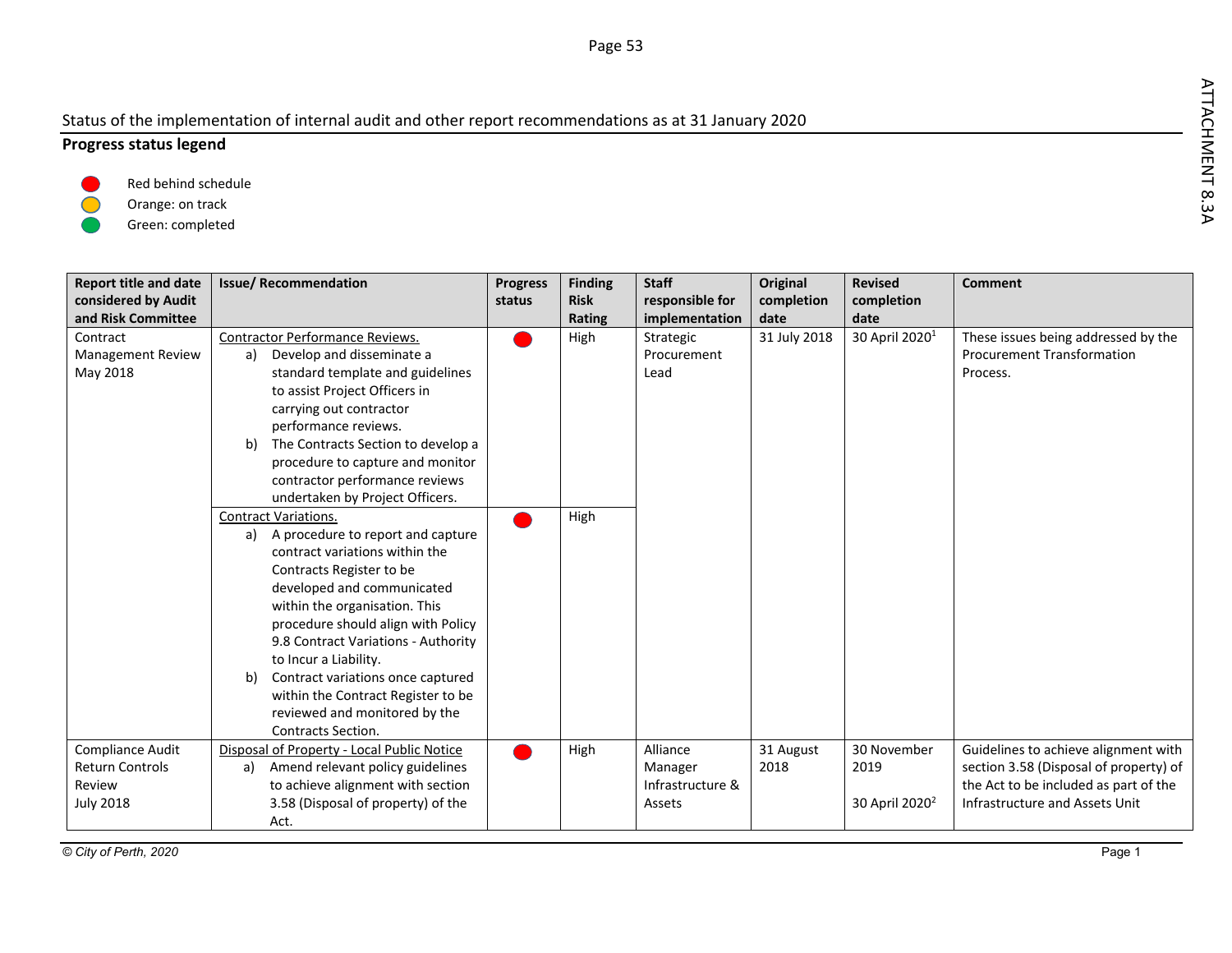| <b>Report title and date</b><br>considered by Audit<br>and Risk Committee | <b>Issue/ Recommendation</b>                                                                                                                                                                                                                                                                                                                         | <b>Progress</b><br>status | <b>Finding</b><br><b>Risk</b><br>Rating | <b>Staff</b><br>responsible for<br>implementation | <b>Original</b><br>completion<br>date | Revised<br>completion<br>date | <b>Comment</b>                                                                                                                  |
|---------------------------------------------------------------------------|------------------------------------------------------------------------------------------------------------------------------------------------------------------------------------------------------------------------------------------------------------------------------------------------------------------------------------------------------|---------------------------|-----------------------------------------|---------------------------------------------------|---------------------------------------|-------------------------------|---------------------------------------------------------------------------------------------------------------------------------|
|                                                                           |                                                                                                                                                                                                                                                                                                                                                      |                           |                                         |                                                   |                                       |                               | Service Plan due in March/April<br>2020.                                                                                        |
|                                                                           |                                                                                                                                                                                                                                                                                                                                                      |                           |                                         | General<br>Manager<br>Corporate<br>Services       |                                       |                               | Discussion paper on proposed<br>Property Management and<br>Investment Policy to be presented to<br>Commissioners in March 2020. |
| <b>Tender Process</b><br>Review<br>May 2019<br>(continued below)          | Tender Public Notice (advertisement)<br>Relevant procedures (PR0286 -<br>a)<br>Procedure for Tender/Expressions<br>of Interest Advertisement) should<br>be updated to require the capture<br>within Content Manager of all<br>advertisements relating to a<br>tender.                                                                                |                           | Medium                                  | Strategic<br>Procurement<br>Lead                  | 30 April<br>20201                     |                               | This issue being addressed by the<br><b>Procurement Transformation</b><br>Process.                                              |
|                                                                           | All advertisements relating to a<br>b)<br>tender to be captured within<br>Content Manager to evidence<br>compliance with legislation.                                                                                                                                                                                                                | $\bigcirc$                | High                                    | Strategic<br>Procurement<br>Lead                  | 30 April<br>20201                     |                               | This issue being addressed by the<br><b>Procurement Transformation</b><br>Process.                                              |
|                                                                           | Conflict of Interests<br>Panel member disclosures of interest.<br>b) The Evaluation Workbook to be<br>amended to require all panel<br>members (and technical/specialist<br>advisors to the evaluation panel if<br>applicable) to complete a General<br>Disclosure of Interest Form<br>regardless of whether a conflict of<br>interest exists or not. |                           | High                                    | Strategic<br>Procurement<br>Lead                  | 30 April<br>20201                     |                               | This issue being addressed by the<br><b>Procurement Transformation</b><br>Process.                                              |
|                                                                           | Tenderer disclosures of interest.<br>Update the Tender Evaluation<br>C)<br>Workbook and relevant<br>procedures to cover how a<br>disclosure of interest within a                                                                                                                                                                                     | $\Box$                    | High                                    | Strategic<br>Procurement<br>Lead                  | 30 April<br>2020 <sup>1</sup>         |                               | This issue being addressed by the<br><b>Procurement Transformation</b><br>Process.                                              |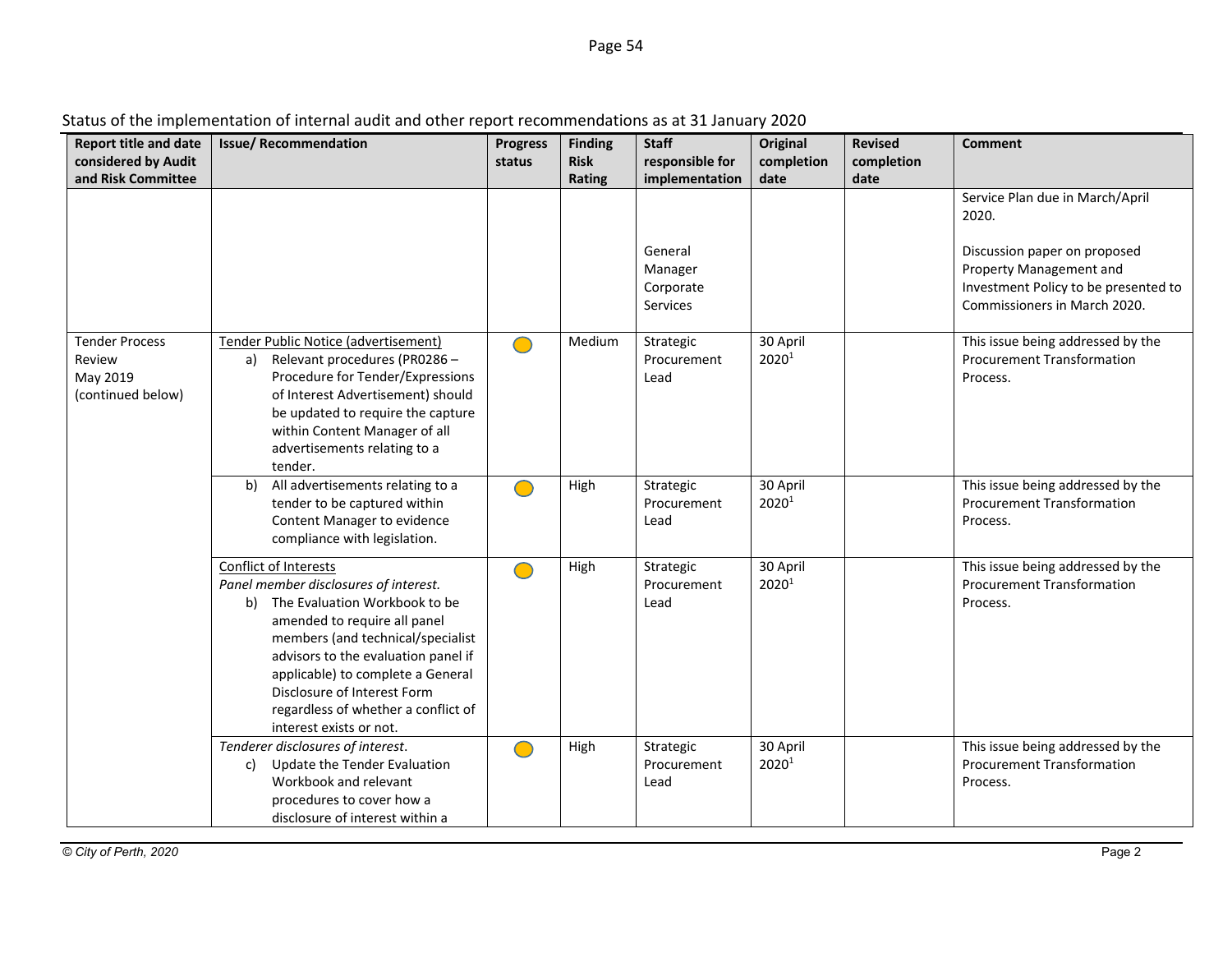| Status of the implementation of internal audit and other report recommendations as at 31 January 2020 |  |
|-------------------------------------------------------------------------------------------------------|--|
|                                                                                                       |  |

| <b>Report title and date</b> | <b>Issue/ Recommendation</b>                 | <b>Progress</b> | <b>Finding</b> | <b>Staff</b>    | Original          | <b>Revised</b> | <b>Comment</b>                    |
|------------------------------|----------------------------------------------|-----------------|----------------|-----------------|-------------------|----------------|-----------------------------------|
| considered by Audit          |                                              | status          | <b>Risk</b>    | responsible for | completion        | completion     |                                   |
| and Risk Committee           |                                              |                 | Rating         | implementation  | date              | date           |                                   |
|                              | tender submission is to be dealt             |                 |                | Governance      |                   |                |                                   |
|                              | with. Disclosures of interest from           |                 |                | Coordinator     |                   |                |                                   |
|                              | tenderers should be assessed by              |                 |                |                 |                   |                |                                   |
|                              | Governance.                                  |                 |                |                 |                   |                |                                   |
|                              | Declaration of Confidentiality.              | $\bigcirc$      | High           | Strategic       | 30 April          |                | This issue being addressed by the |
|                              | The Tender Evaluation Workbook to be         |                 |                | Procurement     | 20201             |                | <b>Procurement Transformation</b> |
|                              | amended to require Technical and             |                 |                | Lead            |                   |                | Process.                          |
|                              | Specialist Advisors to the Evaluation Panel  |                 |                |                 |                   |                |                                   |
|                              | to complete a Declaration of Confidentiality |                 |                |                 |                   |                |                                   |
|                              | Form.                                        |                 |                |                 |                   |                |                                   |
|                              | <b>Tender Evaluation Panel</b>               | $\bigcirc$      | High           | Strategic       | 30 April          |                | This issue being addressed by the |
|                              | The Evaluation Tender Workbook and           |                 |                | Procurement     | 20201             |                | <b>Procurement Transformation</b> |
|                              | relevant tender procedures to be updated     |                 |                | Lead            |                   |                | Process.                          |
|                              | to include a process for authorising the     |                 |                |                 |                   |                |                                   |
|                              | changing of tender evaluation panel          |                 |                |                 |                   |                |                                   |
|                              | members.                                     |                 |                |                 |                   |                |                                   |
|                              | Authority to change tender panel members     |                 |                |                 |                   |                |                                   |
|                              | to be confirmed with Governance              |                 |                |                 |                   |                |                                   |
|                              | Coordinator to ensure that regulatory        |                 |                |                 |                   |                |                                   |
|                              | requirements are being met and aligned to    |                 |                |                 |                   |                |                                   |
|                              | Delegation of Authority 1.2.9 Expressions    |                 |                |                 |                   |                |                                   |
|                              | of Interest and Tenders.                     |                 |                |                 |                   |                |                                   |
|                              | Seeking clarifications from tenderers        | $\bigcirc$      |                | Strategic       | 30 April          |                | This issue being addressed by the |
|                              | Tender Evaluation Workbook and relevant      |                 |                | Procurement     | 2020 <sup>1</sup> |                | <b>Procurement Transformation</b> |
|                              | tender procedures should be updated to       |                 |                | Lead            |                   |                | Process.                          |
|                              | require that the seeking of clarifications   |                 |                |                 |                   |                |                                   |
|                              | from tenderers by the City in relation to    |                 |                |                 |                   |                |                                   |
|                              | information contained in their tender        |                 |                |                 |                   |                |                                   |
|                              | submissions be undertaken by relevant        |                 |                |                 |                   |                |                                   |
|                              | authority only as per Delegated Authority    |                 |                |                 |                   |                |                                   |
|                              | 1.2.9.                                       |                 |                |                 |                   |                |                                   |
|                              | <b>Tender documentation</b>                  | $\bigcirc$      | High           | Strategic       | 30 April          |                | This issue being addressed by the |
|                              | A checklist of all relevant tender           |                 |                | Procurement     | 2020 <sup>1</sup> |                | <b>Procurement Transformation</b> |
|                              | documentation to be developed and            |                 |                | Lead            |                   |                | Process.                          |
|                              | included within the Tender Evaluation        |                 |                |                 |                   |                |                                   |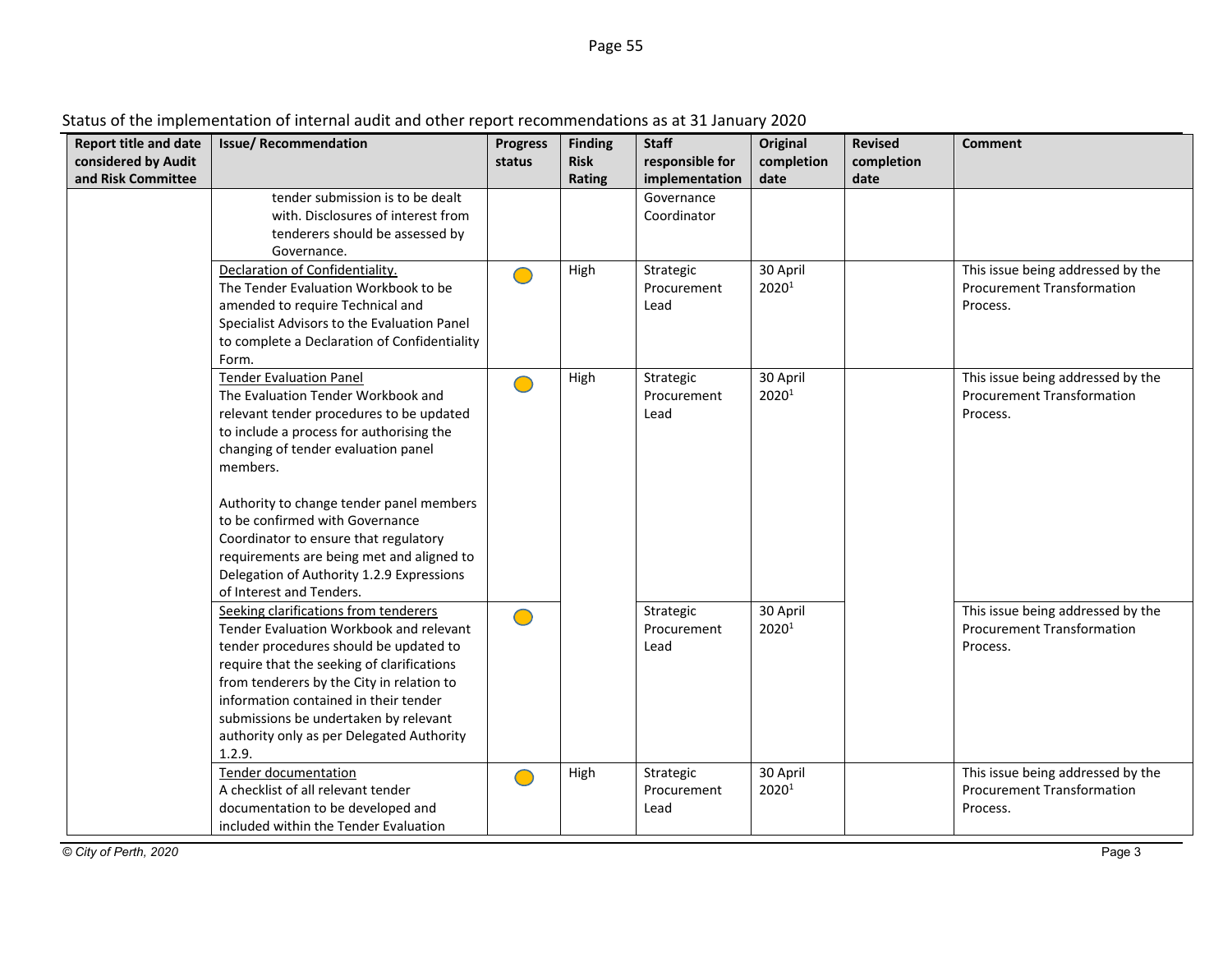| <b>Report title and date</b>                                                | <b>Issue/ Recommendation</b>                                                                                                                                                                                                  | <b>Progress</b> | <b>Finding</b>        | <b>Staff</b>                              | <b>Original</b>     | <b>Revised</b>                | <b>Comment</b>                                                                                                                                                                                                                                                                                            |
|-----------------------------------------------------------------------------|-------------------------------------------------------------------------------------------------------------------------------------------------------------------------------------------------------------------------------|-----------------|-----------------------|-------------------------------------------|---------------------|-------------------------------|-----------------------------------------------------------------------------------------------------------------------------------------------------------------------------------------------------------------------------------------------------------------------------------------------------------|
| considered by Audit<br>and Risk Committee                                   |                                                                                                                                                                                                                               | status          | <b>Risk</b><br>Rating | responsible for<br>implementation         | completion<br>date  | completion<br>date            |                                                                                                                                                                                                                                                                                                           |
|                                                                             | Workbook for relevant Project Officer to<br>complete for each tender.                                                                                                                                                         |                 |                       |                                           |                     |                               |                                                                                                                                                                                                                                                                                                           |
| Fraud and Corruption<br>Controls Review -<br><b>July 2019</b>               | Fraud and Corruption Control Plan<br>A fraud and corruption control plan to be<br>developed and implemented within the<br>organisation.                                                                                       |                 | Medium                | Manager<br>Governance                     | 6 January<br>2020   | 31 March<br>2020 <sup>2</sup> | A fraud and corruption control plan<br>not yet developed due to competing<br>priorities. Manager Governance has<br>proposed a new timeframe of 31<br>March 2020.                                                                                                                                          |
|                                                                             | <b>Employment screening</b><br>A procedure and checklist for meeting pre-<br>employment screening requirements be<br>developed.                                                                                               |                 | High                  | Alliance<br>Manager<br>Human<br>Resources | 19 October<br>2019  | To be advised <sup>2</sup>    | Checklist for meeting pre-<br>employment screening requirements<br>is now in place. Employment<br>screening procedure is included as<br>part of the review of the recruitment<br>process currently being undertaken<br>by the Alliance Manager Human<br>Resources who commenced in early<br>January 2020. |
| Moore Stephens<br>Financial<br><b>Management Review</b><br>- September 2019 | 4.3 Receipts and Receivables<br>More frequent banking for Citiplace should<br>be considered.                                                                                                                                  | $\bigcirc$      | Low                   | Senior<br>Management<br>Accountant        | 28 February<br>2020 |                               | Banking arrangements for Citiplace<br>Community Centre still being<br>considered by Senior Management<br><b>Accountant and Alliance Manager</b><br>Community Services.                                                                                                                                    |
|                                                                             | To help ensure debtor's reconciliations are<br>accurate, as well as prepared regularly and<br>promptly, review of the reconciliations<br>should be evidenced accordingly.                                                     |                 | Medium                | Senior<br>Management<br>Accountant        | 28 February<br>2020 |                               | Completed.                                                                                                                                                                                                                                                                                                |
|                                                                             | To help improve the management of<br>debtors:<br>The debtors' system ledger should be<br>upgraded to summarise all balances<br>owed for the same debtor; and<br>A credit limit should be set for each<br>$\bullet$<br>debtor. | $\bigcirc$      | Low                   | Project Director<br>Strategic<br>Finance  | 28 February<br>2020 | 30 June 2021 <sup>3</sup>     | This issue is being addressed via the<br><b>Financial Systems &amp; Process</b><br><b>Transformation Plan.</b>                                                                                                                                                                                            |
|                                                                             | 4.4 Rates<br>To help ensure interim rate notices can be<br>correctly raised in a timely manner, the<br>senior rates officer should sign the manual                                                                            |                 | Medium                | Senior Rates<br>Coordinator               | 28 February<br>2020 |                               | Completed.                                                                                                                                                                                                                                                                                                |
| © City of Perth, 2020                                                       |                                                                                                                                                                                                                               |                 |                       |                                           |                     |                               | Page 4                                                                                                                                                                                                                                                                                                    |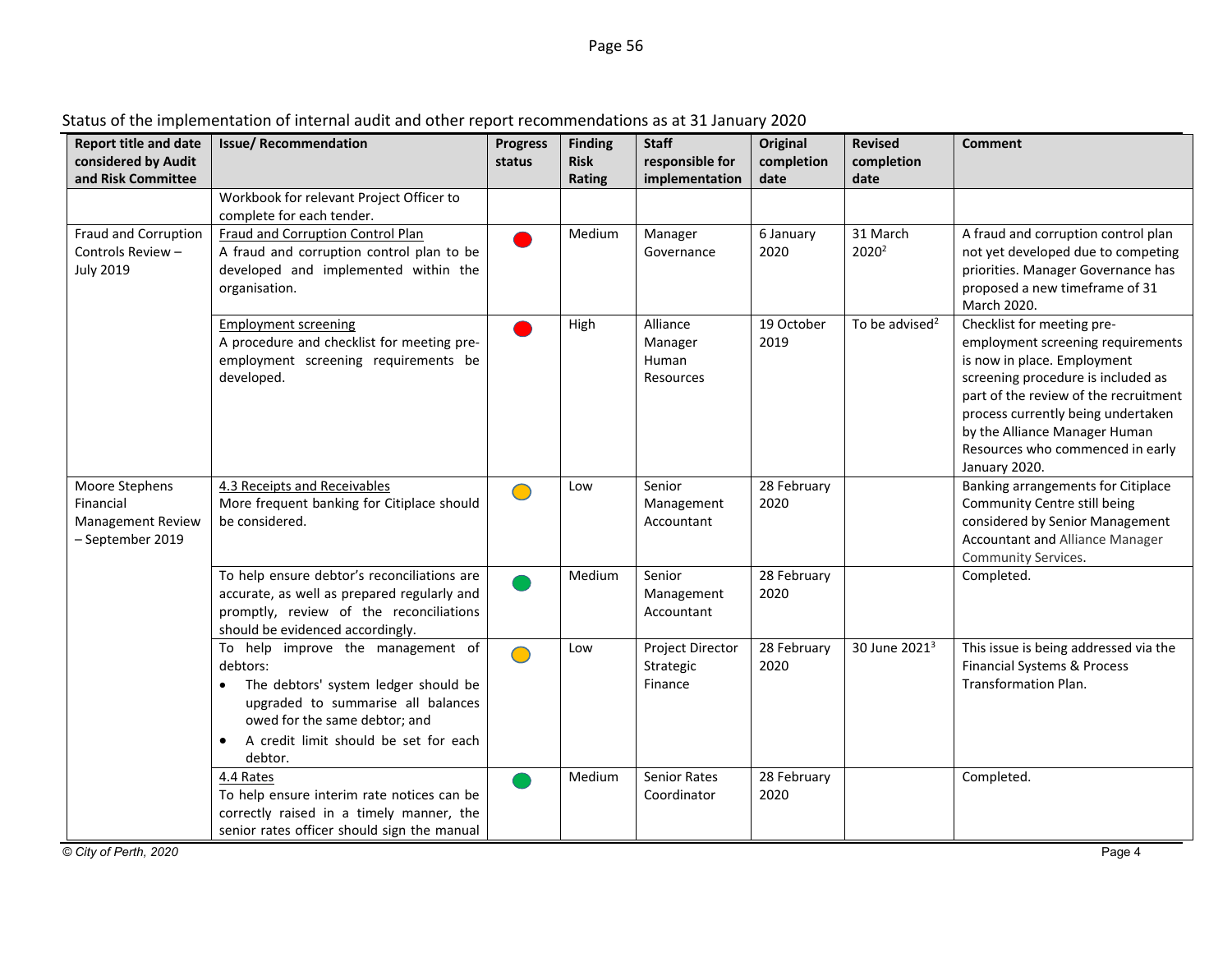| Status of the implementation of internal audit and other report recommendations as at 31 January 2020 |  |
|-------------------------------------------------------------------------------------------------------|--|
|                                                                                                       |  |

| <b>Report title and date</b> | <b>Issue/Recommendation</b>                                                            | <b>Progress</b> | <b>Finding</b> | <b>Staff</b>       | Original            | <b>Revised</b> | <b>Comment</b> |
|------------------------------|----------------------------------------------------------------------------------------|-----------------|----------------|--------------------|---------------------|----------------|----------------|
| considered by Audit          |                                                                                        | status          | <b>Risk</b>    | responsible for    | completion          | completion     |                |
| and Risk Committee           |                                                                                        |                 | Rating         | implementation     | date                | date           |                |
|                              | rates reconciliation and pathways systems                                              |                 |                |                    |                     |                |                |
|                              | reports as evidence of review.                                                         |                 |                |                    |                     |                |                |
|                              | To help ensure rate debtor's reconciliations                                           |                 | Medium         | Financial          | 28 February         |                | Completed.     |
|                              | are accurate, as well as prepared regularly                                            |                 |                | Accountant         | 2020                |                |                |
|                              | and promptly, the review of the                                                        |                 |                |                    |                     |                |                |
|                              | reconciliations (by a senior staff member<br>independent of preparation) should be     |                 |                |                    |                     |                |                |
|                              | evidenced accordingly.                                                                 |                 |                |                    |                     |                |                |
|                              | 4.5 Fees and charges                                                                   |                 | Low            | Leasing and        | 28 February         |                | Completed.     |
|                              | To help ensure lease invoices are correctly                                            |                 |                | Finance Officer    | 2020                |                |                |
|                              | raised, they should be checked to the                                                  |                 |                |                    |                     |                |                |
|                              | relevant lease agreement before they are                                               |                 |                |                    |                     |                |                |
|                              | issued.                                                                                |                 |                |                    |                     |                |                |
|                              | 4.6 Purchases, Payments and Payables                                                   |                 | Medium         | Procurement        | 28 February         |                | Completed.     |
|                              | (Including Purchase Orders)                                                            |                 |                | Officer            | 2020                |                |                |
|                              | One instance where the number of written                                               |                 |                |                    |                     |                |                |
|                              | quotes required by the City's purchasing                                               |                 |                |                    |                     |                |                |
|                              | policy were not obtained.                                                              |                 |                |                    |                     |                |                |
|                              | To help ensure Purchasing officers adhere to                                           |                 |                |                    |                     |                |                |
|                              | Council's purchasing policy, the required                                              |                 |                |                    |                     |                |                |
|                              | number of written quotes should be                                                     |                 |                |                    |                     |                |                |
|                              | attached to purchase orders.                                                           |                 |                |                    |                     |                |                |
|                              | To assist in streamlining the review of<br>purchase requisitions, consideration should |                 | Low            | Manager<br>Finance | 28 February<br>2020 |                | Completed.     |
|                              | be given to activating the use of                                                      |                 |                |                    |                     |                |                |
|                              | authorisation limits in the purchasing                                                 |                 |                |                    |                     |                |                |
|                              | software.                                                                              |                 |                |                    |                     |                |                |
|                              | Access to creditors master files not                                                   |                 | High           | Manager            | 28 February         |                | Completed.     |
|                              | adequately restricted.                                                                 |                 |                | Finance            | 2020                |                |                |
|                              | To help ensure the creditor's reconciliation                                           |                 | Medium         | Financial          | 28 February         |                | Completed.     |
|                              | are accurate, as well as prepared regularly                                            |                 |                | Accountant         | 2020                |                |                |
|                              | and promptly, the review of the                                                        |                 |                |                    |                     |                |                |
|                              | reconciliations should be evidenced                                                    |                 |                |                    |                     |                |                |
|                              | accordingly.                                                                           |                 |                |                    |                     |                |                |
|                              | 4.8 Credit Card Procedures                                                             |                 | High           | <b>Accounts</b>    | 28 February         |                | Completed.     |
|                              |                                                                                        |                 |                | Payable Officer    | 2020                |                |                |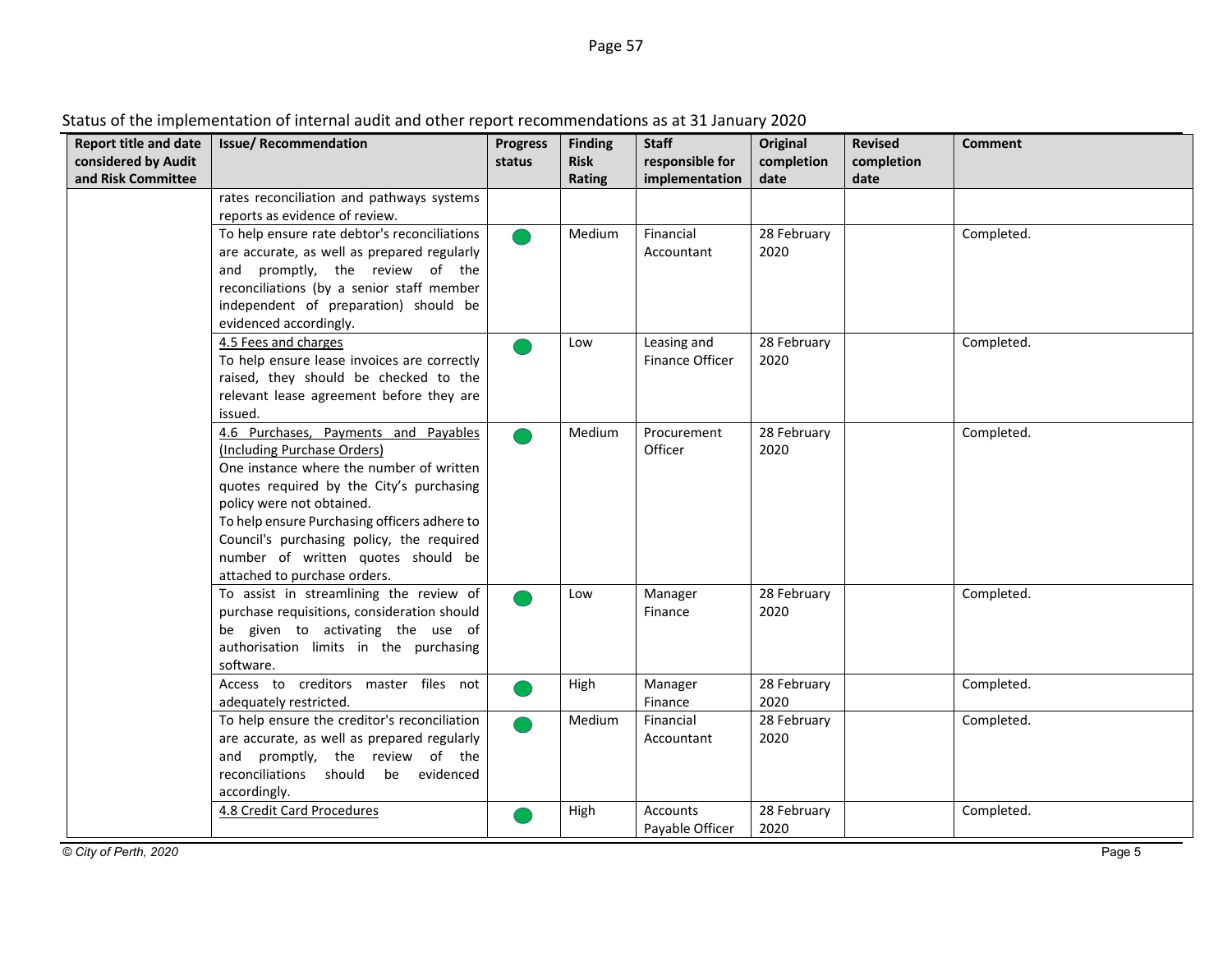| <b>Report title and date</b><br>considered by Audit<br>and Risk Committee | <b>Issue/ Recommendation</b>                                                                                                                                                                                                                                                                                                                                                           | <b>Progress</b><br>status | <b>Finding</b><br><b>Risk</b><br>Rating | <b>Staff</b><br>responsible for<br>implementation | Original<br>completion<br>date | <b>Revised</b><br>completion<br>date | <b>Comment</b>                                                                                                                                         |
|---------------------------------------------------------------------------|----------------------------------------------------------------------------------------------------------------------------------------------------------------------------------------------------------------------------------------------------------------------------------------------------------------------------------------------------------------------------------------|---------------------------|-----------------------------------------|---------------------------------------------------|--------------------------------|--------------------------------------|--------------------------------------------------------------------------------------------------------------------------------------------------------|
|                                                                           | To help ensure all credit card purchases are<br>accurate and complete, a monthly<br>reconciliation between the credit card<br>software, credit card statements and the<br>general ledger should be performed.                                                                                                                                                                          |                           |                                         |                                                   |                                |                                      |                                                                                                                                                        |
|                                                                           | To help ensure all credit card expenditure is<br>in accordance with the Credit Card Usage<br>Policy, invoices supporting all credit card<br>expenditures should be scanned in the<br>credit card software.                                                                                                                                                                             |                           | High                                    | <b>Accounts</b><br>Payable Officer                | 28 February<br>2020            |                                      | Completed.                                                                                                                                             |
|                                                                           | To help ensure compliance with statutory<br>provisions, all credit card payments should<br>be reported in the list of payments<br>presented to Council.                                                                                                                                                                                                                                |                           | Non-<br>compliant                       | <b>Accounts</b><br>Payable Officer                | Not covered<br>in matrix       |                                      | Completed.                                                                                                                                             |
|                                                                           | 4.9 Fixed Assets<br>To help ensure fixed asset registers are up<br>to date, completed capital projects should<br>be transferred from WIP to other fixed<br>assets in a timely manner.                                                                                                                                                                                                  | $\bigcirc$                | Medium                                  | Alliance<br>Manager<br>Infrastructure &<br>Assets | 28 February<br>2020            |                                      | A new staff resource within the<br>Infrastructure and Assets Unit is in<br>the process of being recruited who<br>will assist in addressing this issue. |
|                                                                           | 4.10 Cost and Administration Allocations<br>To help ensure budgetary processes and<br>business decisions are made using<br>reasonable costings for all activities/<br>programs, the city should review whether<br>the rates used are reflective of current<br>market conditions and consumption<br>patterns. In addition, regular reviews of<br>allocation rates should be considered. | $\bigcirc$                | Medium                                  | Project Director<br>Strategic<br>Finance          | 28 February<br>2020            |                                      | This issue is being addressed via the<br>Financial Systems & Process<br><b>Transformation Plan.</b>                                                    |
|                                                                           | 4.15 Long Term Financial Plan<br>To help ensure the Plan for the Future is a<br>reliable source of reference for informing<br>the annual budget and other integrated<br>planning documents it should be scheduled<br>for review on a regular basis.                                                                                                                                    | $\bigcirc$                | Medium                                  | Project Director<br>Strategic<br>Finance          | 28 February<br>2020            | 30 June 2020 <sup>3</sup>            | This issue is being addressed via the<br>Financial Systems & Process<br><b>Transformation Plan.</b>                                                    |
|                                                                           | 4.21 Variable Outgoings Audits                                                                                                                                                                                                                                                                                                                                                         |                           | Medium                                  | <b>Leasing Team</b>                               | 28 February<br>2020            |                                      | Completed.                                                                                                                                             |

### Status of the implementation of internal audit and other report recommendations as at 31 January 2020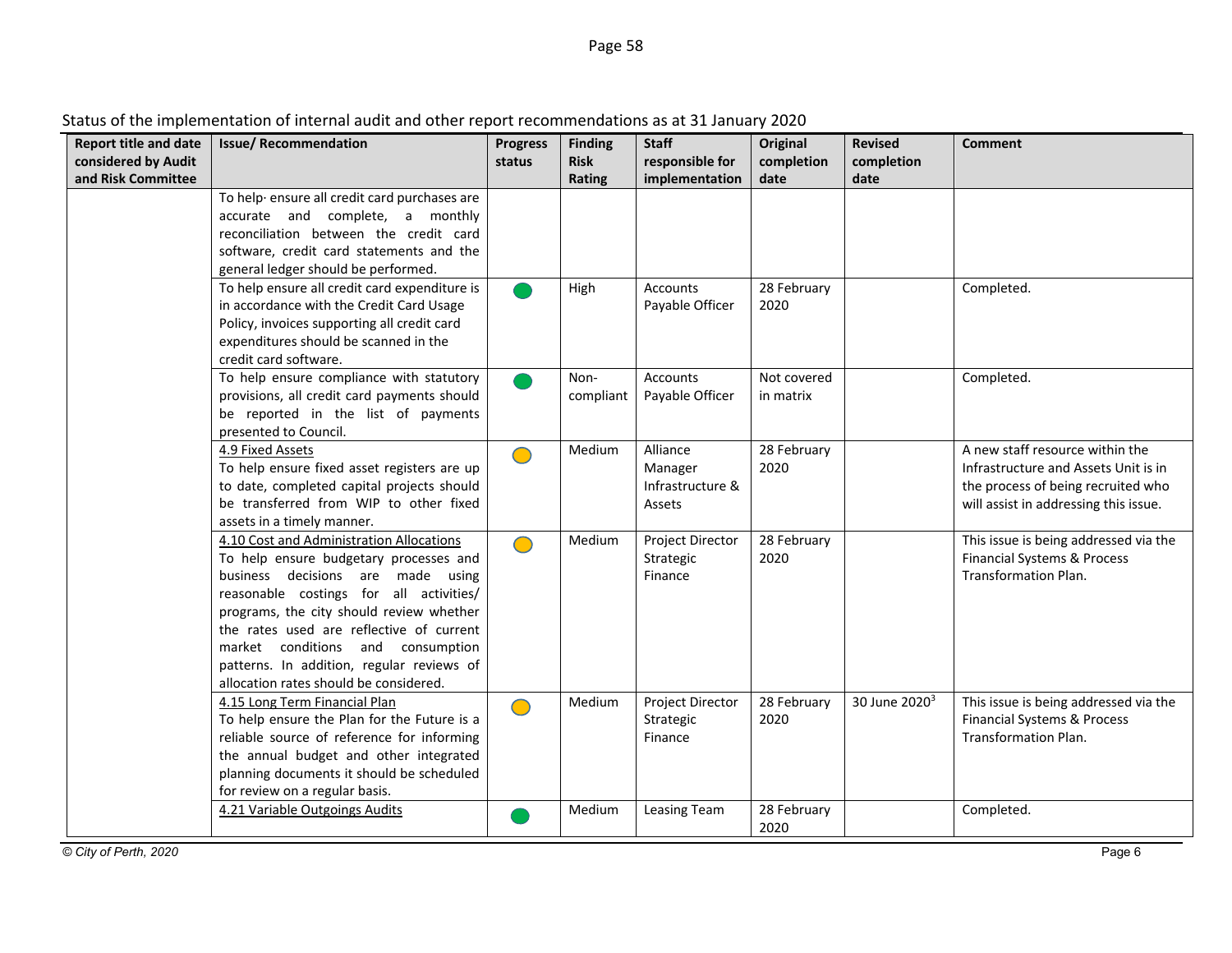| <b>Report title and date</b><br>considered by Audit<br>and Risk Committee | <b>Issue/ Recommendation</b>                                                                                                                                                                                                    | <b>Progress</b><br>status | <b>Finding</b><br><b>Risk</b><br><b>Rating</b> | <b>Staff</b><br>responsible for<br>implementation                                                   | Original<br>completion<br>date | <b>Revised</b><br>completion<br>date | <b>Comment</b>                                                                          |
|---------------------------------------------------------------------------|---------------------------------------------------------------------------------------------------------------------------------------------------------------------------------------------------------------------------------|---------------------------|------------------------------------------------|-----------------------------------------------------------------------------------------------------|--------------------------------|--------------------------------------|-----------------------------------------------------------------------------------------|
|                                                                           | To help ensure tenants receive audited<br>statements of variable outgoings in a timely<br>manner, resources should be allocated to<br>reviewing allocation of expenses and having<br>all variable outgoings statements audited. |                           |                                                |                                                                                                     |                                |                                      |                                                                                         |
| Investments Audit-<br>October 2019                                        | <b>Investment Reconciliations</b><br>Monthly investments reconciliations to be<br>reviewed by an officer independent from<br>the processing of investments. This officer<br>should sign and date the review.                    |                           | Medium                                         | Funds<br>Management<br>Officer<br>Budget and<br>Capital<br>Accountant                               | Immediately                    |                                      | Completed.                                                                              |
|                                                                           | Council<br>Policy<br>9.3<br>Management<br>of<br>Investments<br>Council Policy 9.3 to be reviewed and<br>updated in line with current legislation and<br>requirements<br>of<br>for<br>management<br>investments.                 | $\bigcirc$                | Medium                                         | General<br>Manager<br>Corporate<br>Services<br>Manager<br>Finance<br>Funds<br>Management<br>Officer | 24 April<br>2020               |                                      | Discussion paper on new policy 9.3<br>for Commissioner Briefing early in<br>March 2020. |
|                                                                           | <b>Investment Procedures</b><br>Investment Procedures PR0894 to be<br>reviewed and updated to address the<br>issues as described above.                                                                                         | $\bigcirc$                | Medium                                         | Manager<br>Finance<br>Senior<br>Management<br>Accountant<br>Funds<br>Management<br>Officer          | 24 April<br>2020               |                                      | Currently under review.                                                                 |
|                                                                           | Investments and Investment Returns Report                                                                                                                                                                                       |                           | Medium                                         | <b>Acting Manager</b><br>Finance                                                                    | Immediately                    |                                      | Completed.                                                                              |

### Status of the implementation of internal audit and other report recommendations as at 31 January 2020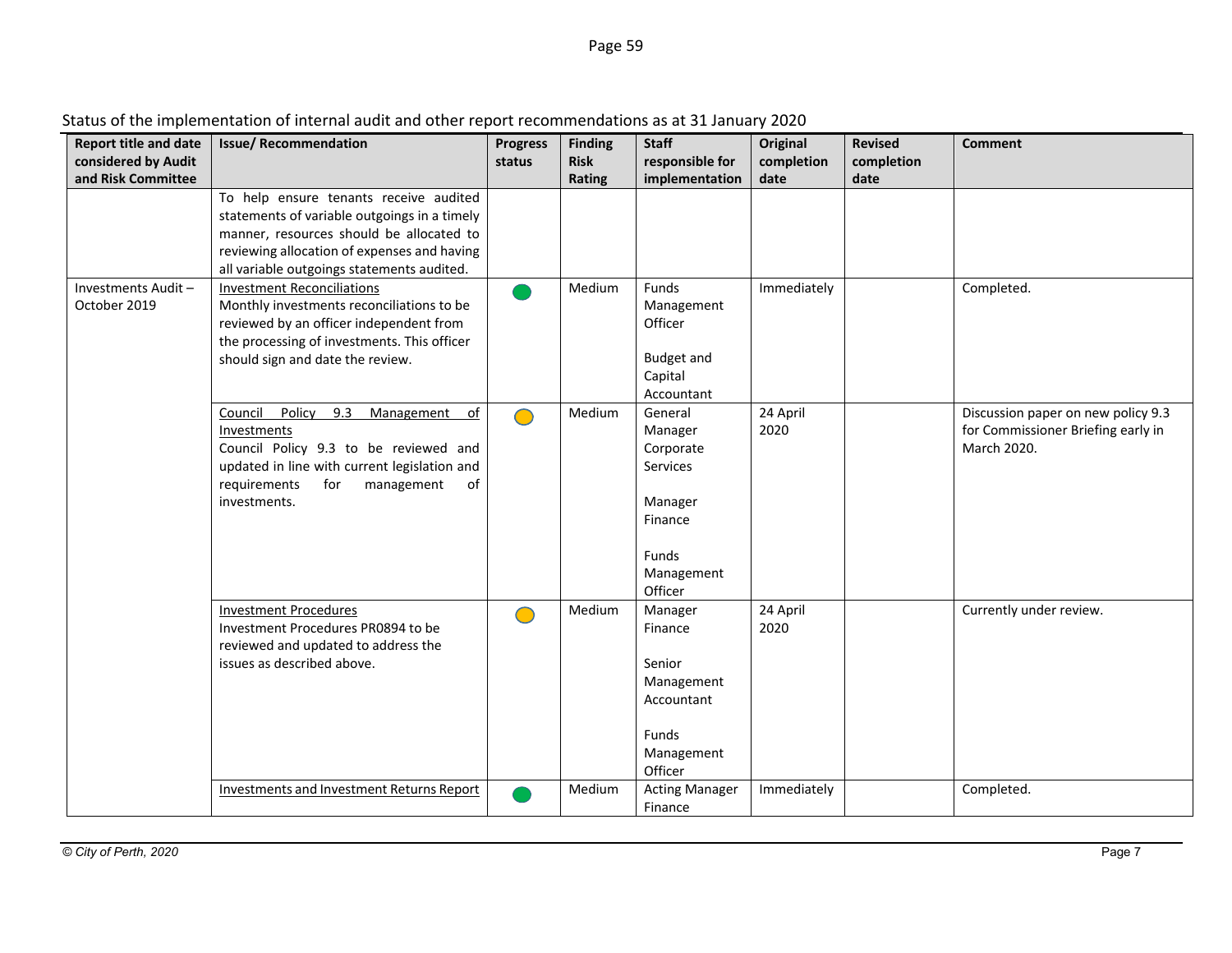### Page <sup>60</sup>

| <b>Report title and date</b> | <b>Issue/Recommendation</b>                 | <b>Progress</b> | <b>Finding</b> | <b>Staff</b>    | Original   | <b>Revised</b> | <b>Comment</b>                        |
|------------------------------|---------------------------------------------|-----------------|----------------|-----------------|------------|----------------|---------------------------------------|
| considered by Audit          |                                             | status          | <b>Risk</b>    | responsible for | completion | completion     |                                       |
| and Risk Committee           |                                             |                 | Rating         | implementation  | date       | date           |                                       |
|                              | Monthly<br>Investments<br>Investment<br>and |                 |                |                 |            |                |                                       |
|                              | Return Reports to be uploaded on the        |                 |                |                 |            |                |                                       |
|                              | Council Hub on a timely basis.              |                 |                |                 |            |                |                                       |
| <b>Cyber Security</b>        | Recommendations to improve technical        |                 | Not risk       | Coordinator ICT | 30 June    |                | The ICT Infrastructure Team is        |
| Review - October             | information security controls               |                 | rated by       | (Technology     | 2021       |                | currently addressing the key findings |
| 2019                         | These recommendations have arisen from      |                 | Microsoft      | Infrastructure) |            |                | from these Microsoft assessments.     |
|                              | the Office 365 Security Optimisation and    |                 |                |                 |            |                | These findings are roughly 45%        |
|                              | Exchange Online Workload Optimisation       |                 |                |                 |            |                | addressed as at 31 January 2020 with  |
|                              | Assessments carried out by Microsoft in     |                 |                |                 |            |                | the majority of the remaining key     |
|                              | 2019.                                       |                 |                |                 |            |                | findings to be addressed by 30 June   |
|                              |                                             |                 |                |                 |            |                | 2020.                                 |
|                              |                                             |                 |                |                 |            |                | All findings from these assessments   |
|                              |                                             |                 |                |                 |            |                | to be addressed by 30 June 2021 or    |
|                              |                                             |                 |                |                 |            |                | earlier.                              |

Status of the implementation of internal audit and other report recommendations as at 31 January 2020

### Notes

<sup>1</sup>Exceptions to the audit response under the Risk and Audit Response Matrix (see Attachment B). This exception was accepted by the Audit and Risk Committee on 20 May 2019.

2 Revised dates to be accepted by the Audit and Risk Committee.

<sup>3</sup> New exceptions to audit response under the Risk and Audit Matrix for which acceptance by the Audit and Risk Committee is now being sought.